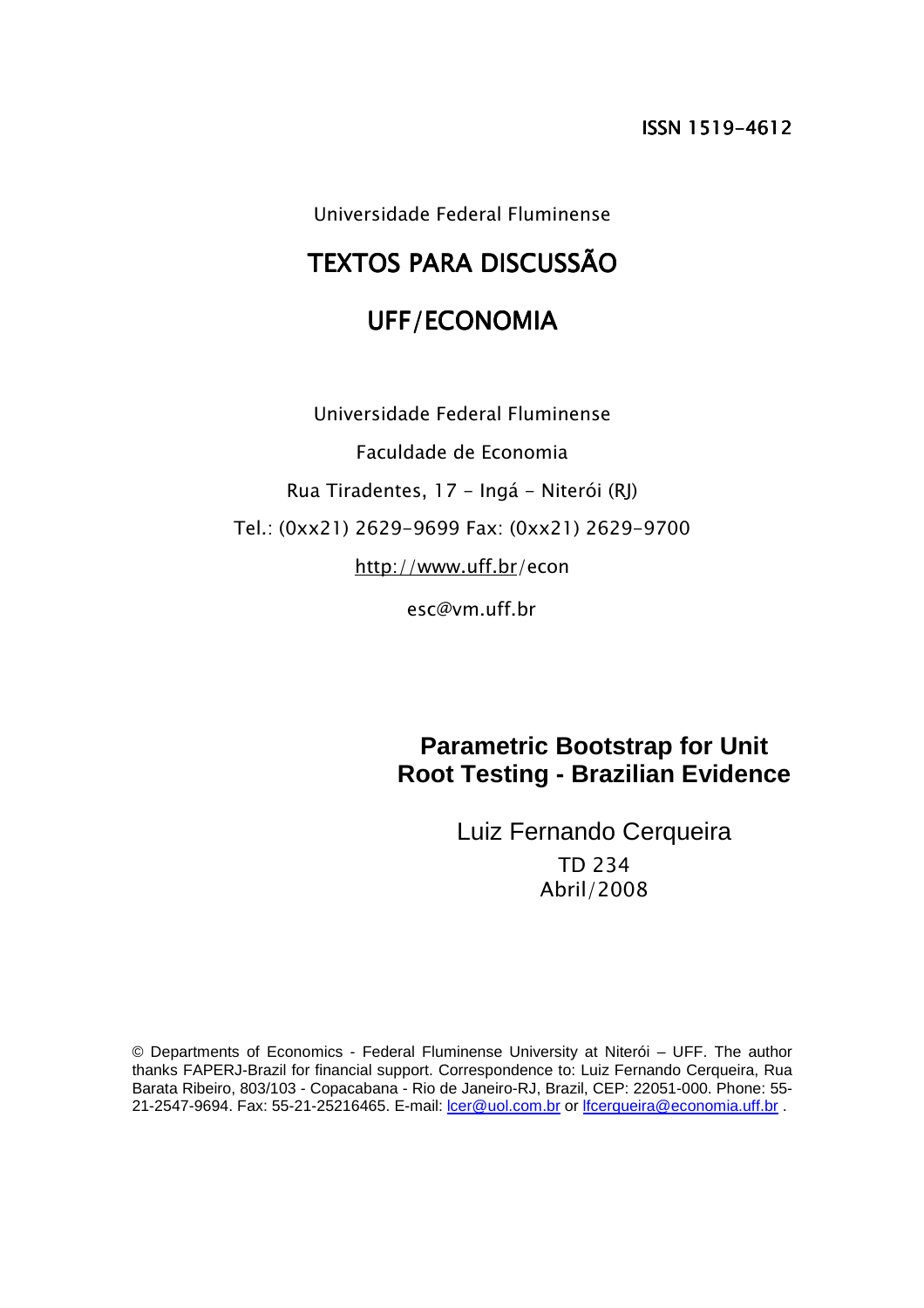

#### **ABSTRACT**

This paper develops a procedure for bootstrapping Dickey-Fuller and Ouliaris, Park, and Phillips unit root tests. The procedure allows for deterministic trend polynomials in the maintained hypothesis, seasonal dummies in the test equation, and error terms following ARMA processes. The approach may be used to verify the unit root nonstationarity or the stationarity around a deterministic polynomial trend indicated by these tests. It may also work as a tool to verify the size and power distortion presented by the sample tests. We illustrate the use of the procedure by applying it to Brazilian macroeconomic time series. In most cases we obtained different results from the sample tests. The results confirmed that both tests have material size or power distortions that can be corrected by the procedure. Our evidence show the bootstrap approach perform better than the traditional unit root tests concerning the size accuracy and the higher power in hypothesis testing unit root against the alternative of stationarity. Using this approach, we conclude some of the series can be modeled as stationary processes around a drift or a polynomial trend, in contrast to previous findings.

**KEYWORDS:** unit root tests, bootstrap, deterministic terms, serial correlation correction, size and power distortion. **JEL:** C12, C15, C22, E00.

#### **RESUMO**

O artigo desenvolve um procedimento de Monte Carlo, conhecido como "bootstrap", para ser aplicado aos testes de raízes unitárias de Dickey-Fuller e Ouliaris, Park, e Phillips. O procedimento permite a introdução de termos polinomiais de tendência na hipótese nula, dummies para tratamento de sazonalidade na equação de teste, e permite especificar o termo de erro como processos ARMA. O método pode ser utilizado para verificar a validade dos resultados apontados pelos testes acima de não estacionariedade ou de estacionariedade de uma série, em torno de um polinômio de tendências. Ele pode também ser empregado para verificar as distorções de tamanho e potência presentes nos testes amostrais. A operacionalidade do procedimento é mostrada com a sua aplicação à séries macroeconômicas brasileiras. Em muitas aplicações os resultados obtidos divergem daqueles obtidos dos resultados amostrais. Os resultados confirmam que os dois testes possuem importantes distorções de tamanho ou potência, que podem ser corrigidas pelo procedimento proposto. Nossas evidências mostram que o procedimento de bootstrap tem melhor desempenho que os testes tradicionais de raiz unitária, no que concerne a precisão do tamanho do teste, e a maior potência no teste da presença de uma raiz unitária contra a hipótese alternativa de estacionariedade. Com este método, concluímos que algumas das séries estudadas podem ser modeladas como processos estacionários em torno de um "drift" ou de um polinômio de tendências, o que contrasta com resultados obtidos por outros autores.

**PALAVRAS CHAVES:** testes de raízes unitárias, bootstrap, termos determinísticos, correção de correlação serial, distorção de tamanho e potência.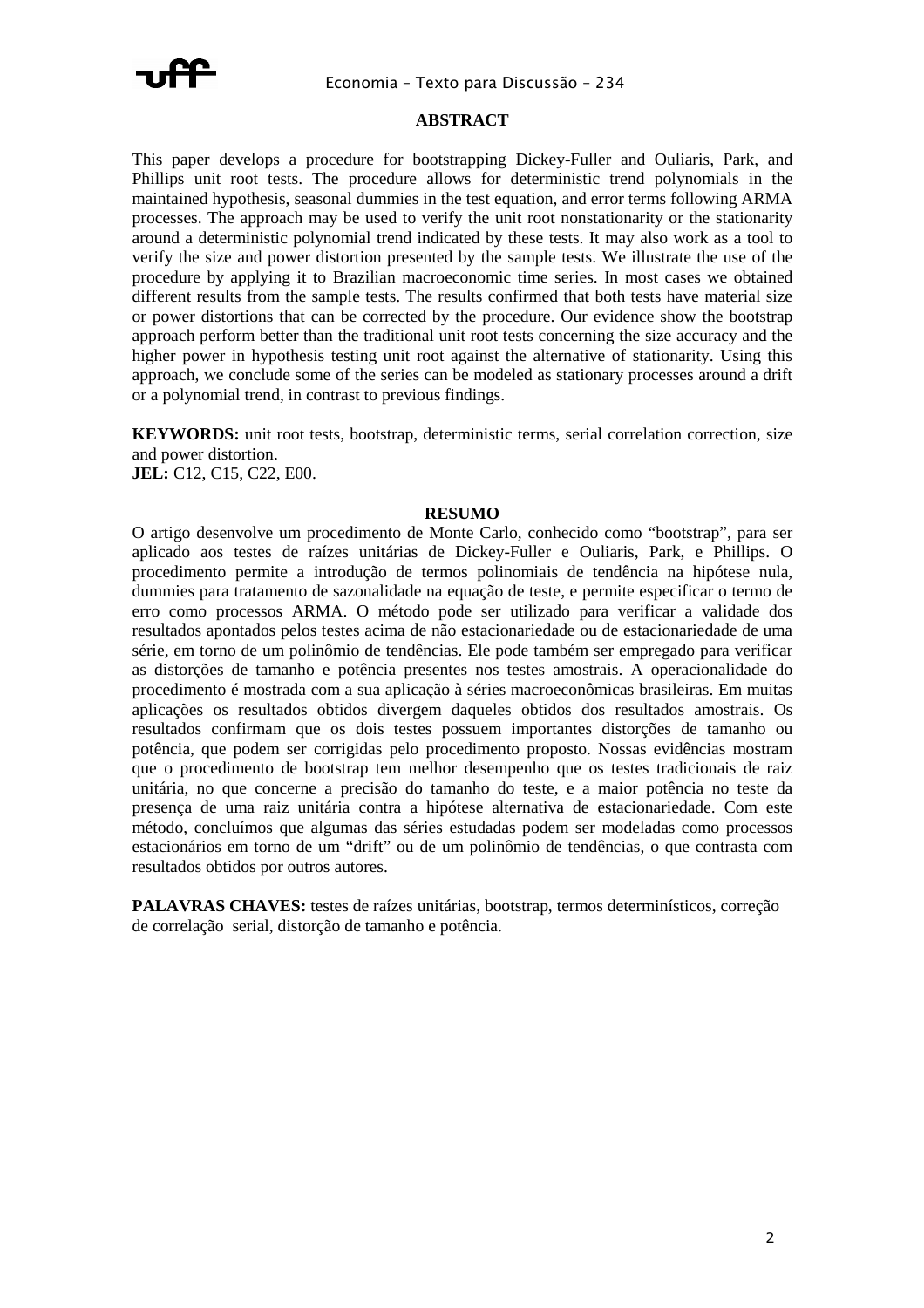

#### **1 Introduction**

The purpose of this paper is to examine once more the stationarity and the underlying data generation process of some macroeconomics series, in the periods 1966 to 1985 and 1966 to 1990. The analysis will be performed by way of the Augmented Dickey-Fuller test (ADF) and the Ouliaris, Park and Phillips (1989) unit root tests (OPP), complementarily with the Philips-Perron (PP) test. Considering the Brazilian distinct policy regimes can induce wrongly unit root detection, we combine these tests with a Monte Carlo procedure, the bootstrap approach, which is potentially more powerful<sup>1</sup> in rejecting a false hypothesis than the standard Dickey-Fuller tests and its extensions, such as the OPP; see Li and Maddala (1996). *Hence our final aim is to propose a new methodology for unit root testing.* 

In the tests of Dickey and Fuller and Phillips and Perron, the maintained hypothesis is that the time series is integrated with drift but with no trend. On the other hand, the Ouliaris, Park and Phillips test extends these tests to explicitly allow for a deterministic polynomial time trend in the maintained hypothesis<sup>2</sup>. Since an important feature of this procedure is its invariance to the presence of drift and polynomial trend in the true data generation process, it should be helpful in discriminating unit root nonstationarity and processes that are stationary around a deterministic polynomial trend; see OPP (1989).

The bootstrap technique is a well-known tool since it often provides a way of improving on the approximations of asymptotic theory. In the stable first order autoregressions the bootstrap can improve estimation of p-values, power of tests, etc; see Vinod (1993). Rayner (1990) advises against using the traditional *t* tests in favor of the bootstrap. However, the results about the superiority of the t-bootstrap over the Dickey-Fuller test are not yet conclusive. In general both have the same power, although for some non-normal distributions, its performance was slightly better than that of the Dickey-Fuller test; see Li and Maddala (1996). Nevertheless, it provides a simple and accurate *test specially designed for use in the context of particularly empirical work*.

The basic idea of bootstrapping is to use the single available data set to design a sort of Monte Carlo experiment in which the data itself is used to approximate the distribution of some random quantity<sup>3</sup>. This idea is implemented by performing a Monte Carlo experiment in which the error terms are drawn from an assumed distribution, such as the normal, with variance taken from the sample residuals<sup>4</sup>; see Davidson and MacKinnon (DM), 1993, p. 763-766. Then, with a given initial value of the dependent variable and/or with the other regressors' observations, the dependent variable series is simulated. By repeating this procedure the bootstrap can approximate, for instance, the unknown true distribution of the estimator with the empirical 'bootstrap' distribution. It is in such cases that the bootstrap can be particularly useful.

*In this paper, we propose the application of the bootstrap technique to the ADF and OPP unit root tests in order to obtain approximated critical values to the test statistics*. The procedure allows for the presence of serial correlation in the error term and a deterministic polynomial time trend in the maintained hypothesis. Because there are repeated conflicts between the ADF and the OPP sample results, we will apply the technique to both tests and

ł <sup>1</sup> Considering unit root as null and the stationarity as the alternative.

<sup>&</sup>lt;sup>2</sup> However, it does not imply that the bulk of shocks that took place in the Brazilian economy may be mimicked by a deterministic polynomial trend with a higher order than to one. Then, the OPP test would not be the best alternative either. The experiments performed with unit root tests that permit one structural break were not successful, since no choice of break points led to the rejection of the unit root hypothesis. Furthermore, the presence of many different breakpoints made the research for a test specification too hard to obtain.

The approach is based on the idea that the sample we have is a good representation of the underlying population, which is all right if we have a large enough sample. Li and Maddala (1996) states that for bootstrapping models with AR(1) errors and trending regressors a large sample n>100 is required for the method to work well.

<sup>4</sup> This is the often called parametric bootstrap.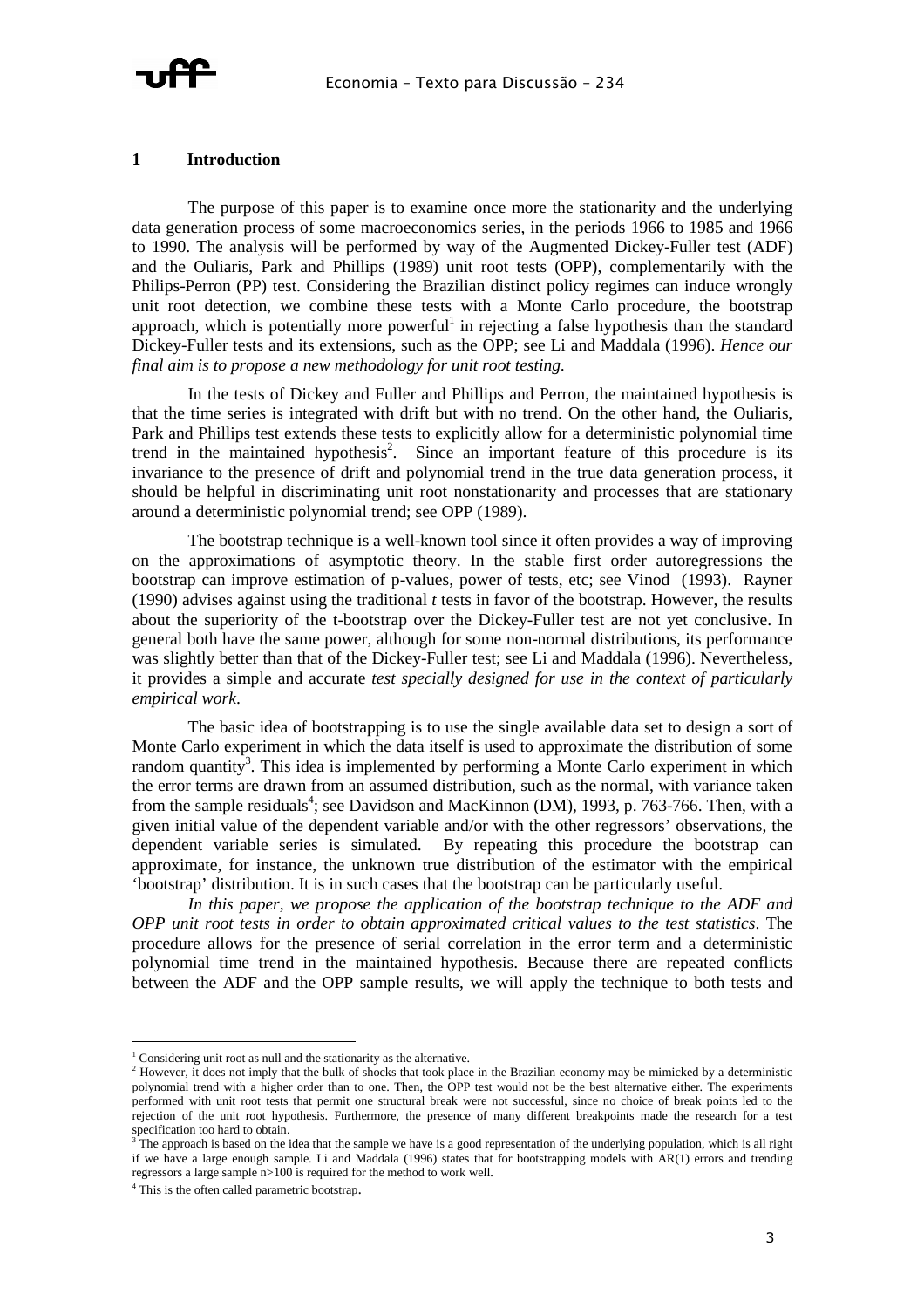

observe if in both cases the nature respects the null hypothesis. As we will show, the basic bootstrap structure is the same for both tests.

Following this strategy, we intend to clarify the existing contradictions between the test results. This is particularly important when one of them is near to reject  $H_0$  and the other is not. *In this context, we suggest that the bootstrap approach have the function of rendering conclusive results. Therefore, we will take as a decision rule to reject*  $H_0$  *if the bootstrap test provides this result.* 

In this paper, we show with the bootstrap approach that some Brazilian series like the real output, the real balances, the money velocity and "black" dollar premium are stationary between 1966 and 1990. These results contrast with previous findings<sup>5</sup> that pointed out these series as being I(1). Moreover, since our Monte Carlo tests are similar to Monte Carlo experiments, in which artificial data generation processes are replaced by observed data (the Brazilian series), the results may be used to assess the size and power properties of the ADF and OPP statistics, when applied to Brazilian data. We show that the OPP statistics present bigger size distortion compared to the ADF test and both tests have important power distortion.

The organization of this paper is as follows. Section 2 presents the Monte Carlo test we apply in the paper. In the first subsection, we describe the bootstrap's outlines, its application to unit root hypothesis testing, and the bootstrap approach to the ADF test. In subsection 2.2, we show how to incorporate into the bootstrap unit root model (i) a polynomial time trend in the maintained hypothesis and (ii) the Dickey-Fuller standard parametric correction to the presence of serial correlation in the error terms. Subsection 2.3 shows the bootstrap procedure we will apply to unit root testing with trend terms and underlying serial correlation in the error term. In section 3 our procedure is then applied to macroeconomic time series to test whether the original data stands up to the null hypothesis of a unit root. We also provide an evaluation of the unit root tests performance and some economic implications of our results. In section 4 we summarize the main results and discuss the bootstrap performance, as well the results concerning the size and power distortion in the bootstrapped tests. In section 5, we present the conclusion. In the appendices A, B and C, respectively, we describe the methodology applied for performing the data unit root tests, we depict the data and the recursive estimates of the lagged dependent variable corresponding to the ADF test equation, and we display the first fourth moments of all simulated bootstrap statistics.

#### **2. The Monte Carlo Procedure**

#### **2.1 General Guidelines**

The bootstrap method introduced by Efron (1979) is a resampling method used to obtain critical values. In other words, the bootstrap can approximate the unknown true distribution of the estimator with the empirical 'bootstrap' distribution. Let  $(y_1, y_2,...,y_n)$  be a random sample from a distribution characterized by a parameter θ. Inference about θ will be based on a statistic T. The basic bootstrap approach consists of drawing repeated samples (with replacement) of size m (which may or may not be equal to n, although it usually is) from  $(y_1,$  $y_2,...,y_n$ ). Call this sample  $(y_1^*, y_2^*,..., y_n^*)$ 2 \*  $y_1^*, y_2^*,..., y_n^*$ ). This is the bootstrap sample. We repeat step N times. N is the number of bootstrap replications. For each bootstrap sample, we compute the statistic T. Call this  $T^*$ . The distribution of  $T^*$  is known as the bootstrap distribution of T. This bootstrap distribution is used to make inference about θ. Under some circumstances, the bootstrap

ł <sup>5</sup> Like Pastore (1995), Nakane (1993), Novaes (1991), Rossi (1988), Giambiaggi and Vals Pereira (1989) and Vals Pereira (1988). By using the ADF or the Phillips and Perron (PP) test, they identified a unit root in the same series we studied.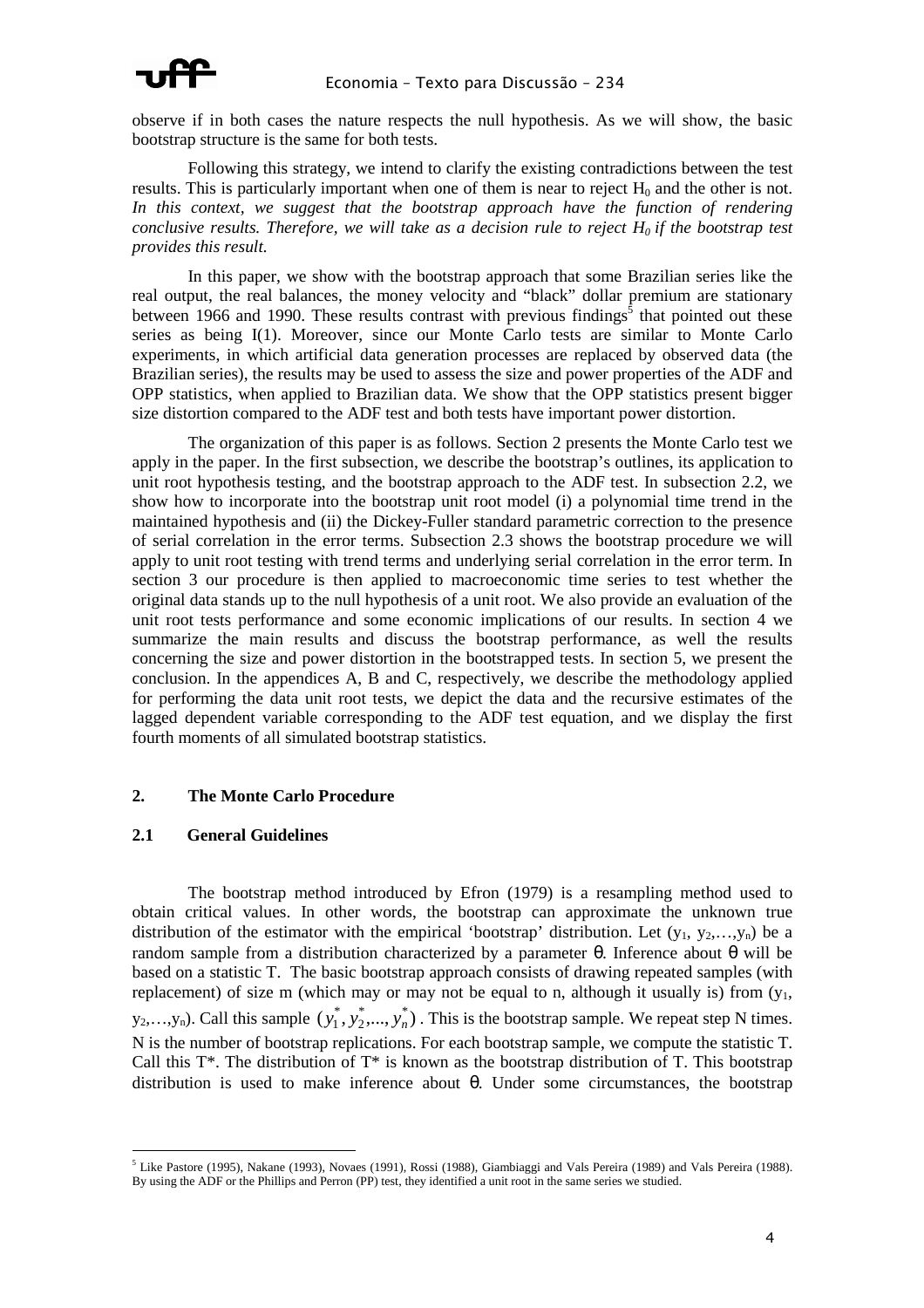

ł

distribution enables one to make more accurate inferences than the asymptotic distribution of  $T^6$ .

The bootstrap method described above is the simplest one and it is valid only for IID observations, otherwise the bootstrap resampling does not provide the correct approximation of the true distribution, and so the method needs to be modified. Furthermore, in the cases of bootstrapping unit root autoregressive processes the asymptotic theory does not hold. Thus, when  $\varepsilon_t$  are AR processes (the ADF test) one needs both a parametric specification for the errors and some extensions of the bootstrap method, as described later; see Jeong and Maddala (1993) and Li and Maddala (1996). Finally, since we are interested in applying this method in hypothesis testing, as pointed out in the literature, it is important to apply significance tests using (asymptotically) pivotal statistics. Otherwise, one cannot expect much of an improvement over the asymptotic results.

Thus, consider the simple case of an AR(1) unit root model:

$$
y_t = \beta y_{t-1} + \varepsilon_t, \quad \beta = 1, \quad t = 1, 2, ..., n
$$
 (1)

where  $y_0 = 0$ ,  $\varepsilon_t \sim \text{iid}(0, \sigma^2)$ . In this case the OLS estimator is a function of the standard Wiener process W(r) and has a nonnormal limiting distribution

$$
\left(\frac{n}{2}y_{t-1}^2\right)^{1/2}(\hat{\beta}-1)\frac{d}{2}\frac{\sigma}{2}\Big((W(1))^2-1\Big(\frac{1}{9}(W(r))^2dr\Big)^{-1/2}.
$$
 (2)

Thus, conventional tests based on normal asymptotic theories are not valid. The associated tests in this case are the Dickey-Fuller coefficient test  $\hat{\rho} = n(\hat{\beta} - 1)$  and t-test,  $\hat{t} = (\hat{\beta} - 1)/SE(\hat{\beta})$ which have the following limiting distributions

$$
\hat{\rho} = n(\hat{\beta} - 1) \Longrightarrow \frac{1}{2} \Big( (W(1))^2 - 1 \Big) \Big( \frac{1}{9} (W(r))^2 dr \Big)^{-1} \tag{3}
$$

$$
\hat{t} \Rightarrow \frac{1}{2} \Big( (W(1))^2 - 1 \Big) \Big|_{0}^{1} (W(r))^2 dr \Big)^{-1/2} . \tag{4}
$$

Now consider the following modification of model (1) with trend terms  $t^k$ 

$$
y_t = \sum_{l} \beta_k t^k + \alpha y_{t-1} + \varepsilon_t, \quad \alpha = 1,
$$

where  $y_0$  is a random variable with a distribution that is independent of n, the sample size, and  $\epsilon_t$ is a weakly stationary, zero mean innovation sequence. The hypothesis we want to test is  $\alpha=1$ , and  $\beta_p=0$ . The limiting distributions of  $\rho$  and  $t_p$  are nonstandard. They depend on nuisance parameters, which require transformations of the statistics that eliminate the nuisance parameters asymptotically. The asymptotic distributions of these statistics, after the pertinent transformations are presented below<sup>7</sup>

$$
\hat{\rho} = n(\hat{\alpha} - 1) \frac{d}{d\theta} \left( \int_0^1 W_p(r) dW(r) \right) \left( \int_0^1 (W_p(r))^2 dr \right)^{-1}
$$
(6)

<sup>&</sup>lt;sup>6</sup> When, for instance, the asymptotic theory is tractable but not very accurate in samples of the size used in applications. In such cases the bootstrap often provides a way of improving on the approximations of asymptotic theory  $\frac{7}{5}$  Fellowing ODD (1080) W (a) is defined to be the atocheric agency on  $[0,1]$  and the theory

Following OPP (1989) W<sub>p</sub>(r) is defined to be the stochastic process on [0,1] such that W<sub>p</sub>(r) is the projection residual of a Brownian motion W(r) on the subspace generated by the polynomial functions  $1, r, \ldots, r^k$  in  $L^2[0,1]$ . Here, denotes the Hilbert space of square integrable functions on [0,1] with the inner product  $(f,g) = \int_0^1 fg$  for  $f,g \in L^2[0,1]$ .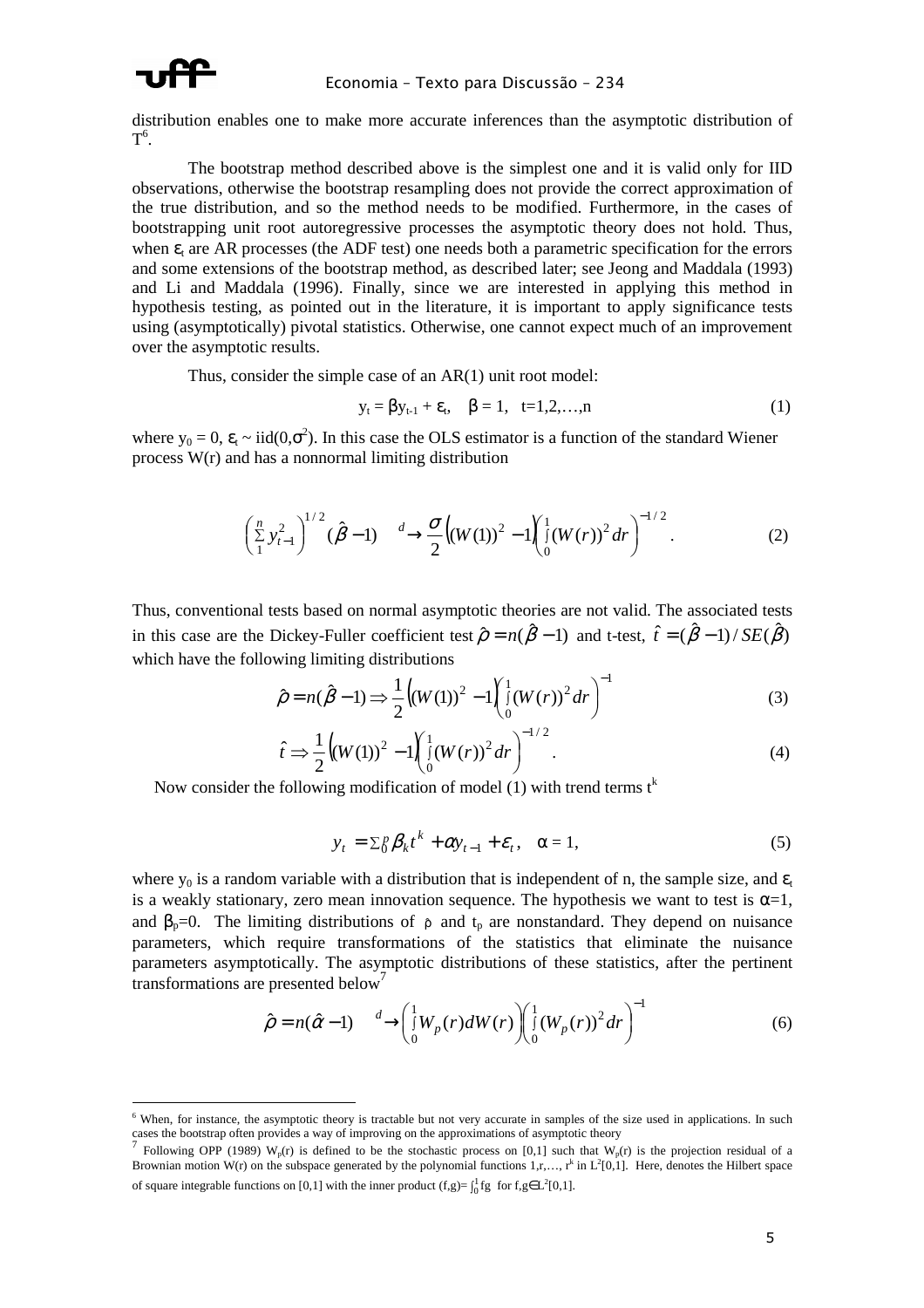

$$
t(\hat{\alpha}) \longrightarrow \left(\begin{matrix} 1 \\ 0 \\ W_p(r) dW(r) \end{matrix}\right) \left(\begin{matrix} 1 \\ 0 \\ W_p(r) \end{matrix}\right)^2 dr\right)^{-1/2}.
$$
 (7)

Under the null hypothesis of a unit root, the left-tailed critical values of the asymptotic distribution of both statistics increase in absolute value with the number of included deterministic regressors. This is due to the fact that the  $p<sup>th</sup>$  trend term increases more rapidly with  $t^{p-1}$  than either the constant or the linear trend; see DM (1993).

To construct the bootstrap test corresponding to (2), we start with the OLS estimation of (1), compute  $\hat{\mathcal{E}}_t$ , and its standard error ( $\hat{\sigma}$ ). We then get the bootstrap sample  $\hat{\mathcal{E}}_t^*$  by drawing pseudo-random numbers from a normal distribution  $N(0, \hat{\sigma})$ . We now generate  $y_t^*$  using  $\hat{\varepsilon}_t^*$ and  $\hat{\beta}$  using the coefficients of the estimated equation. In this case, the bootstrap estimates of  $\hat{\rho}$  and  $\hat{t}$  must converge in distribution to the same expressions as (3) and (4); see Ferreti and Romo (1994), and Li and Maddala (1996).

One final point concerns the use of pivotal statistics. There are two Dickey-Fuller tests: the coefficient test  $(3)$  and the t-test  $(4)$ . When it comes to the bootstrap approach there is again the question of whether to consider the coefficient test or the t-test. Li and Maddala (1996) looked into this issue and found the t-test only marginally better. The case for considering pivotal statistics may not be as strong for the unit root model (as in the stationary models).

#### **2.2 Unit Root Tests with Deterministic Terms**

As suggested in DM (1993), we can get a combined model that nests the underlined models of the ADF and OPP unit root tests. The model will enable us to use only one general basic structure to construct all the bootstrap tests. Moreover, it will permit to follow the same procedure described in the last section concerning the Dickey-Fuller tests.

The bootstrap we suggest in this paper assumes that the error of the underlying datageneration process follows an ARMA process. So we will use the Dickey-Fuller augmented version, which employs a parametric correction to the simple model by adding sufficient terms in  $\Delta y_{t-i}$ , to whiten the residuals. It is a well-known fact that this correction does not change the asymptotic Dickey-Fuller distribution; see Hamilton (1994) and DM (1993). For the same reason, the Ouliaris, Park and Phillips test will also be extended for correcting serial correlation. This procedure also produces an asymptotically valid test in the presence of serial correlation; see DM (1993).

We can then determine a generalized model that nests the trend-stationary model with a maintained polynomial trend of order p, and the random walk with drift added by a linear time trend (thus allowing the drift term to change over time). One plausible way that includes both models as special cases is presented below.

Suppose the DGP of a time series  $y_t$  can be written as

$$
y_{t} = \gamma_{0} + \gamma_{1}t + \gamma_{2}t^{2} + \gamma_{3}t^{3} + ... + \gamma_{p}t^{p} + v_{t}; \quad v_{t} = \alpha v_{t-1} + \varepsilon_{t}, \tag{8}
$$

where  $\varepsilon$ <sub>t</sub> follows a stationary ARMA process. We then get

$$
y_t = \gamma_0 + \gamma_1 t + \gamma_2 t^2 + \gamma_3 t^3 + .. + \gamma_p t^p + \alpha (y_{t-1} - \gamma_0 - \gamma_1 (t-1) - \gamma_2 (t-1)^2 - .. - \gamma_p (t-1)^p) + \epsilon_t
$$

Developing this expression, we obtain

 $y_1=(1-\alpha)\gamma_0+\alpha(\gamma_1-\gamma_2+\gamma_3-\gamma_4+\ldots+\gamma_p)+[(1-\alpha)\gamma_1+\alpha(2\gamma_2-3\gamma_3+4\gamma_4-\ldots+k_1\gamma_p)]t+[(1-\alpha)\gamma_2+\alpha(3\gamma_3-6\gamma_4+10\gamma_5-\ldots+\gamma_p)]t+[(1-\alpha)\gamma_2+\alpha(3\gamma_5-\gamma_4+\gamma_5+\gamma_6+\gamma_7+\gamma_7+\gamma_8+\gamma_8+\gamma_9)]t+[(1-\alpha)\gamma_2+\alpha(3\gamma_3-\gamma_4+\gamma_6+\gamma_7+\gamma_8+\gamma_9)]t+[(1-\alpha)\gamma_2+\alpha(3\gamma_3$  $_{2}\gamma_{p}$ ]t<sup>2</sup>+[(1 - α) $\gamma_{3} + \alpha(4\gamma_{4} - 10\gamma_{5} + ... + k_{3}\gamma_{p})$ ]t<sup>3</sup>+[(1-α) $\gamma_{5} + \alpha(5\gamma_{5} - ... + k_{4}\gamma_{p})$ ]t<sup>4</sup>+[(1-α) $\gamma_{5} + \alpha( ... - k_{5}\gamma_{p})$ ]t<sup>5</sup> +...+(1-α)  $\gamma_p t^p + \alpha y_{t-1} + \varepsilon_t$ ,  $(9)$ 

where the set  $(k_1, k_2, ..., k_p)$  is in N. For an even p, it has a positive signal and a negative if p is odd. This set is taken from the  $p<sup>th</sup>$  row of Pascal's triangle. Because (9) is nonlinear in the parameters, it is convenient to reparametrize it as

$$
y_{t} = \beta_{0} + \beta_{1}t + \beta_{2}t^{2} + \beta_{3}t^{3} + \dots + \beta_{p}t^{p} + \alpha y_{t-1} + \varepsilon_{t}.
$$
 (10)

.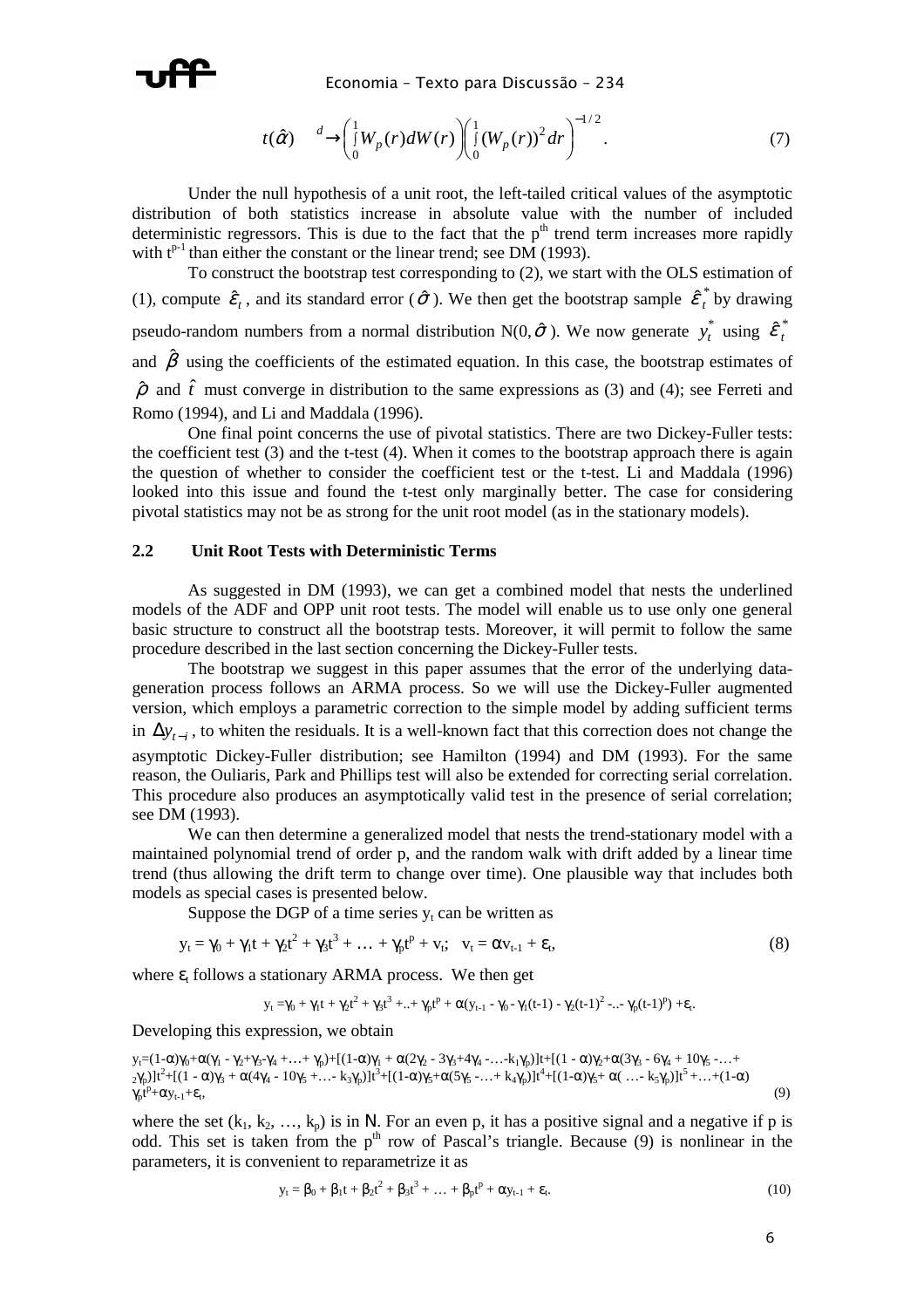

The above equation may be extended to include other nonstochastic regressors, such as dummy variables. Because the seasonal dummies are of the same order as the constant term, which is already included, their inclusion does not change the asymptotic distributions of the test statistics. We shall consider in this paper centered seasonal dummies which are constructed so that they add up to zero for each t, i.e.,  $\sum_{i=1}^{s} \tilde{D}_{it} = 0$ .

Since our interest is to assume that the error term follows an ARMA process we need unit root tests that are (asymptotically) valid in the presence of serial correlation. The procedure is to add to equation (10) a polynomial of lagged first differences in  $y_t$  with length sufficiently large to whiten the residuals $\delta$ . In the choice of the truncation lag parameter one may employ the sequential test for the significance of the last lagged first difference ("kmax" procedure), suggested by Campbell and Perron (1991). This procedure may be combined with the information based model selection rules (such as the Akaike and the Schwartz criteria) described in Ng and Perron (1993). Therefore, the general combined model has the following expression

$$
y_{t} = \sum_{0}^{p} \beta_{j} t^{j} + \sum_{1}^{s} \delta_{r} D_{r} + \sum_{1}^{k} \theta_{i} \Delta y_{t-i} + (\alpha - 1) \Delta y_{t-1} + \varepsilon_{t}.
$$
 (11)

This model stands as the general specification for performing the ADF and the OPP unit root tests. Under the null hypothesis  $H_0$ : $\alpha$ =1 we obtain the nonreparametrized version:

$$
y_{t} = (\gamma_{1} - \gamma_{2} + \gamma_{3} - \gamma_{4} + \dots + \gamma_{p}) + (2\gamma_{2} - 3\gamma_{3} + 4\gamma_{4} - \dots - k_{1}\gamma_{p})t + (3\gamma_{3} - 6\gamma_{4} + 10\gamma_{5} - \dots + k_{2}\gamma_{p})t^{2} + (4\gamma_{4} - 10\gamma_{5} + \dots - k_{3}\gamma_{p})t^{3} + (5\gamma_{5} - \dots + k_{4}\gamma_{p})t^{4} + (6\gamma_{6} - \dots - k_{5}\gamma_{p})t^{5} + \dots + k_{p-1}\gamma_{p}t^{p-1} + \sum_{i=1}^{k} \delta_{i}\Delta_{y_{t-i}} + y_{t-1} + \epsilon_{t}.
$$
\n(12)

Thus, if we are testing if  $y_t$  is a random walk with a polynomial trend of fourth order in the maintained process, under  $H_0$ : $\alpha$ =1 equation (12) takes the expression

$$
y_{t}=(\gamma_{1} - \gamma_{2} + \gamma_{3} - \gamma_{4} + \gamma_{5}) + (2\gamma_{2} - 3\gamma_{3} + 4\gamma_{4} - 5\gamma_{5})t + (3\gamma_{3} - 6\gamma_{4} + 10\gamma_{5})t^{2} + (4\gamma_{4} - 10\gamma_{5})t^{3} + 5\gamma_{5}t^{4} + \sum_{1}^{s} \delta_{1}D_{1} + \sum_{1}^{k} \theta_{i}\Delta y_{t-i} + y_{t-1} + \epsilon_{t}.(13)
$$

If  $y_t$  is just a random with drift, under the null (12) becomes

1

1

$$
y_{t} = \gamma_{1} + \sum_{1}^{s} \delta_{1} D_{1} + \sum_{1}^{k} \theta_{i} \Delta y_{t-i} + y_{t-1} + \varepsilon_{t}.
$$
 (14)

It is the model (12), or its special cases like equation (13) and (14), that we will apply to simulate the bootstrap sample  $(y_1^*, y_2^*,..., y_n^*)$ . This procedure of simulation follows Hamilton (1994), who states that the goal of unit root tests is to find a parsimonious representation that gives a reasonable approximation of the true data process. So if  $H_0$ : $\alpha$ =1 is accepted for a given unit root test specification, we can conclude that the series has an  $ARIMA(k+1,1,0)$ representation. Otherwise if  $H_0$  is rejected the true process is approximated by a stationary  $ARMA(k+1,0)$  process. It is direct that each representation may include the test specified seasonal dummies and the pertinent deterministic terms.

#### **2.3 Performing the Bootstrap Approach**

ł

In this section, we shall implement the parametric specification for the error terms described in section 2.2. Concerning the question of which test statistics to choose, we consider it is more prudent to perform the experiment for both of them. Thus, we apply the bootstrap approach to the coefficient test  $\rho^9$  and the t-test statistics.

We are concerned with two periods of the Brazilian economic history: 1966 to 1985 and 1966 to 1990. For a quarterly series, in the second period there are 93 observations (we only consider the first quarter of 1990), implying the bootstrap method may present size distortions. To correct this inconvenience we will extend the number of replications up to 5000. So even

<sup>&</sup>lt;sup>8</sup> If the series has moving average components the procedure remains valid, provided one lets the number of lagged difference terms tend to infinity at a rate no faster than  $n^{1/3}$ .

<sup>&</sup>lt;sup>9</sup> Since we are correcting for serial correlation, the test statistics must be redefined to  $\rho = n(\beta - 1)/(1 - \sum_{i=1}^{k} \Delta y_{t-i})$ .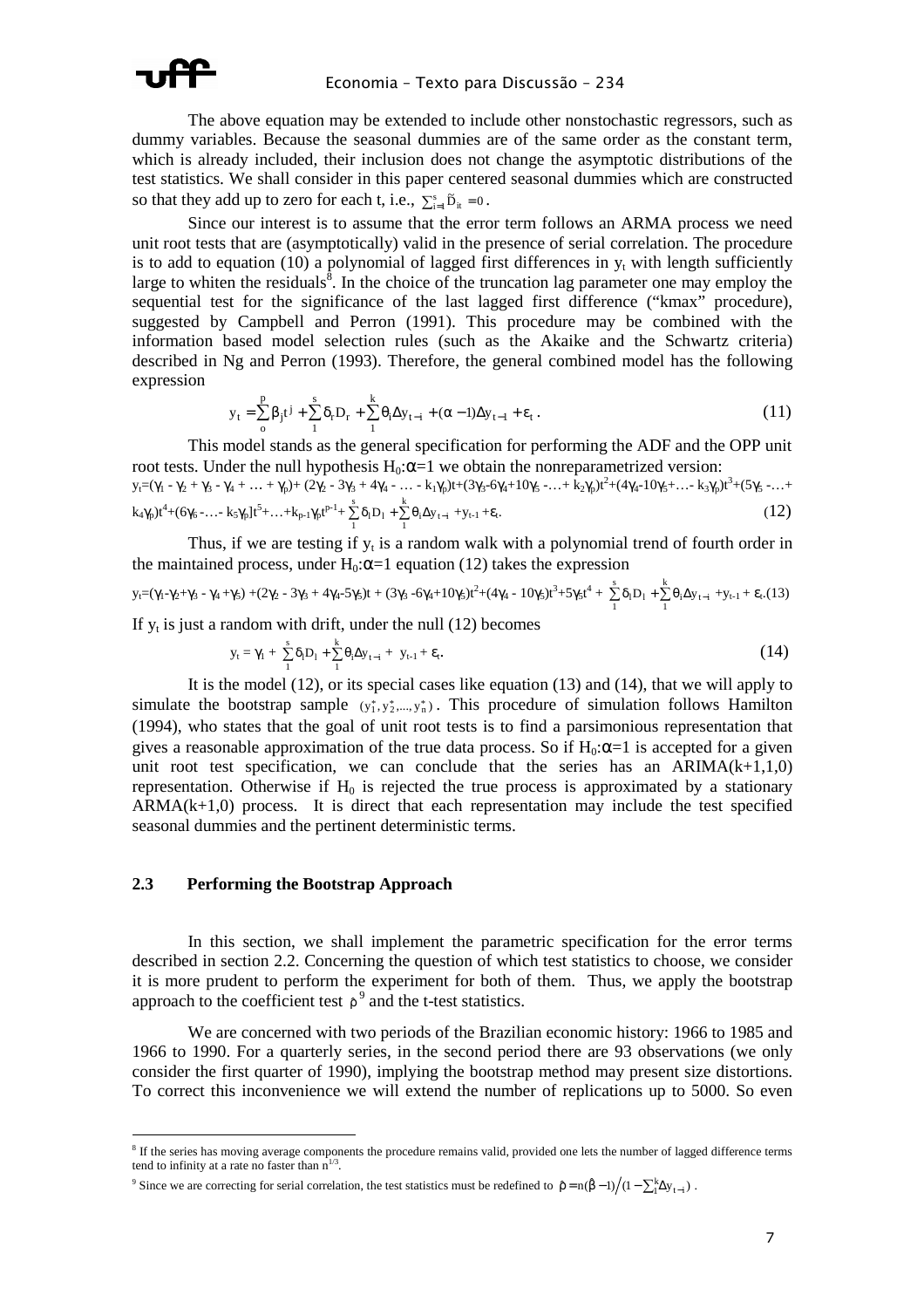

having a number of extractions smaller than 100, we will draw a sufficiently large number of samples. For the monthly series, we will do no more than 1000 iterations.

As the bootstrap sample initial value we take the first sample observation, which however may be an outlier. Then, to solve this problem we will not consider the first 100 simulated values and will take the  $101<sup>st</sup>$  simulation as the effective start value.

In what follows we describe the procedure we perform:

(i) the first stage is to specify the ADF and the OPP unit root tests, and estimate the respective regression coefficients, residuals and standard error ( $\sigma$ ); then we follow for each test the steps below;

(ii) with the SE residuals,  $\sigma$ , we draw N samples of size n to the error terms  $\varepsilon_t^*$ , assuming that they have a normal distribution  $N(0, \sigma^2)^{10}$ ; in order to be able to reproduce the same sample we assigned a particular random seed;

(iii) as the series initial value  $y_0$ , we will always pick up the first data sample value (that is the value originated by the nature); with this initial value, we simulate the bootstrap sample  $(y_1^*, y_2^*,..., y_n^*)$ 2 \*  $y_1^*, y_2^*,..., y_n^*$ ), under H<sub>0</sub>: $\alpha$ =1, by using the estimated coefficients of model (12), and the drawn error terms  $\varepsilon_t^*$ ; we leave out the first 100 simulations; then we repeat this step N times;

(iv) using the specification achieved in step (i) we run N regressions and compute from each one the bootstrap statistics  $\rho^*$  and  $t^*$ ;

(v) we compute the bootstrap distribution to the  $\rho^*$  and  $t^*$  statistics by sorting them in descending order; thus we identify the critical value corresponding to the data observed statistics (i.e., given by the nature) and calculate the p-value bootstrap<sup>11</sup> (or p-value Monte Carlo);

(vi) we follow the decision rule: reject  $H_0$  if the p-value Monte Carlo is smaller than a specified nominal size test (that will be 5%).

#### **3 Empirical Applications**

i.

Our sample covers the period from 1966 to 1990. As we mentioned in the introduction, there were significant changes in the conduction of the political economy, especially after 1986. The trials of stabilization inflation by means of demand control gave place to supply shocks via application of price freeze and changes in the indexation rules. These changes significantly affected the short run behavior of most of the series, which this paper is concerned. In particular the real balances, the money velocity, the rate of inflation, and the interest rate series, exhibit after 1986 great outliers that disturb the econometric work. Thus, we chose to make separate reports for the periods 1966.01/1985.12 and 1966.01/1990.03, and to investigate what happened with the series DGPs during each of the periods.

 The accomplishment of a bootstrap test was directly connected with the results of the sample tests. If the null hypothesis of a unit root was far from being rejected by the ADF and OPP tests, we did not perform the bootstrap. If in the period the tests displayed contradictory results, then we performed the bootstrap test.

 $10$  In the next section, we present the bootstrap results for the different number of replications in an increasing order. We note the drawing of the error term was done (to each size of replication) in a sequential way, in order to get coherent simulations. Thus for a given random seed we are always able to obtain the same simulated sample.

<sup>&</sup>lt;sup>11</sup> Let  $\hat{T}$  be the statistics observed from the data and  $T^*$  the bootstrap statistics. The p-value Monte Carlo is defined as:  $P[T^* \geq \hat{T}] = (1 - \text{rank}(\hat{T})/N) + 1/N$ . Alternatively, we can write  $P[T^* \leq \hat{T}] = 1 - ((1 - \text{rank}(\hat{T})/N) + 1/N)$ .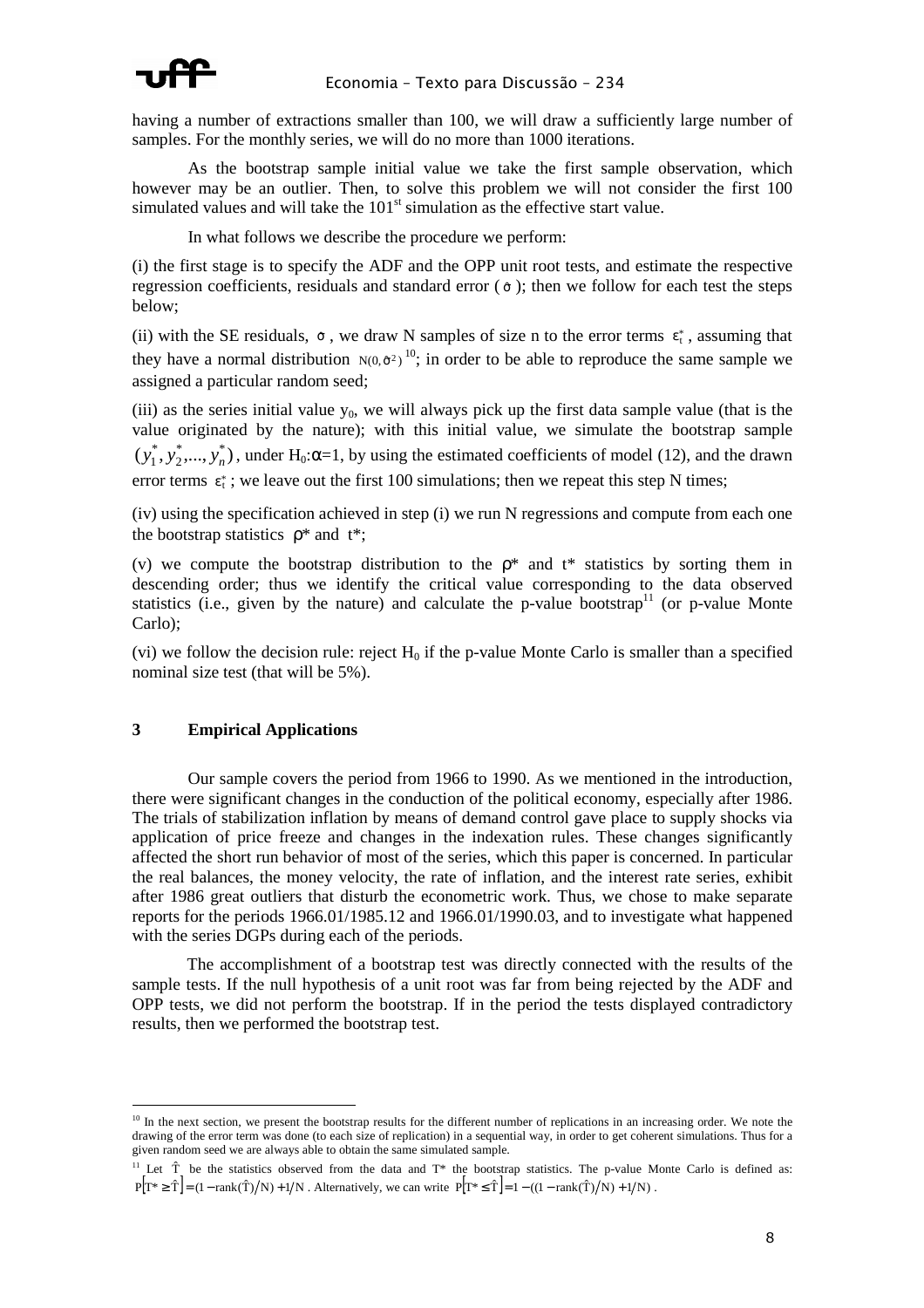As we have stated, we adopt the following decision rule: if the sample tests have different outcomes about the presence of a unit root and the bootstrap results present one same conclusion for both tests, then we accept it.

With the exception of the real output series, which has quarterly frequency, all the remaining series are available in monthly frequency. It is well known that the data aggregation may lead to the elimination of cycles, generation of nonexistent serial correlation structure and the accentuation of the persistence; see Working (1960), Harvey (1990b) and Rossana and Seater (1995). So if we keep the disaggregated data we will preserve all the available information included in each series. As a rule, the more information one uses, the more accurate the estimations will be; see Granger and Newbold (1986) and Harvey (1990b). For these reasons, only the real output series is studied with a quarterly frequency.

In this section, we report the sample t-statistics for the ADF, OPP, and Phillips-Perron (PP) unit root tests. For a matter of space, we report neither the coefficient test  $\rho$  nor the diagnostics tests of the regression tests $^{12}$ .

In appendix A, we give further details about the accomplishment of the diagnostics tests and tabulate the asymptotic distributions for the relevant significance levels. In appendix B we depict the studied series and provide the pictures of the recursive estimates of the lagged dependent variable (coefficient  $(\rho -1)$ ) of the ADF test equation. In appendix C, we tabulate for the simulated bootstrap statistics, the moments of the respective frequency distribution.

In the cases where the bootstrap provides different results from the sample data test, we present a Monte Carlo experiment to investigate the bootstrap size distortions.

#### **3.1 Real Output**

ł

This is a quarterly series formed by linking the IBGE index product with the index computed by Rossi (1988). We followed this methodology in order to have a series length that covered all the studied period. This series is seasonally unadjusted and we proceeded the tests with the series in logs.

The unit root test results for the series in level  $(LY)$  and for its first difference  $(\Delta LY)$ are presented in the Table below. In the shorter period, all tests accepted the unit root hypothesis with sufficiently large p-values. In the longer period, the ADF and PP test rejected the null with a significance level of 10%, a result that is not confirmed by the OPP t-statistics. We suppose this conflict is an indication that specifying the unit root test with high order trend terms is not the best procedure.

| <b>TABLE 1: UNIT ROOT TESTS</b> |             |                  |          |                  | <b>SERIES: OUTPUT</b> |
|---------------------------------|-------------|------------------|----------|------------------|-----------------------|
| <b>SERIES</b>                   | <b>TEST</b> | 1966.1 TO 1985.4 |          | 1966.1 TO 1990.1 |                       |
|                                 |             | LAGS             | tα       | LAGS             | ι α                   |
| LY                              | ADF         |                  | $-2.207$ |                  | $-2.753\dagger$       |
|                                 | PP          | $-1.814$         |          |                  | $-2.610+$             |
|                                 | OPP         |                  | $-3.359$ |                  | $-3.536$              |
| ALY                             |             | ADF              |          | $-3.569**$       |                       |
|                                 |             | DD               |          |                  | $-12.461**$           |

Notes: (1) ADF and PP tests specified without trend term. (2) OPP tests performed with a polynomial trend of fourth and fifth order respectively to each period. The symbols (†) and (\*\*) represent rejection of the null of a unit root at the 10 and 1% significance levels respectively.

Figure B.2 shows the recursive estimate of the  $y_{t-1}$  coefficient in the ADF specification. After 1975 this coefficient presents a remarkable stability and exhibits a behavior that does not point out the presence of a unit root in the series. Therefore, a bootstrap test on the ADF and OPP tests is more appropriate for the whole period. The next step in our procedure is to verify if

 $12$  The estimated test equations for the series in levels and in first differences, as well as the respective diagnostics residual tests may be obtained from the author on request.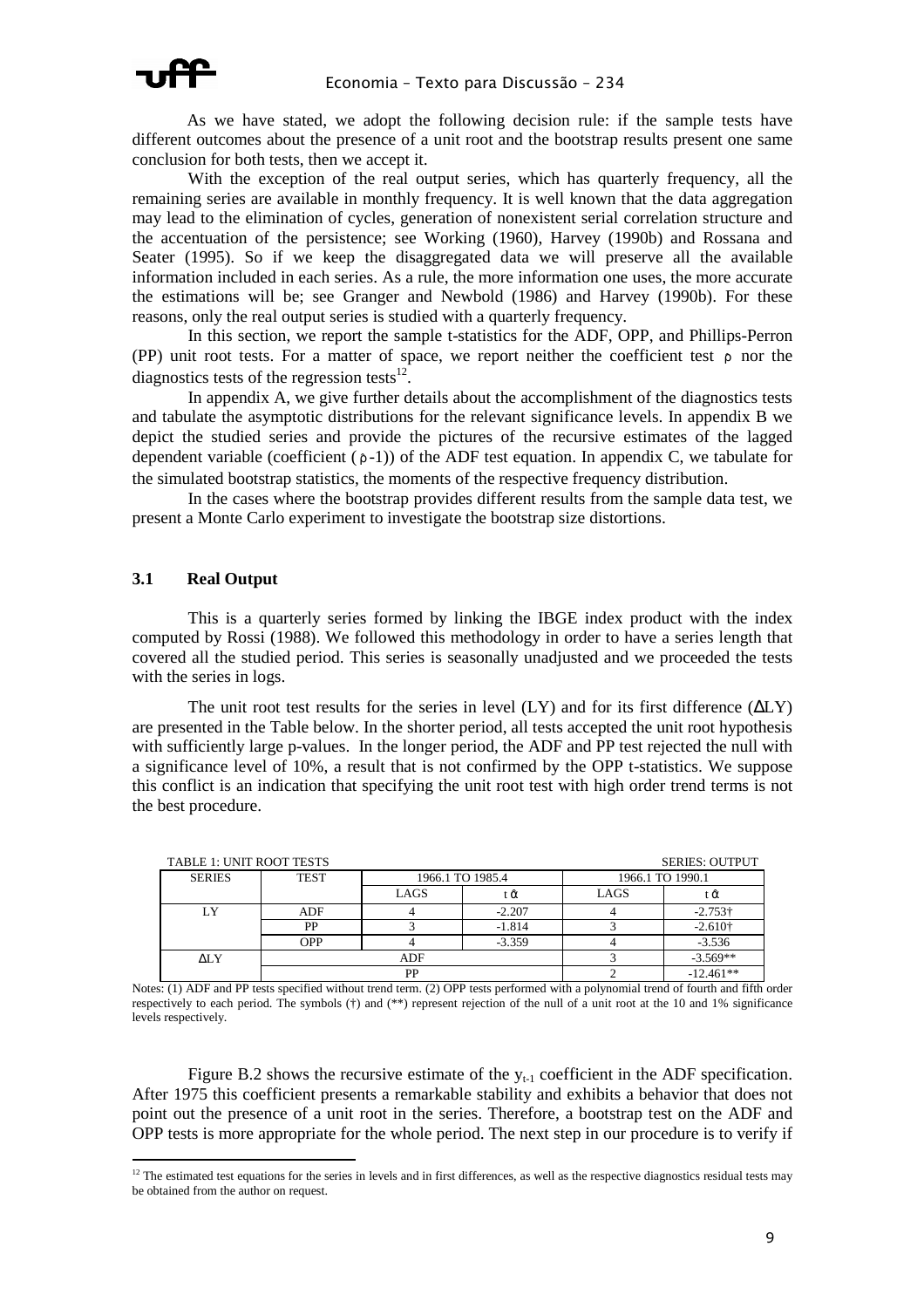

ł

the Monte Carlo tests corroborate the results obtained from the sample data. The approach was performed taking the specifications of the ADF and the OPP tests and imposing the unit root hypothesis  $\alpha=1$ . The results are in Table 2.

| <b>REPLICA</b><br><b>TIONS</b> |              |                | ADF           |                | <b>OPP</b>          |                |               |                |  |
|--------------------------------|--------------|----------------|---------------|----------------|---------------------|----------------|---------------|----------------|--|
|                                | t-STATISTICS |                | δ -STATISTICS |                | <b>t-STATISTICS</b> |                | δ -STATISTICS |                |  |
|                                | <b>RANK</b>  | <b>P-VALUE</b> | <b>RANK</b>   | <b>P-VALUE</b> | <b>RANK</b>         | <b>P-VALUE</b> | <b>RANK</b>   | <b>P-VALUE</b> |  |
| 100                            |              | 0.030          |               | 0.000          | 44                  | 0.430          | 30            | 0.290          |  |
| 500                            |              | 0.020          |               | 0.000          | 220                 | 0.438          | 163           | 0.324          |  |
| 1000                           | 20           | 0.019          |               | 0.000          | 468                 | 0.467          | 346           | 0.395          |  |
| 5000                           | 69           | 0.014          |               | 0.000          | 2364                | 0.473          | 1752          | 0.350          |  |

TABLE 2: MONTE CARLO P-VALUES PERIOD: 1966.1 TO 1990.3

The first conclusion is that both bootstrapped ADF statistics strongly reject the presence of a unit root, which supports the judgement that the real output is stationary around a level (drift) term. The results show both ADF statistics have low power (in the case of the output series DGP) and that the Monte Carlo test behaves in order to correct this power distortion.

Nevertheless, the bootstrap approach applied to the OPP test produced results that contradict our initial beliefs, i.e., the bootstrap approach only yields the exact size of the sample test and did not lead to the  $H_0$  rejection. With a test specification that includes a fifth order time polynomial in the fitted regression, the unit root hypothesis is accepted with p-values superior to 35% (case of 5000 replications) in both bootstrap tests.

The results suggest that the OPP test does not have any important size distortion concerning the data generation process of this particular series $13$ . In addition, they lead to the conclusion that the ADF test specification is better fitted to the series than the OPP equation with high order trend terms. For the output series, the inclusion of deterministic terms, other than the constant, reduces the test power in capturing a non-existent unit root.

In the appendix C, the features of each bootstrapped statistic distribution, computed using 5000 replications, reveal that we can assume the distributions are close to being a functional standard Wiener process. This is an important issue since, in the sample test, the coefficient  $(\alpha)$  that is being tested is approximately 1 (see figure B.2). Hence, at first sight, we do not have reason to doubt the validity of our Monte Carlo tests.

Table 3 shows the results of a simple Monte Carlo experiment designed to assess the size properties of the simulated statistics. We restrict our attention to the statistics associated with the ADF test since they rejected the null. The fundamental innovations are normally distributed with mean zero and variance taken from the ADF test residuals. Varying the parameters of the polynomial lag structure one may assess the size of the statistics. Several essays indicated that the relevant parameters are those associated with the third and fourth lagged first difference of the dependent variable. Since the statistics are invariant to the true parameter values under the null hypothesis, size distortion (if any) may be evaluated by setting  $\alpha=1$  in the data generation function and varying the value of the interest parameters ( $\theta_3$  and  $\theta_4$ ); see OPP (1989). We chose to use as the range of variation, the extreme values of the 99% confidence intervals of the mentioned coefficients<sup>14</sup>, in order to get a wide range of variation. We note that this procedure is technically valid, since usual t-tests associated with hypotheses about any individual coefficient of a unit root specification can be compared with standard *t* or N(0,1) tables; see Hamilton (1994).

<sup>&</sup>lt;sup>13</sup> This observation concerns the t-statistics, because for the sample data the OPP *p*-test rejected  $H_0$  at the 1% significance level. In

this case, the  $\rho$ -statistics exhibits important size distortions, which were corrected by the bootstrap approach.<br><sup>14</sup> In fact being constructed simultaneously the intervals provide a confidence region with probability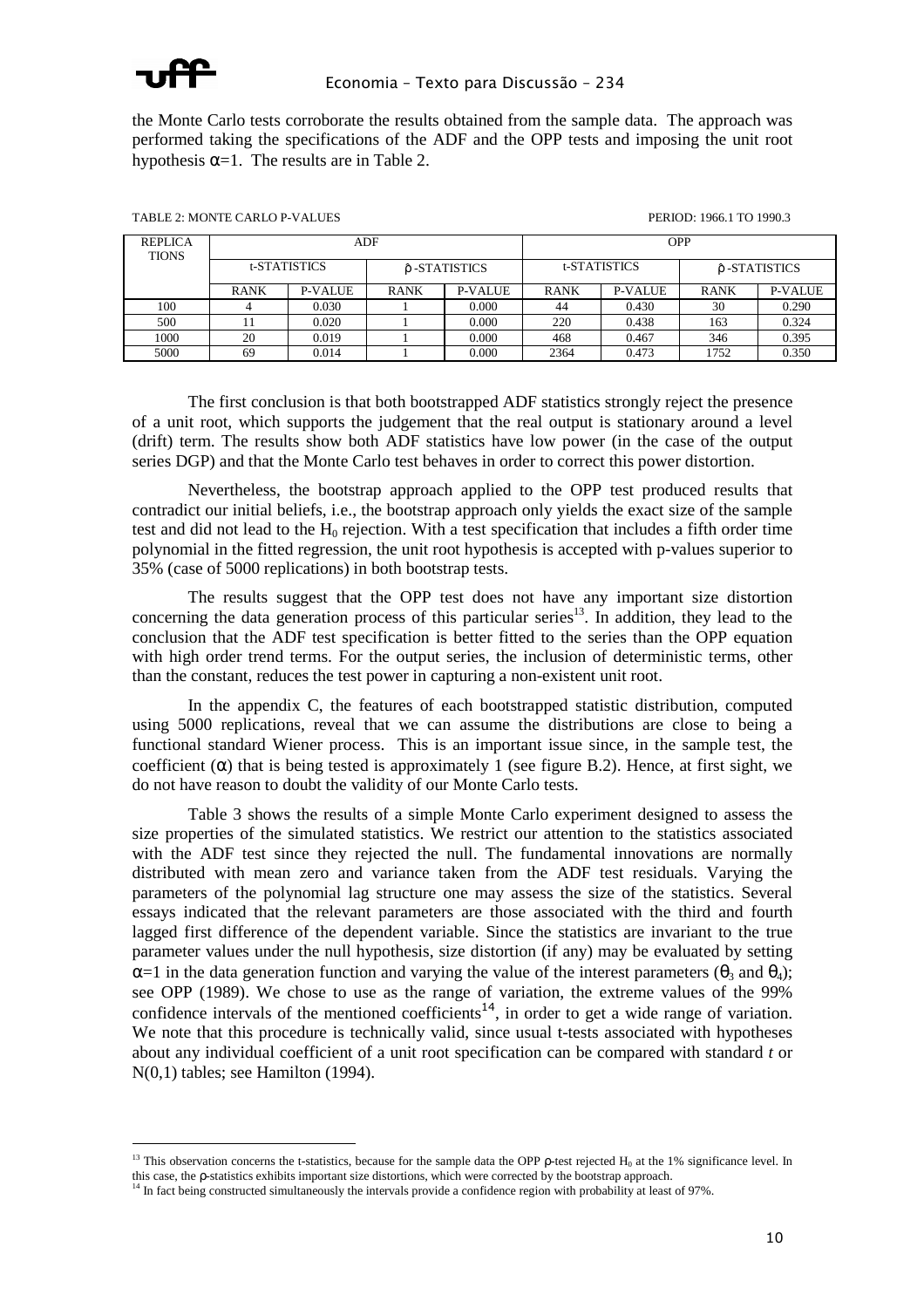| TADLE 3. MUNTE CARLU LAPLRIMENT |             |              |              |                |  |  |  |  |
|---------------------------------|-------------|--------------|--------------|----------------|--|--|--|--|
| <b>PARAME</b><br><b>TERS</b>    | ADF         |              |              |                |  |  |  |  |
| $\theta_3/\theta_4$             |             | t-STATISTICS | δ-STATISTICS |                |  |  |  |  |
|                                 | <b>RANK</b> | P-VALUE      | <b>RANK</b>  | <b>P-VALUE</b> |  |  |  |  |
| $-0.42/0.18$                    | 24          | 0.023        |              | 0.000          |  |  |  |  |
| $-0.04/0.66$                    | 20          | 0.119        |              | 0.000          |  |  |  |  |
|                                 |             |              |              |                |  |  |  |  |

TABLE 3: MONTE CARLO EXPERIMENT

Notes: (1) Number of observations = 97. (2) Number of replications = 1000. (3) The true model is the same of the bootstrap procedure with the additional hypotheses on the coefficients of  $\Delta LY_{t-3}$  and  $\Delta LY_{t-4}$ . (4) Rejections based on a nominal size of 5%.

Concerning the t-statistics, the simulation points out that, when the parameters exceed their average values the bootstrap approach possesses some size distortion<sup>15</sup>. However, the reported size test is an extreme value and it is only 2 percent points above the conventional significance level of 10%. Consequently, we can deduce that the bootstrap tests applied to the output series do not have a material size distortion in the range of values chosen to the third and fourth difference lagged parameters. Thus, our bootstrap procedure performed well even if, only a little better than the Dickey-Fuller test.

We then infer that during the period 1966.1 to 1990.1, the output series is I(0) and it is a stationary AR(5) process around a drift. This conclusion can be perceived by inspecting the series plot (figure B.1).

The fact that the real output is an I(0) series, or near integrated, is not very surprising. In the beginning of the analyzed period, the Brazilian economy passed through a phase of accelerated growth. During this period, known as the "economic miracle", the GDP growth achieved the rate of 14% in 1973. This picture is well represented by the behavior of the recursive estimates, which points out that the series possessed explosive features until 1975. However, the presence of a unit root in the early seventies was dominated in the following period. The end of the business cycle expansion, associated with external shocks and the implementation of a systematical inflation control by means of aggregated demand control, caused the reduction of the GDP rate of growth. This process went deeper during the eighties. Hence, the real GDP annual growth slowed from an average rate of 8.4% between 1970 and 1980 to only 1.5% from 1980 to 1990. One striking feature that contributed to the country's poor economic performance in the 1980's was the fall in the ratio investment to GDP, from a peak of 25.8% in 1975 to 15.5% in 1990; see Carneiro (1997). This issue was not only related with a new wave of external shocks but also with the reduction in the public investment, in conjunction with the internal inflationary instability and dramatic changes of macroeconomic policies.

In resume, during most of the period from 1966 to 1990 the GDP rate of growth was well below its trend path of 7% per year. This probably induced the variance stationarity of the GDP series, even if it passed through an explosive stage in the period's initial years. Once more, we call attention to the recursive ( $\rho$ -1) estimates plot, which clearly shows the coefficient near to the unit root bounds, but without ever crossing this limit after 1976.

### **3.2 Rate of Inflation and Monetary Expansion**

 The rate of inflation is calculated with the general price index (IGP) computed by Fundacao Getulio Vargas. The monetary expansion is the percent variation of the M1 (currency plus personal checking accounts) monetary aggregate computed by the Brazilian Central Bank.

ł

<sup>&</sup>lt;sup>15</sup> Regarding the  $\hat{p}$  -statistics there is no apparent size distortion.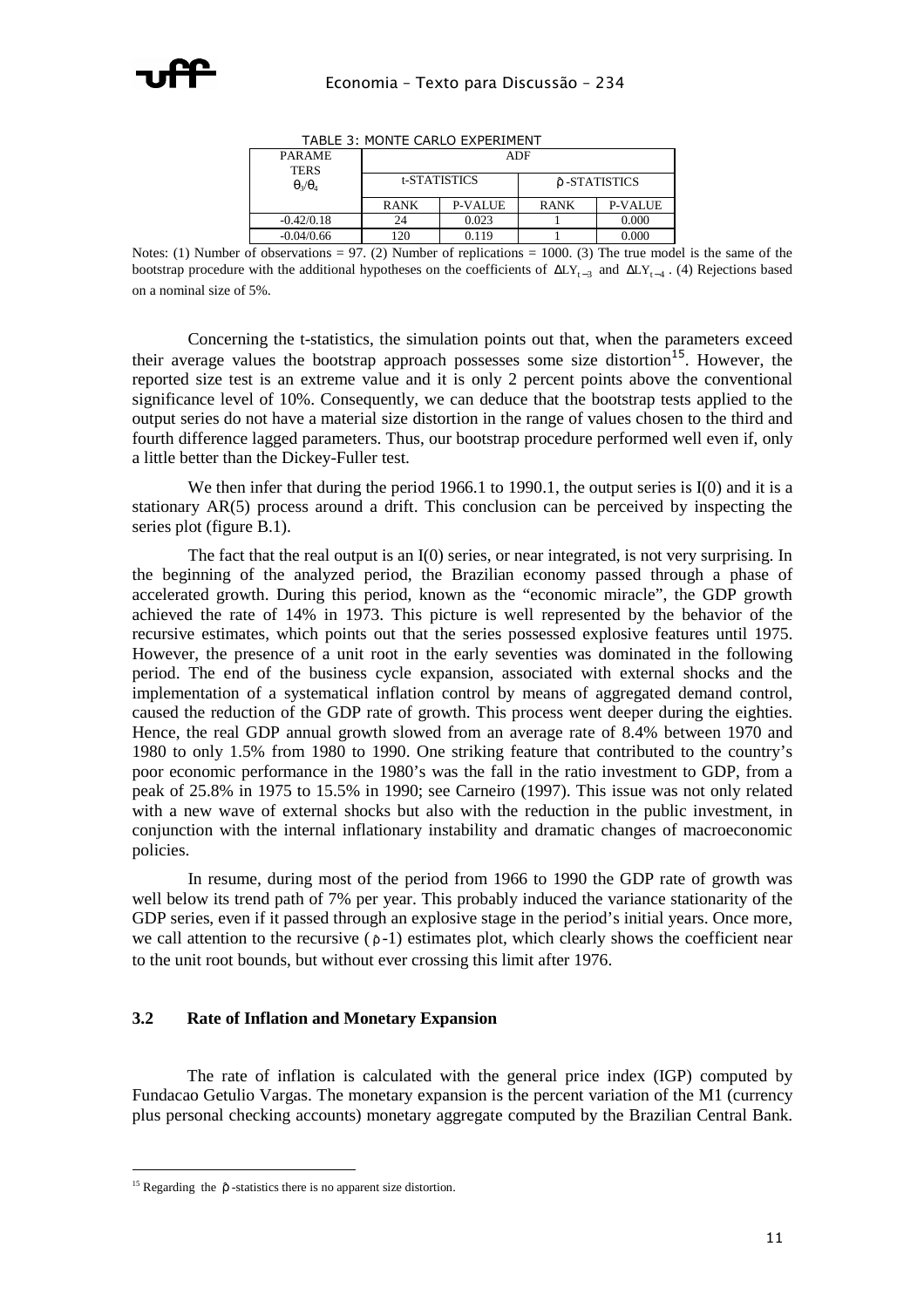

ł

Tables 4 and 5 show the results of the ADF, PP, and OPP unit root tests, respectively for each series.

|               | <b>TABLE 4: UNIT ROOT TESTS</b><br><b>SERIES: RATE OF INFLATION</b> |                    |            |                    |             |  |  |  |
|---------------|---------------------------------------------------------------------|--------------------|------------|--------------------|-------------|--|--|--|
| <b>SERIES</b> | <b>TEST</b>                                                         | 1966.01 TO 1985.12 |            | 1966.01 TO 1990.03 |             |  |  |  |
|               |                                                                     | LAGS               | tα         | LAGS               | tα          |  |  |  |
| PI            | ADF                                                                 |                    | $-2.382$   |                    | $+3.345$    |  |  |  |
|               | PP                                                                  |                    | $-5.761**$ |                    | $+3.287$    |  |  |  |
|               | <b>OPP</b>                                                          |                    | $-5.288**$ |                    | $-1.115$    |  |  |  |
| ΛPI           | ADF                                                                 |                    |            |                    | $-3.777*$   |  |  |  |
|               |                                                                     | PP                 |            |                    | $-14.807**$ |  |  |  |

Notes: (1) ADF and PP tests specified with and without trend term, respectively, to 1966/85 and 1966/90. (2) OPP tests performed with a polynomial trend of third and fifth order respectively to each period. (3) To the series first difference in period 1966.01/90.**02,** the ADF test rejected the null at the level of 1%. The symbols (\*) and (\*\*) represent rejection of the null of a unit root at the 5 and 1% significance levels respectively.

| <b>TABLE 5: UNIT ROOT TESTS</b> |             |                    | <b>SERIES: MONETARY EXPANSION</b> |      |                    |
|---------------------------------|-------------|--------------------|-----------------------------------|------|--------------------|
| <b>SERIES</b>                   | <b>TEST</b> | 1966.01 TO 1985.12 |                                   |      | 1966.01 TO 1990.03 |
|                                 |             | LAGS               | tά                                | LAGS | tα                 |
| МI                              | ADF         |                    | $+0.507$                          |      | $+4.562$           |
|                                 | PP          |                    | $-15.943**$                       |      | $-5.115**$         |
|                                 | <b>OPP</b>  |                    | $-4.921*$                         | 15   | $+2.287$           |
| <b>AMI</b>                      | <b>ADF</b>  |                    |                                   | 13   | $-2.799/$          |
|                                 |             |                    |                                   |      | $-4.390**$         |
|                                 |             | PP                 |                                   |      | $-24.856**$        |

Notes: (1) ADF and PP tests specified with and without trend term, respectively, to 1966/85 and 1966/90. (2) OPP tests performed with a polynomial trend of fifth and fourth order respectively to each period. (3) ADF test to series first difference is reported to periods 66/90.03 and 66/90.02. The symbols  $(*)$  and  $(**)$  represent rejection of the null of a unit root at the 5 and 1% significance levels respectively.

Concerning the rate of inflation, there is a discord among the periods' results. To the shorter, the  $PP^{16}$  and OPP test statistics reject the null with a p-value inferior to 1%, while the three statistics accept the null of the presence of a unit root in 1966/90. The main reason that seems to support this distinction is the number of lags necessary in the longer period, to make the test residuals independent, which caused the ADF and PP test statistics positive signals. The long polynomial of lags is due to the existence of different regimes in the Brazilian economy during the whole period. This changing regime environment is very well illustrated by the coefficient instability of the lagged dependent variable, in the ADF equation (figure B.4). The above results suggest the rate of inflation followed a random walk<sup>17</sup> process from 1966 to 1990.

The test results for the money growth are similar to the inflation, in spite of some differences. We would like to point out the stronger persistence and seasonality of this series compared to the rate of inflation. We also stress that the PP test rejects  $H_0$  in the period 1966/90, while the ADF test only rejects the null in the series first difference, if we truncate the period on month 1990.02. This is caused by the presence of a great outlier that marks the end of the Cruzado era plans. The intrinsic instability of the Brazilian monetary policy is evident in figure B.5 (recursive estimate coefficient).

For the two series, we have two distinct periods concerning the unit root tests. In the shorter, there is some probability of rejecting the null, while in the greater the evidence of a unit root is too strong. So following these indications, we performed the bootstrap approach only for

<sup>&</sup>lt;sup>16</sup> It is a known fact that the finite-sample properties of the unit root tests have poor results for at least some specifications of the error process. Pertaining to the Phillips-Perron test it is likely to reject the null hypothesis of a unit root although it is true, when the error term has a MA(1) close to –1. However several experiments showed that if the reported tests have poor properties (if any), the reason is not due to a MA(1) representation in the error term.<br><sup>17</sup> In the ADE i.

<sup>17</sup> In the ADF test of the inflation first difference, we identified a strong autocorrelation structure in the residuals. If we had used all the lagged first difference necessary to make the residuals independent, we would have accepted the unit root hypothesis and would have concluded that the rate of inflation was I(2). To withdraw this misfortune we truncated the polynomial lagged difference at the 13<sup>th</sup> lag, which was significant, and accepted the presence of some autocorrelation in the residuals. We then performed the Kolmogorov-Smirnov (K-S) test, which, with maximum gap of 0.0392 at frequency 1.9635 accepted at the level of 10% the residual serial independence. The bayesian unit root test also corroborates the rejection of the unit root hypothesis in the inflation first difference.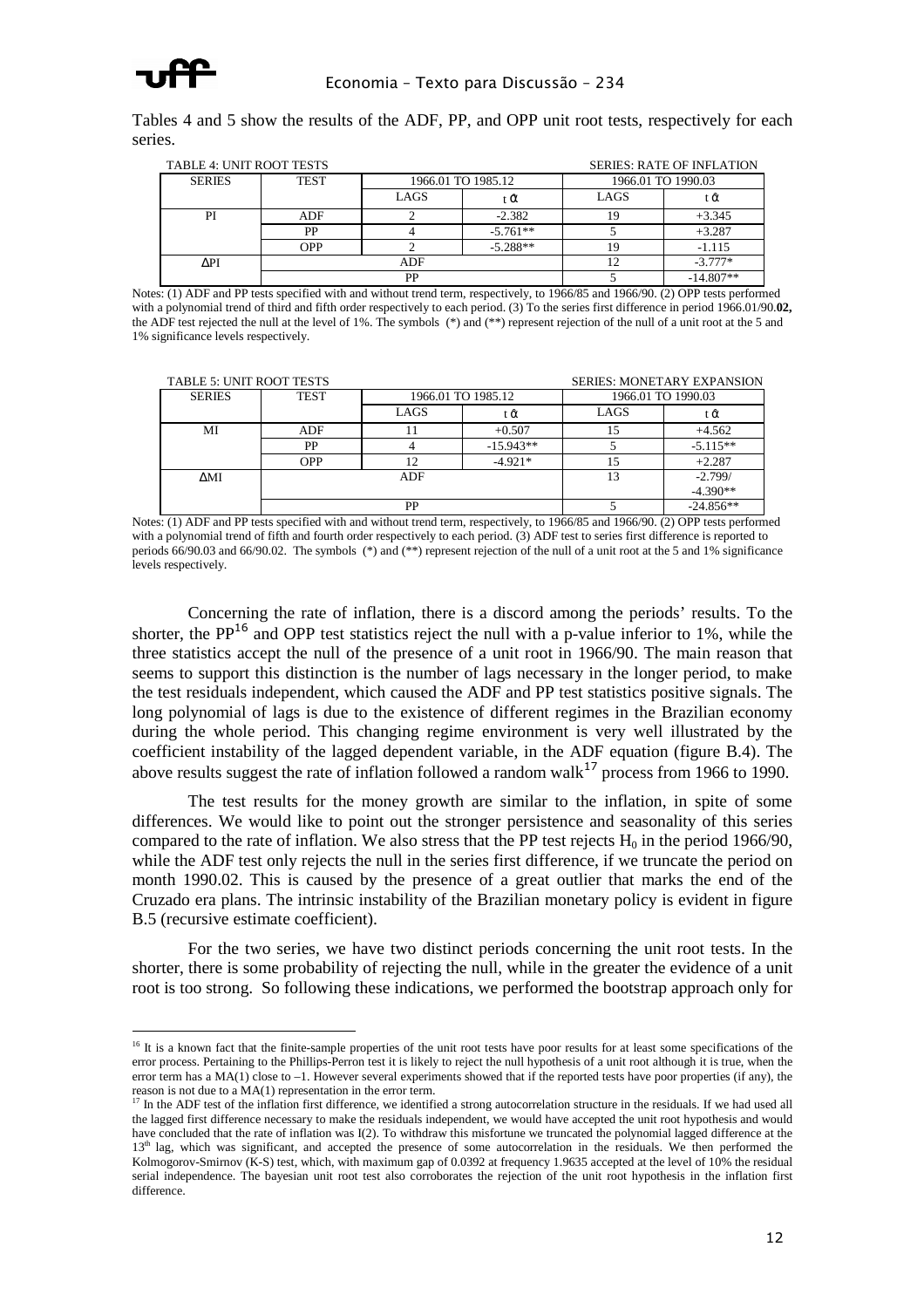

the years 1966/85. For the rate of inflation, we bootstrapped the ADF and OPP tests, and for the money growth only the OPP test.

The bootstrap tests applied to the inflation rate strongly support the conclusion of the ADF sample test (see Table 6). Moreover, the computed Monte Carlo p-values are bigger than those of the sample data tests are. Since the statistics distributions are in accordance with the theory, we accept these results.

| TABLE 6: MONTE CARLO P-VALUES |              |                |             | <b>SERIES: RATE OF INFLATION</b> |             |                     | PERIOD: 1966.01 TO 1985.12 |                |  |
|-------------------------------|--------------|----------------|-------------|----------------------------------|-------------|---------------------|----------------------------|----------------|--|
| <b>REPLICA</b>                |              |                | ADF         |                                  | <b>OPP</b>  |                     |                            |                |  |
| <b>TIONS</b>                  |              |                |             |                                  |             |                     |                            |                |  |
|                               | t-STATISTICS |                |             | δ-STATISTICS                     |             | <b>t-STATISTICS</b> |                            | ô -STATISTICS  |  |
|                               | <b>RANK</b>  | <b>P-VALUE</b> | <b>RANK</b> | P-VALUE                          | <b>RANK</b> | P-VALUE             | <b>RANK</b>                | <b>P-VALUE</b> |  |
| 100                           | 100          | 0.990          | 100         | 0.990                            | 96          | 0.950               | 100                        | 0.990          |  |
| 500                           | 500          | 0.998          | 500         | 0.998                            | 452         | 0.902               | 475                        | 0.948          |  |
| 1000                          | 1000         | 0.999          | 1000        | 0.999                            | 900         | 0.899               | 938                        | 0.937          |  |

Bootstrapping the OPP test, we attained different results from those computed with the observed data. The null hypothesis is accepted with a significance level near 90%, and the test statistics distribution has the expected negative skewness. This outcome leads to the conclusion that the OPP tests have important size distortions in this case, that is, the test is likely to reject a null hypothesis of a unit root in finite samples although it is true. This technique seems to be poor for the series underlying DGP and our approach is at work toward correcting this distortion.

Table 7 shows the Monte Carlo test results for the monetary expansion. The bootstrap OPP t*-*statistics has different results from the sample test and suggests the acceptation of the null. Notwithstanding, the ρ-statistics induces to the null rejection, but it has a degenerated distribution<sup>18</sup> (meanwhile the t-bootstrap approximates to a normal distribution). Thus, we will not take into account this result, considering that, in this case, the approach did not perform as it should have.

In resume, we have enough evidence to conclude that both series were integrated of order one during the whole period. In regarding the existing doubts about the period from 1966 to 1985, the bootstrap tests upheld the ADF test and denied the OPP sample results. These results are coherent with the studies of Vals Pereira (1988), Novaes (1991), Cerqueira (1993), and Pastore (1995 and 1997).

| <b>SERIES: MONEY GROWTH</b> |              |         | PERIOD: 1966.01 TO 1985.12  |                |  |
|-----------------------------|--------------|---------|-----------------------------|----------------|--|
| <b>REPLICA</b>              |              |         | <b>OPP</b>                  |                |  |
| <b>TIONS</b>                | t-STATISTICS |         | δ -STATISTICS               |                |  |
|                             | <b>RANK</b>  | P-VALUE | <b>RANK</b>                 | <b>P-VALUE</b> |  |
| 100                         | 45           | 0.440   | $\mathcal{D}_{\mathcal{L}}$ | 0.010          |  |
| 500                         | 212          | 0.422   | 24                          | 0.046          |  |
| 1000                        | 444          | 0.443   | 50                          | 0.049          |  |

TABLE 7: MONTE CARLO P-VALUES

The remaining question is to determine if the maintained processes have or have not a polynomial trend term. Following Ouliaris, Park and Phillips (1989) paper we apply a likelihood ratio sequential test for the hypothesis,  $H_0$ : $\alpha$ =1, and  $\beta_n$ =0, on the OPP test specification. We

ł <sup>18</sup> We conjecture this behavior is caused by the large number of lags demanded by the parametric correction for serial correlation in the residuals. This fact seems to have disturbed the bootstrap simulations, which generated values (in absolute terms) much greater than the sample statistics and caused the degeneration of the bootstrap-ρ (OPP) distribution.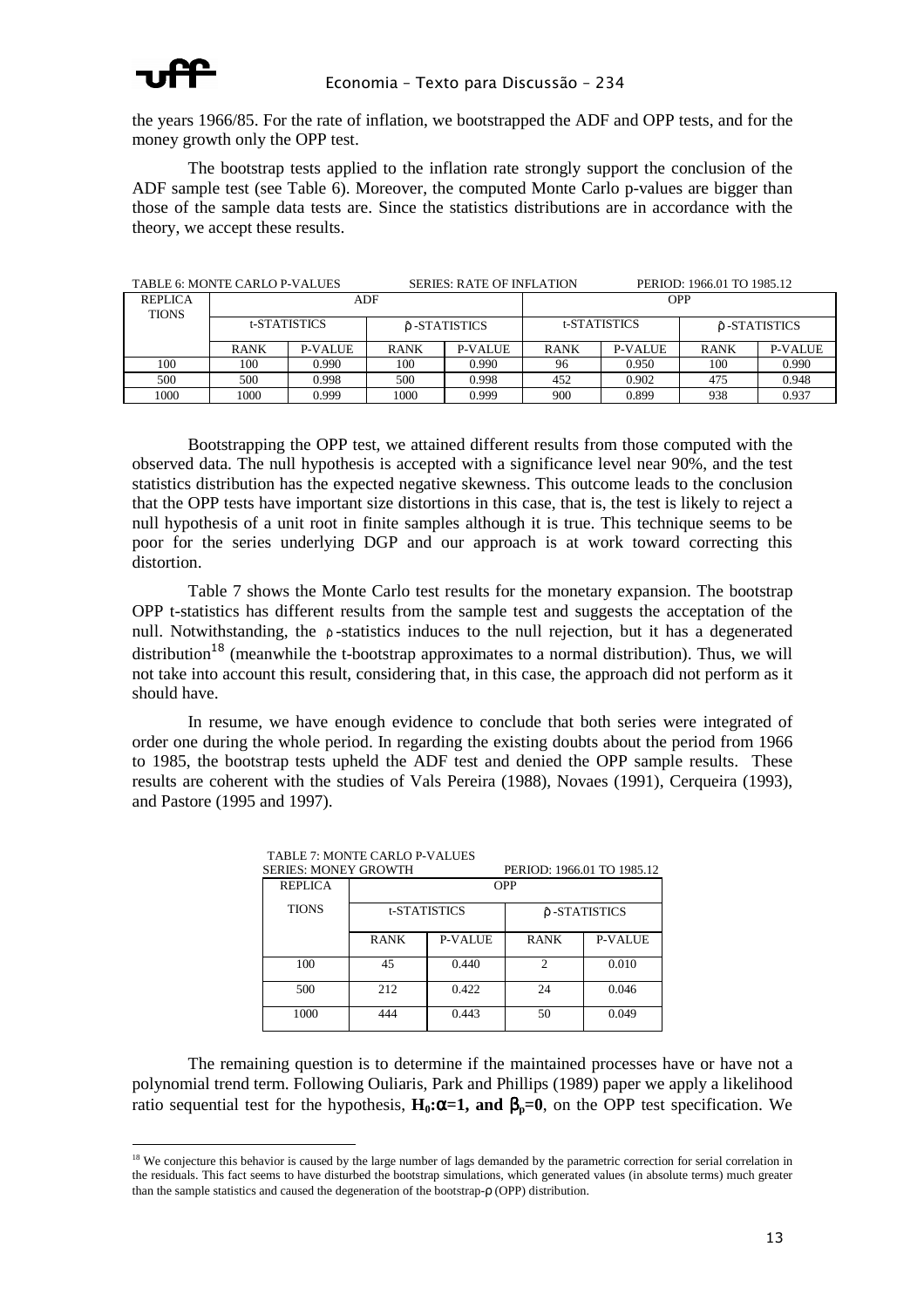

compare the obtained statistics with Table III presented in the paper above and Table B.7 in Hamilton (1994).

For the rate of inflation, we sequentially accept the null up to the squared trend term. We reject the hypothesis of a non-significant linear trend term, at 5% significance level. We conclude this series is an ARIMA(20,1,0) process with trend. We follow the same course for the monetary growth and conclude that it follows an ARIMA(16,1,0) process with drift.

The conclusion that the rate of inflation and the monetary growth are both I(1) is coherent in an economy with a permanent operational public deficit not completely financed by issuing bonds. Moreover, the explosive feature of the money growth is in accordance with an ever-increasing public debt, which has a stationary rate of growth. In fact, the ratio of operational deficit to GDP increased between 1975/81 and 1982/89 from an annual average of 2.7% to 4.4%. Meanwhile the collected seigniorage as a GDP proportion grew from 1.9% to 2.9%. In the same way, an ever-increasing monetary expansion must be followed by a megainflation. From 1975 to 1989, the inflation rate increased from an annual rate of 29.4% to 1748%.

Although being explosive processes both series are difference stationary and so one necessary condition to the nonexistence of a rational inflationary bubble is already satisfied, i.e., the inflation series is stationary of a finite order of differentiation. It is well known that the presence of bubbles precludes the stationarity of any degree of differencing of the inflation series. Therefore, we have space to perform a test to verify if there was a rational bubble between 1986 and 1990; see Diba and Grossman (1988) and Welch (1991).

The second condition is that the inflation and the money growth must cointegrate. In Cerqueira (1998) we demonstrated the series were cointegrated with vector  $(1,-1)$  and a timevarying drift term, from 1966 to 1985, ruling out the possibility a rational inflationary bubble. Preliminary experiments also showed the same conclusion holds for the period from 1986.01 to 1990.03, but this issue will remain to be confirmed in further research.

#### **3.3 Public bonds interest rate**

ł

The nominal interest rate is the overnight rate yielded by the three months treasury bonds most negotiated in the monetary market. This series is published in the Brazilian Central Bank bulletin; see Cerqueira (1993) for further details. We converted the series to the equivalent monthly rate. The real interest rate is the above series discounted by the monthly rate of inflation. As with the rate of inflation and the money growth, we worked with these series without logarithms.

Table 8 shows the unit root test outcomes for the nominal interest rate. It is easy to see that all tests point out the series as difference stationary<sup>19</sup>. Even the OPP t-statistics accepts the null hypothesis with a significance level well above  $20\%^{20}$ , for both periods. The recursive estimates on figure B.7 also indicate the presence of a unit root in the years after 1982 and the strong instability of this coefficient.

<sup>&</sup>lt;sup>19</sup> In the ADF test of the first difference series we had problems in dealing with the residuals serial correlation. Therefore, we also performed the K-S test for serial independence, which accepted the null with a level well above 10%. Furthermore, the bayesian test

strongly rejected the unit root hypothesis in the series first difference.<br><sup>20</sup> The critical value corresponding to a 20% significance level is equal to -4.216.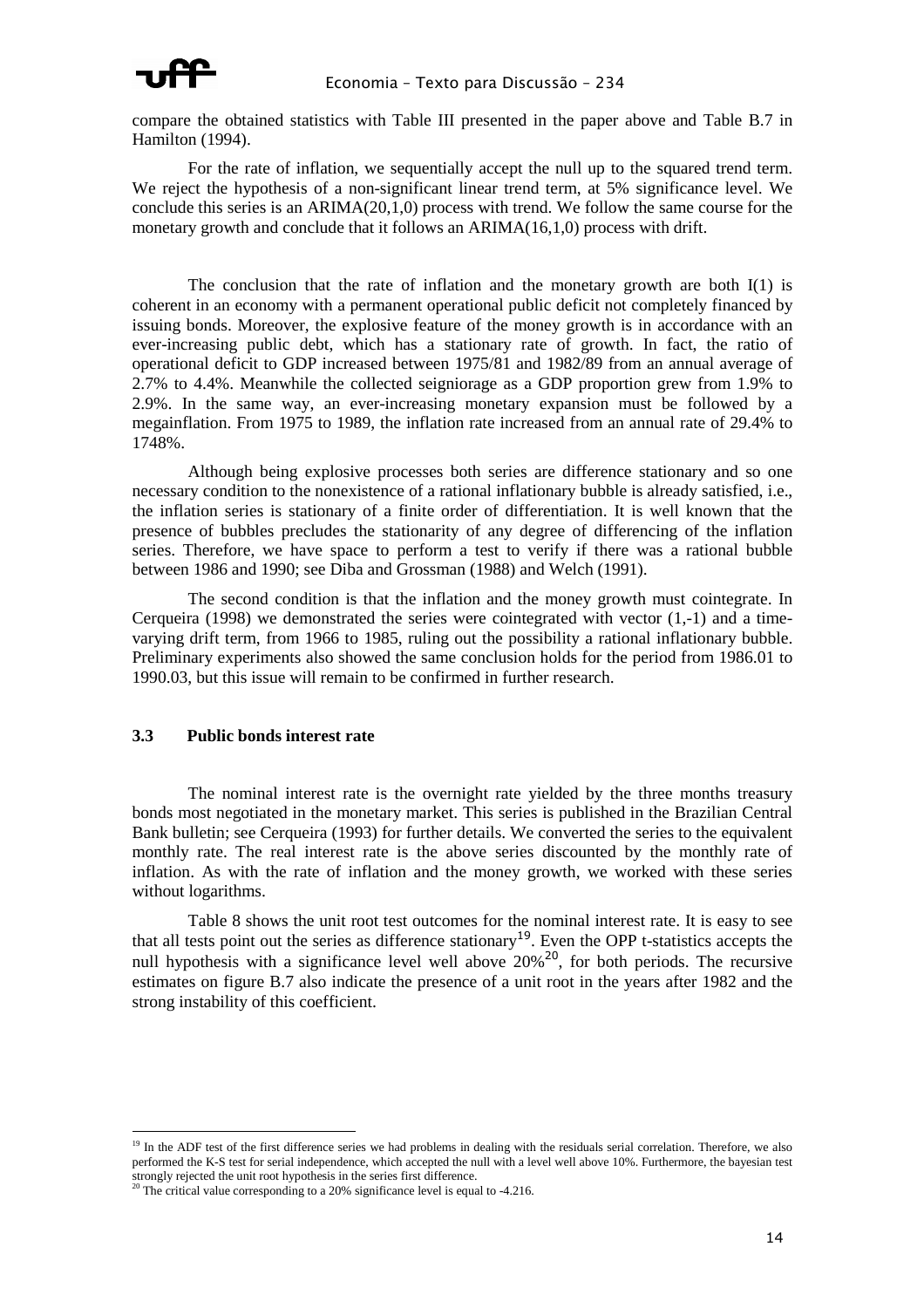

|                | <b>TABLE 8: UNIT ROOT TESTS</b> |                    | <b>SERIES: NOMINAL INTEREST RATE</b> |      |                    |  |  |
|----------------|---------------------------------|--------------------|--------------------------------------|------|--------------------|--|--|
| <b>SERIES</b>  | <b>TEST</b>                     | 1966.01 TO 1985.12 |                                      |      | 1966.01 TO 1990.03 |  |  |
|                |                                 | LAGS               | tα                                   | LAGS | tα                 |  |  |
| IΜ             | ADF                             |                    | $-0.660$                             |      | $+2.046$           |  |  |
|                | РP                              |                    | $-1.536$                             |      | $+1.311$           |  |  |
|                | OPP                             |                    | $-2.371$                             |      | $-2.550$           |  |  |
| $\triangle$ IM | <b>ADF</b>                      |                    |                                      |      | $-9.376**$         |  |  |
|                |                                 | РP                 |                                      |      | $-8.114**$         |  |  |

Notes: (1) ADF and PP tests specified with trend term. (2) OPP tests performed with a polynomial trend of fifth order to both periods. The symbol (\*\*) represents rejection of the null of a unit root at the 1% significance level.

In the present case, we have no reason to carry out a bootstrap test. We then conclude that the nominal interest rate approximately follows an  $ARIMA(10,1,0)$  process with a linear trend<sup>21</sup>.

Table 9 shows the results for the real interest rate. We firmly reject the unit root hypothesis and conclude that the series is well approximated by an AR(2) process with drift.

| <b>TABLE 9: UNIT ROOT TESTS</b><br><b>SERIES: REAL INTEREST RATE</b> |             |                    |            |                    |            |  |  |  |
|----------------------------------------------------------------------|-------------|--------------------|------------|--------------------|------------|--|--|--|
| <b>SERIES</b>                                                        | <b>TEST</b> | 1966.01 TO 1985.12 |            | 1966.01 TO 1990.03 |            |  |  |  |
|                                                                      |             | LAGS               | tᾶ         | LAGS               | tα         |  |  |  |
|                                                                      | ADF         |                    | $-4.370**$ |                    | $-9.530**$ |  |  |  |
|                                                                      | PP          |                    | $-8.260**$ |                    | $-8.684**$ |  |  |  |

Notes: (1) ADF and PP tests specified without trend term. The symbol (\*\*) represents rejection of the null of a unit root at the 1% significance level.

The fact that the nominal interest rate is  $I(1)$  is consistent with an ever-growing inflationary process, meaning that the cost of holding money follows the inflation path. This is one reason that supports the existence of a Fisher effect during the period. Another reason is the real interest rate stationarity, which corresponds to the hypothesis that the nominal interest rate and the inflation are cointegrated with a known cointegrating vector of  $(1,-1)^{22}$ , and the real rate is interpreted as the long-run equilibrium error of this relation. If we assume the expectations are rational and suppose the absence of any kind of noise in the error term, the expected inflation is well represented by the current inflation rate; see Garcia (1991). It may therefore be the case that there was a Fisher effect during the period 1966/90, and so, in the long-run, the changes in the nominal interest rate reflected the same percent variations of the expected rate of inflation.

As showed above, the real interest rate follows an  $AR(2)$  process, which means that its past values had information about its current behavior. This implies that the hypothesis of a constant expected value for the real interest rate has no empirical support. However, this is not a contradiction with hypothesizing the Fisher effect, since according to this hypothesis the only assumption is that the nominal interest rate and the inflation have the same long run trajectory.

ł <sup>21</sup> We achieved this conclusion by doing the same sequential procedure described in the former section. With usual significance levels, we accept the absence of trend terms of order superior to one.

 $22$  Our first experiments using Johansen procedure pointed out a cointegration relation between these two variables. However, further studies are necessary because we did not succeed in getting NIID residuals. Testing with the Engle-Granger two step test we got a cointegration relation with the inflation coefficient around  $\tilde{0.90}$ . Since this procedure does not require Gaussian residuals, we can conclude that there is a stable long-run relation between the interest rate and inflation, which confers consistency to the Fisher effect. Albeit we can not perform hypothesis testing either on the coefficients equation or on the causality relation between the two variables.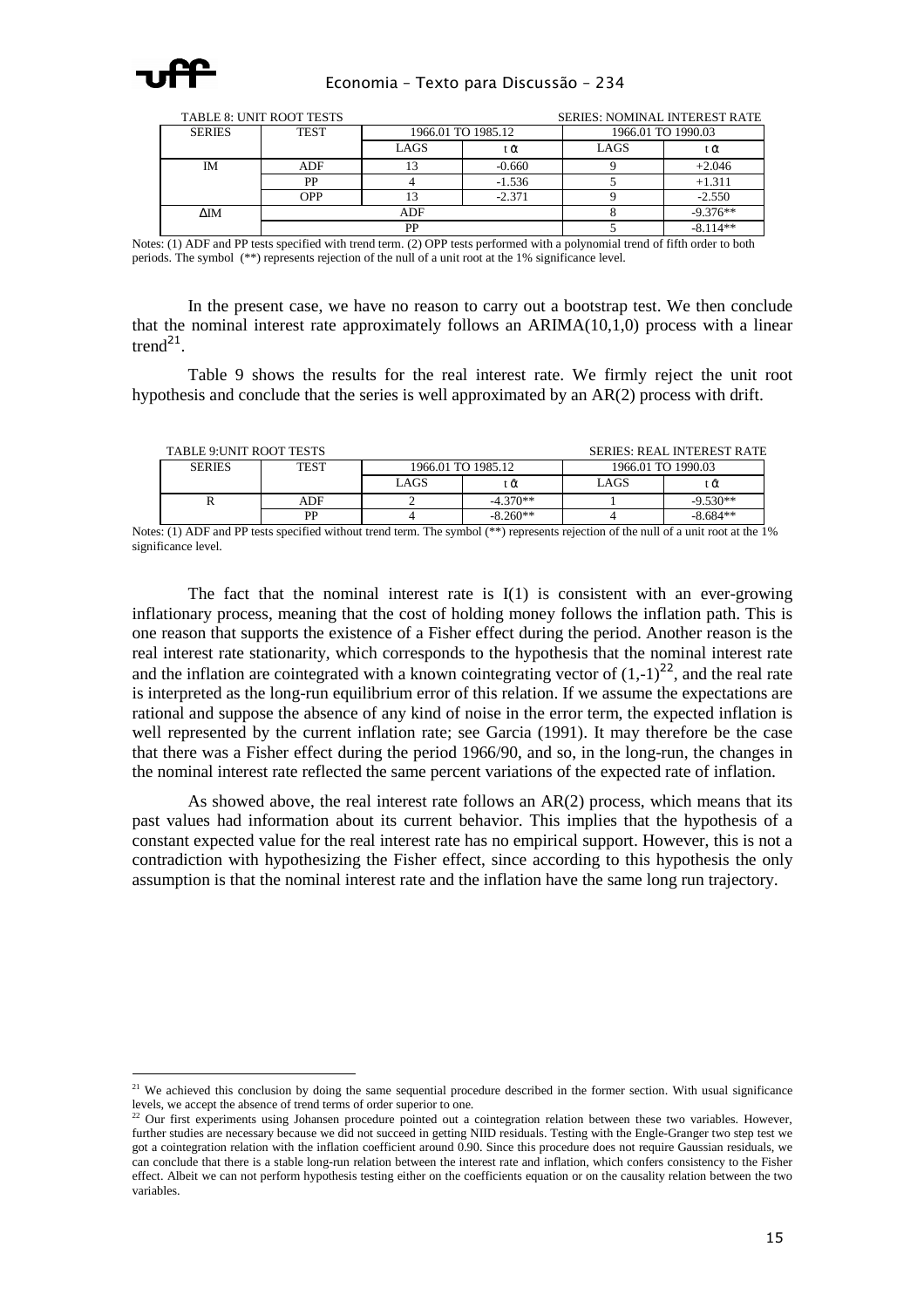

#### **3.4 Public debt**

 The nominal public debt is the stock of treasury bonds held by the private agents. We investigated the real debt and the debt-GDP<sup>23</sup> ratio series. Both series are in logarithms and we truncated the period at  $1990.02^{24}$ .

 Table 10 shows the unit root tests results for the real debt stock. In contrast with the others tests, the OPP test rejected  $H_0$  for the shorter and the longer period, respectively, at 5% and 20% significance levels. Nevertheless, the recursive estimates point out a strong and evident unit root during the whole period. Thus, we decided to bootstrap these test statistics, reported in Table 11, in order to clarify the apparent contradiction among the results.

|               | TABLE 10: UNIT ROOT TESTS<br><b>SERIES: REAL PUBLIC DEBT</b> |                    |           |      |                    |  |  |  |  |
|---------------|--------------------------------------------------------------|--------------------|-----------|------|--------------------|--|--|--|--|
| <b>SERIES</b> | <b>TEST</b>                                                  | 1966.01 TO 1985.12 |           |      | 1966.01 TO 1990.02 |  |  |  |  |
|               |                                                              | LAGS               | tά        | LAGS | tα                 |  |  |  |  |
| LDR.          | <b>ADF</b>                                                   |                    | $-1.233$  |      | $-1.361$           |  |  |  |  |
|               | PP                                                           |                    | $-1.214$  |      | $-1.376$           |  |  |  |  |
|               | OPP                                                          |                    | $-4.949*$ |      | $-4.182$           |  |  |  |  |
| ADR           |                                                              | ADF                |           |      | $-8.736**$         |  |  |  |  |
|               |                                                              | PP                 |           |      | $-16.452**$        |  |  |  |  |

Notes: (1) ADF and PP tests specified without trend term. (2) OPP tests performed with a polynomial trend of fourth and fifth order respectively to each period. The symbols (\*) and (\*\*) represent rejection of the null of a unit root at the 5 and 1% significance levels respectively.

| TABLE 11: MONTECARLO P-VALUES  |                    |         | <b>SERIES: REALDEBT</b> |                |                    |         | <b>TEST: OPP</b> |         |  |
|--------------------------------|--------------------|---------|-------------------------|----------------|--------------------|---------|------------------|---------|--|
| <b>REPLICA</b><br><b>TIONS</b> | 1966.01 TO 1985.12 |         |                         |                | 1966.01 TO 1990.02 |         |                  |         |  |
|                                | t-STATISTICS       |         | ô -STATISTICS           |                | t-STATISTICS       |         | ô -STATISTICS    |         |  |
|                                | <b>RANK</b>        | P-VALUE | <b>RANK</b>             | <b>P-VALUE</b> | <b>RANK</b>        | P-VALUE | <b>RANK</b>      | P-VALUE |  |
| 100                            | 85                 | 0.840   | 56                      | 0.550          | 79                 | 0.780   | 74               | 0.730   |  |
| 500                            | 413                | 0.824   | 229                     | 0.456          | 390                | 0.778   | 352              | 0.702   |  |
| 1000                           | 837                | 0.836   | 453                     | 0.452          | 825                | 0.824   | 719              | 0.718   |  |

The bootstrap tests accept the null hypothesis with p-values far from those of the sample tests. This indicates the OPP test presents important size distortion and suggests that the OPP is not a performing unit root test for the real debt series. Hence, we accept the null of the presence of a unit root in the real debt series and conclude the series follows an ARIMA(4,1,0) process without trend but with drift $^{25}$ .

By studying figure B.11, the presence of a unit root in the debt-GDP series is remarkable after 1980, but prior to this year this conclusion is not evident. However, none of the applied tests rejected the null for the period 1966/85; see Table 12. As showed in Table 13, the ADF bootstrap test statistics corroborate these results and help settle the correct size of the sample test.

ł  $23$  To compute this series we first interpolated the GDP series using the Kalman filter procedure; see Cerqueira 1998.

<sup>&</sup>lt;sup>24</sup> This is a necessary course, since at 1990.03 the first Collor (stabilization) plan blocked 90% of private savings. This caused a big outlier in the debt series that can only be smoothed over with a sample expansion, which is out of the objective of the present paper.  $25$  We inferred this conclusion from the sequential test earlier described. By inspecting figure B.10, one can observe that the series is better represented if a non-zero drift is supposed.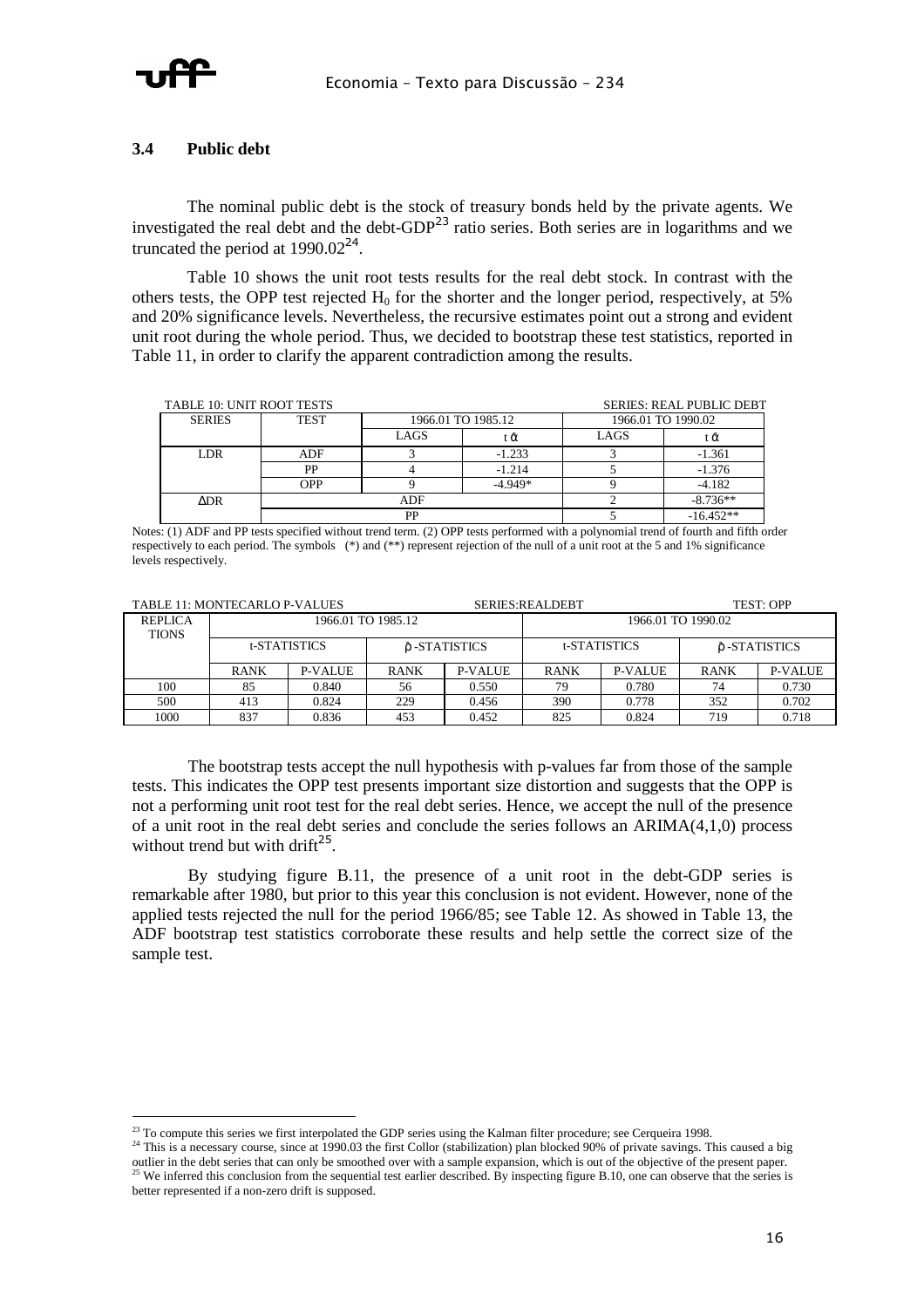

|               | TABLE 12: UNIT ROOT TESTS |                    | <b>SERIES: DEBT-GDP RATIO</b> |                    |             |
|---------------|---------------------------|--------------------|-------------------------------|--------------------|-------------|
| <b>SERIES</b> | <b>TEST</b>               | 1966.01 TO 1985.12 |                               | 1966.01 TO 1990.02 |             |
|               |                           | LAGS               | tα                            | LAGS               | ΕΩ          |
| LDY           | ADF                       |                    | $-2.326$                      |                    | $-2.068$    |
|               | PP                        |                    | $-2.047$                      |                    | $-2.337$    |
|               | OPP                       |                    | $-3.697$                      |                    | $-3.553$    |
| <b>ALDY</b>   | ADF                       |                    |                               |                    | $-16.057**$ |
|               |                           | DD                 |                               |                    | $-16.111**$ |

Notes: (1) ADF and PP tests specified with trend term. (2) OPP tests performed with a polynomial trend of fifth order to both periods. The symbol (\*\*) represents rejection of the null of a unit root at 1% significance level.

TABLE 13:MONTE CARLO P-VALUES

| SEKIES: DED I-UDP              |             |                |               | PERIOD: 1900.01 TO 1903.12 |  |
|--------------------------------|-------------|----------------|---------------|----------------------------|--|
| <b>REPLICA</b><br><b>TIONS</b> |             |                | <b>ADF</b>    |                            |  |
|                                |             | t-STATISTICS   | δ -STATISTICS |                            |  |
|                                | <b>RANK</b> | <b>P-VALUE</b> | <b>RANK</b>   | P-VALUE                    |  |
| 100                            | 53          | 0.520          | 73            | 0.720                      |  |
| 500                            | 278         | 0.554          | 383           | 0.764                      |  |
| 1000                           | 546         | 0.545          | 741           | 0.740                      |  |

BERIOD: 1066.01 TO 1095.12

The convincing unit root in the period 1966/90 caused stronger bootstrap results (Table 14) compared to those achieved in the shorter period. We presume this outcome came about because we are working with a "pure" random walk process that does not need parametric corrections in the test specifications. Surprisingly the ADF tests displayed important size distortion, which seems somewhat odd as the ADF was originally designed to work with this type of stochastic process.

| TABLE 14:MONTE CARLO P-VALUES |              |                |               | <b>SERIES: DEBT-GDP</b> |             |                     | PERIOD: 1966.01 TO 1990.02 |                |  |  |
|-------------------------------|--------------|----------------|---------------|-------------------------|-------------|---------------------|----------------------------|----------------|--|--|
| <b>REPLICA</b>                |              |                | ADF           |                         |             |                     | <b>OPP</b>                 |                |  |  |
| <b>TIONS</b>                  | t-STATISTICS |                | ô -STATISTICS |                         |             | <b>t-STATISTICS</b> |                            | ô -STATISTICS  |  |  |
|                               | <b>RANK</b>  | <b>P-VALUE</b> | <b>RANK</b>   | P-VALUE                 | <b>RANK</b> | <b>P-VALUE</b>      | <b>RANK</b>                | <b>P-VALUE</b> |  |  |
| 100                           | 100          | 0.990          | 100           | 0.990                   | 85          | 0.840               | 90                         | 0.890          |  |  |
| 500                           | 500          | 0.998          | 500           | 0.998                   | 439         | 0.876               | 450                        | 0.898          |  |  |
| 1000                          | 1000         | 0.999          | 1000          | 0.999                   | 872         | 0.871               | 888                        | 0.887          |  |  |

The same as for the others series, the OPP bootstrap results demonstrate that this is a test with acute size distortion. The only distinct feature is the non-degeneration of the  $\rho$ statistics distribution, probably due to the parsimonious number of lagged first difference included in the simulation of the dependent variable.

The debt-GDP ratio series is therefore a random walk with drift, i.e., an ARIMA(0,1,0) process.

The assumption that the real debt and the debt-GDP are difference stationary implies the public debt was sustainable and the government intertemporal budget constraint was being satisfied. Because the stock of public bonds increases by the difference between the operational deficit and the seigniorage, the real debt difference stationarity hypothesis is equivalent to assuming a cointegration relation between these two variables; see Welsh (1991) and Pastore (1995).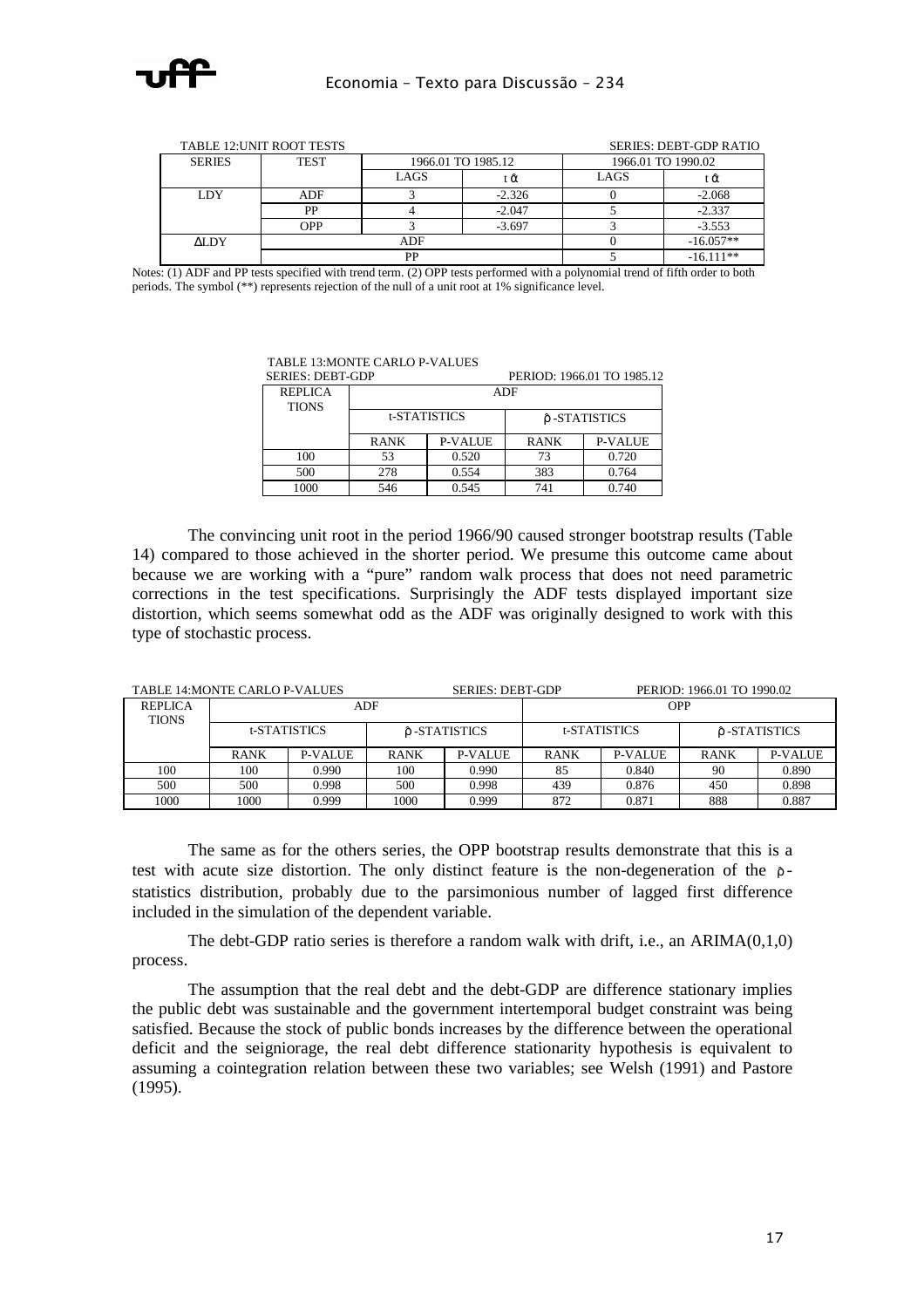

Thus, the result shows that the Brazilian public debt did not have an explosive growth<sup>26</sup>, which is in accordance with the argument that during the eighties the government generated the necessary seigniorage, in order to avoid a debt explosive growth, by continuously increasing the monetary expansion. Hence, if some risk of debt default was perceived by the private agents, it could not have come about due to the government's lack of ability to pay, or to the violation of its intertemporal budget constraint.

#### **3.5 Real balances and monetization ratio**

 The M1 aggregate is defined as the total currency plus the balances held in checking accounts. It is computed monthly by the Central Bank. The real money (or real balances) series is the M1 aggregate over the general price index. The monetization ratio is the real money divided by the real output. This last series is the inverse of the money velocity.

 Table 15 shows that the OPP test rejected the null of a unit root for the period 1966/90 for the real money series. Comparing the recursive estimates of the lagged dependent variable of the ADF and OPP equations, one may note the stability of the coefficient in the OPP specification (note that the scale are different), and the large distance the coefficient kept from the bounds of a unit root during the whole period. This suggests that for this series the OPP test seems to provide a suitable specification. Moreover, the ADF test<sup>27</sup> is likely to provide a false result to the sample data, since it does not have an accurate specification regarding the deterministic terms.

| <b>TABLE 15: UNIT ROOT TESTS</b> |
|----------------------------------|
|                                  |

**SERIES: REAL MONEY** 

| <b>SERIES</b>   | <b>TEST</b> | 1966.01 TO 1985.12 |          | 1966.01 TO 1990.03 |             |
|-----------------|-------------|--------------------|----------|--------------------|-------------|
|                 |             | LAGS               | ΞŬ       | LAGS               | tα          |
| LMR             | ADF         |                    | $-1.487$ |                    | $-1.697$    |
|                 | PP          |                    | $-1.022$ |                    | $-1.887$    |
|                 | OPP         |                    | $-4.297$ | 16                 | $-4.657*$   |
| $\triangle LMR$ |             | ADF                |          |                    | $-5.054**$  |
|                 |             | РP                 |          |                    | $-15.772**$ |

Notes: (1) ADF and PP tests specified with trend term. (2) OPP tests performed with a polynomial trend of fifth and fourth order respectively to each period. . The symbols (\*) and (\*\*) represent rejection of the null of a unit root at the 5 and 1% significance levels respectively.

The above remarks are firmly confirmed by the bootstrap approach, whose results are in Table 16. With the exception of the OPP  $\rho$ -statistics<sup>28</sup>, the others strongly reject the unit root hypothesis. In this case, the bootstrap approach corrected the power distortion held by the ADF test statistics. In addition, the OPP t-bootstrap produced the correct sample size test. We then performed a Monte Carlo experiment to investigate the bootstrap size distortion. The guidelines of this procedure are described in section  $3.1^{29}$  and the results are reported in Table 17. The Monte Carlo evidence supports that the realized bootstrap tests do not possess any material size distortion, in the range of values chosen to the first and fourth lagged differences parameters. This shows that our approach corrected the sample tests power distortions.

ł  $^{26}$  Our results are complementary to the works of Pastore (1995) and Issler and Lima (1997), since we test sustainability using different period and technique from those employed by these authors.

The residuals of this test equation presented serial correlation of order  $11<sup>th</sup>$  and  $12<sup>th</sup>$ . However, the K-S convincingly (well above the 10% level) accepted the residual series independence.

<sup>&</sup>lt;sup>28</sup> Even in the present case, the statistics frequency distribution degenerated. We notice that in the sample test it has a positive value around 115.0753. Therefore, we do not consider this outcome.

 $29$  We chose to make variations on the first and third lagged difference parameters, since these are the regressors, which stand the tstatistics on its highest values. The observation applies for both test equations. We also performed experiments by changing the  $16<sup>th</sup>$ lagged difference, which is the regressor that supports the non-serial correlation hypothesis. The results are quite similar to those reported in Table 17.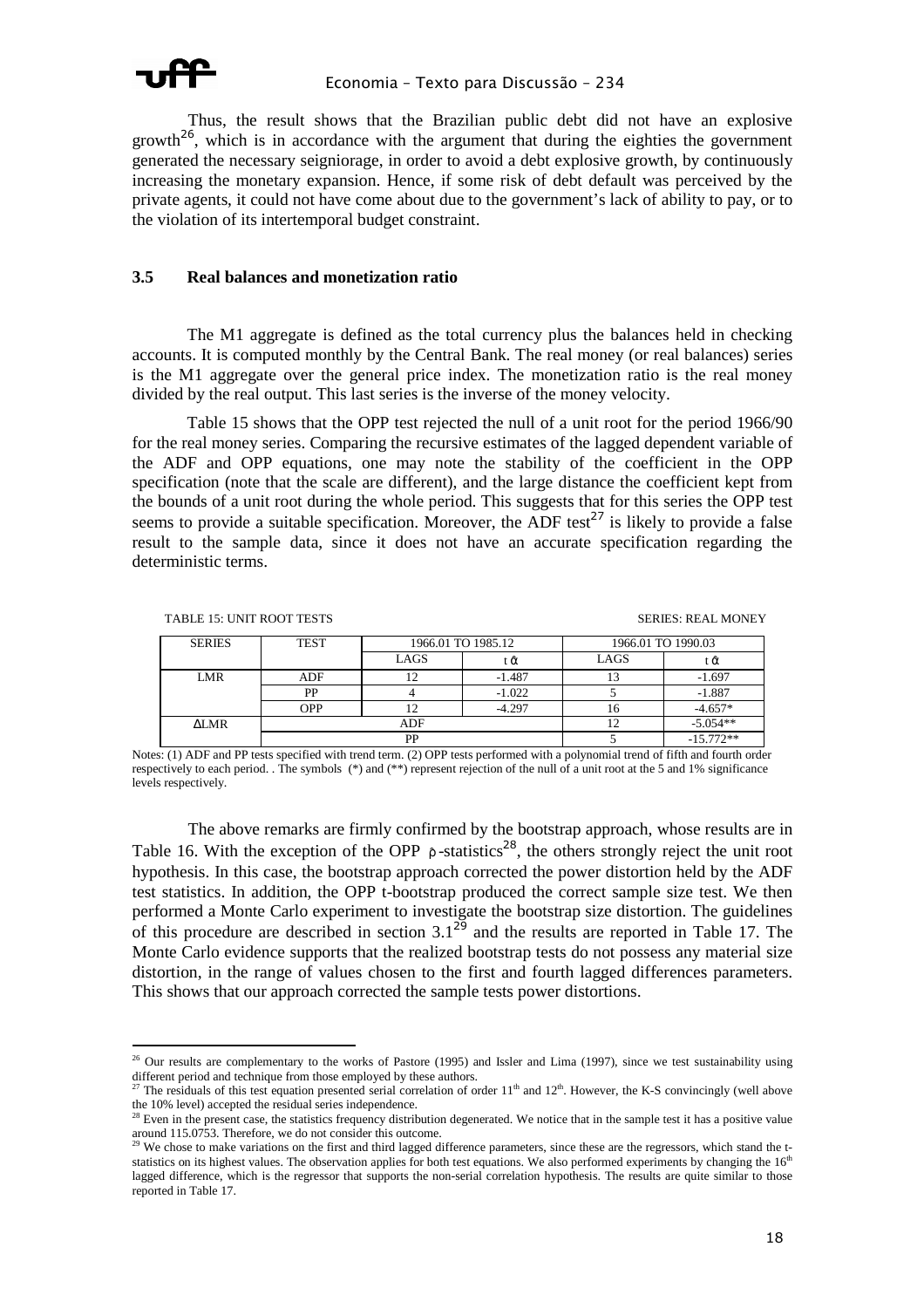

| TABLE 16: MONTE CARLO P-VALUES |             |                |              | <b>SERIES: REAL MONEY</b> |             | PERIOD: 1966.01 TO 1990.03 |             |                |  |
|--------------------------------|-------------|----------------|--------------|---------------------------|-------------|----------------------------|-------------|----------------|--|
| <b>REPLICA</b><br><b>TIONS</b> |             |                | ADF          |                           | <b>OPP</b>  |                            |             |                |  |
|                                |             | t-STATISTICS   | δ-STATISTICS |                           |             | t-STATISTICS               |             | δ -STATISTICS  |  |
|                                | <b>RANK</b> | <b>P-VALUE</b> | <b>RANK</b>  | P-VALUE                   | <b>RANK</b> | <b>P-VALUE</b>             | <b>RANK</b> | <b>P-VALUE</b> |  |
| 100                            |             | 0.000          |              | 0.000                     |             | 0.000                      | 66          | 0.650          |  |
| 500                            |             | 0.000          |              | 0.000                     |             | 0.000                      | 342         | 0.682          |  |
| 1000                           |             | 0.000<br>0.000 |              |                           |             | 0.000                      | 686         | 0.685          |  |

TABLE 17: MONTE CARLO EXPERIMENT P-VALUES SERIES: REAL MONEY PERIOD: 1966.01 T0 1990.03

| <b>PARAME</b>       |                           | ADF          | <b>PARAME</b>       |              | OPP           |
|---------------------|---------------------------|--------------|---------------------|--------------|---------------|
| <b>TERS</b>         | t-STATISTICS              | ô-STATISTICS | <b>TERS</b>         | t-STATISTICS | ô -STATISTICS |
| $\theta_1/\theta_3$ |                           |              | $\theta_1/\theta_3$ |              |               |
| 0.082/0.019         | 0.000                     | 0.000        | 0.109/0.077         | 0.000        | 0.750         |
| 0.403/0.362         | 0.000                     | 0.009        | 0.433/0.428         | 0.000        | 0.842         |
| ---                 | $\sim$ $\sim$<br>-------- | $\cdots$     |                     | .<br>.       |               |

Notes: (1) Number of observations = 291. (2) Number of replications=1000. (3) The true model is the same of the bootstrap procedure with the additional hypotheses on the coefficients of  $\Delta LMR_{t-3}$  and  $\Delta LMR_{t-3}$ . (4) Rejections based on a nominal size of 5%.

 Thus, we achieved a different conclusion from the ADF sample test, given that by the bootstrap tests the real money series is  $I(0)$ . We conclude the series is an AR(17) with a polynomial trend of fourth order in the deterministic terms.

The monetization ratio or the inverse of money velocity is pointed out as a stationary variable by the ADF and OPP tests<sup>30</sup>, during the period from 1966 to 1990 (Table 18). Figure B.16 ratifies this conclusion. The bootstrap results in Table 19 endorse these results and provide accurate size tests<sup>31</sup>. However, concerning the OPP test the approach seems to have some size distortion (Table 20), when the values of the coefficients of  $\Delta LMY_{t-1}$  and  $\Delta LMY_{t-3}$  approach the interval higher bound. From a practical standpoint of view, some size distortion is not surprising in finite samples, when the parameters undertake extreme values. If we reduce the upper bound by tightening the confidence intervals for 95, 90 and 80%, the simulated t–statistics p-values fall to 0.146, 0.135, and 0.112, respectively. Thus, we do not need to be afraid of detecting some size distortion.

Therefore, we have evidence of the monetization ratio and the money velocity stationarity. We can conclude that these series follow a stationary  $AR(4)$  process around a second order polynomial trend.

|               | TABLE 18: UNIT ROOT TESTS |      |                    | <b>SERIES: MONETIZATION RATIO</b> |                 |  |  |
|---------------|---------------------------|------|--------------------|-----------------------------------|-----------------|--|--|
| <b>SERIES</b> | <b>TEST</b>               |      | 1966.01 TO 1985.12 | 1966.01 TO 1990.03                |                 |  |  |
|               |                           | LAGS |                    | LAGS                              |                 |  |  |
| <b>LMY</b>    | ADF                       |      | $-2.115$           |                                   | $-3.196\dagger$ |  |  |
|               | PP                        |      | $-1.669$           |                                   | $-2.733$        |  |  |
|               | <b>OPP</b>                |      | $-5.183**$         |                                   | $-3.866*$       |  |  |
| <b>ALMY</b>   |                           | ADF  |                    |                                   | $-5.139**$      |  |  |
|               |                           | PP   |                    |                                   | $-15.167**$     |  |  |

Notes: (1) ADF and PP tests specified with trend term. (2) OPP tests performed with a polynomial trend of fifth and second order respectively to each period. The symbols (†), (\*) and (\*\*) represent rejection of the null of a unit root at the 10, 5 and 1% significance levels respectively.

| TABLE 19: MONTE CARLO P-VALUES |             |                               |             | <b>SERIES: MONETIZATION RATIO</b> |              |               | PERIOD: 1966.01 TO 1990.03 |                |
|--------------------------------|-------------|-------------------------------|-------------|-----------------------------------|--------------|---------------|----------------------------|----------------|
| <b>REPLICA</b>                 |             |                               | ADF         |                                   | <b>OPP</b>   |               |                            |                |
| <b>TIONS</b>                   |             |                               |             |                                   | t-STATISTICS |               |                            |                |
|                                |             | t-STATISTICS<br>δ -STATISTICS |             |                                   |              | ô -STATISTICS |                            |                |
|                                |             |                               |             |                                   |              |               |                            |                |
|                                | <b>RANK</b> | <b>P-VALUE</b>                | <b>RANK</b> | P-VALUE                           | <b>RANK</b>  | P-VALUE       | <b>RANK</b>                | <b>P-VALUE</b> |
| 100                            |             | 0.000                         |             | 0.010                             |              | 0.040         |                            | 0.060          |
| 500                            |             | 0.000                         |             | 0.006                             | 22           | 0.042         | 43                         | 0.084          |
| 1000                           |             | 0.000                         |             | 0.007                             | 50           | 0.049         | 92                         | 0.091          |

i. <sup>30</sup> The  $\hat{p}$  -statistics rejected the null at a significance level near to 1%.

<sup>&</sup>lt;sup>31</sup> Particularly to this series all frequency distributions corresponding to the bootstrap  $\hat{p}$  -statistics are well behaved and have the required negative asymmetry.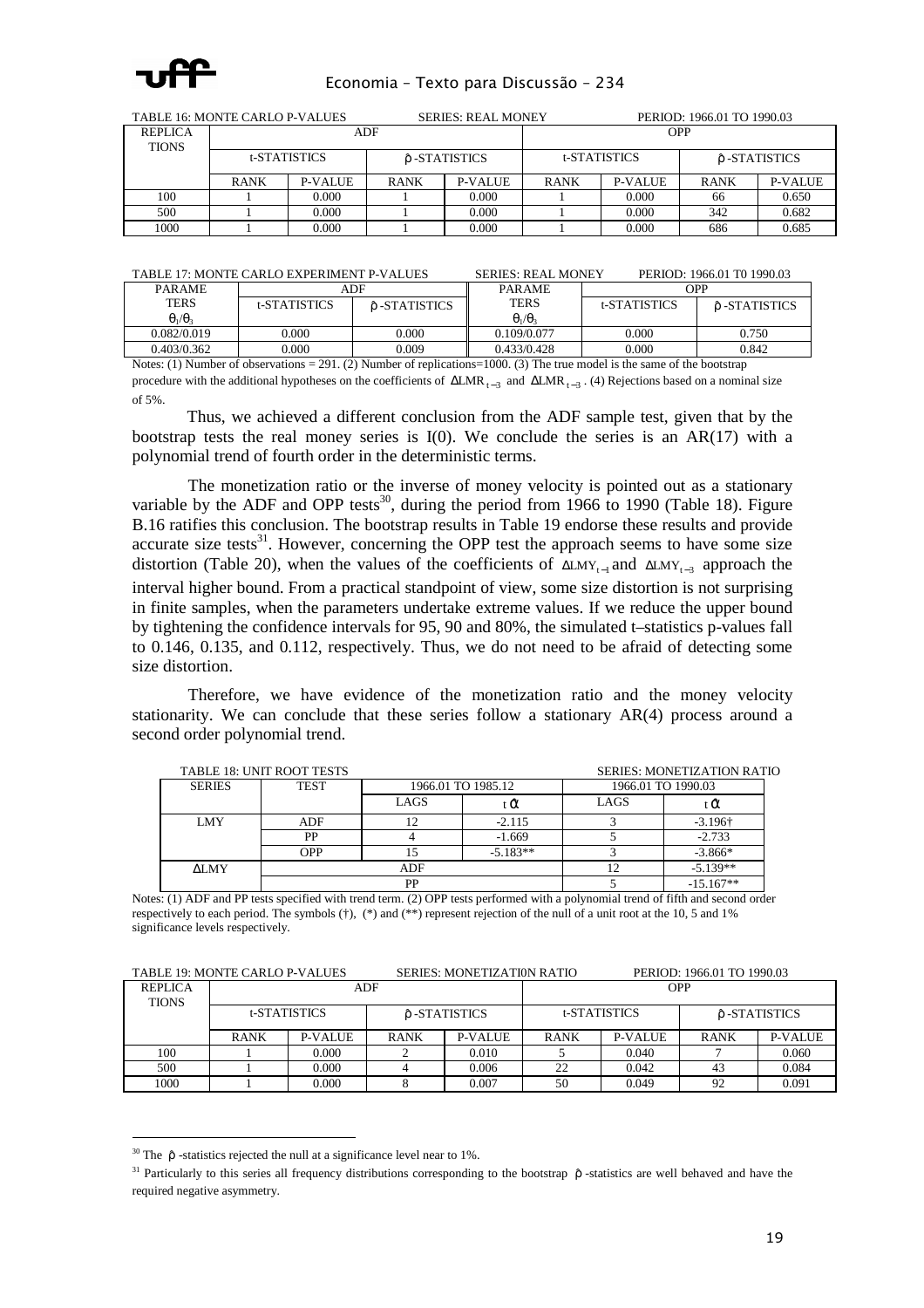

TABLE 20: MONTE CARLO EXPERIMENT P-VALUES SERIES: MONETIZATION RATIO PERIOD: 1966.01 T0 1990.03

| <b>PARAME</b>       | ADF          |              | <b>PARAME</b>       | <b>OPP</b>          |              |
|---------------------|--------------|--------------|---------------------|---------------------|--------------|
| TERS                | t-STATISTICS | ô-STATISTICS | <b>TERS</b>         | <b>t-STATISTICS</b> | ô-STATISTICS |
| $\theta_1/\theta_3$ |              |              | $\theta_1/\theta_3$ |                     |              |
| 0.072/0.063         | 0.000        | 0.000        | 0.080/0.076         | 0.000               | 0.000        |
| 0.400/0.407         | 0.000        | 0.049        | 0.406/0.419         | 0.173               | 0.284        |

Notes: (1) Number of observations = 291. (2) Number of replications=1000. (3) The true model is the same of the bootstrap procedure with the additional hypotheses on the coefficients of  $\Delta LMR_{t-3}$  and  $\Delta LMR_{t-3}$ . (4) Rejections based on a nominal size of 5%.

The assumption that the real balances and the monetization ratio (money velocity) are I(0) series has important implications. The first one is that the money demand contraction that took place during the seventies and eighties did not have an explosive feature. In this sense, one may not conclude that the high inflationary levels observed at the end of the eighties was caused by a money demand reduction that led the economy to the Cagan's explosive region. Thus, the financial innovation process that occurred during the period and induced the monetary demand contraction was not strong enough to cause an explosive money velocity. The recursive estimates suggest that if these series were near to having integrated features, this tendency was reverted during the eighties for a reason that remains to be explained. One possible explanation is that the Cruzado Plans had succeeded in reducing the speed of this movement.

Engsted  $(1994)$  argues that if the real balances are  $I(1)$  and the velocity shock is stationary, then the Cagan's model, under rational expectations and with no bubbles, has the testable implication that the real money cointegrate with the growth rate of money. Nevertheless, we have showed in this study that the real money and the monetary growth have a different integration order. Thus, one cannot postulate a cointegration between them. This implies that this version of Cagan's model is not well fitted to the features of the Brazilian series.

#### **3.6 Exchange rates**

In this section, we focus our attention on the premium in the black market for American dollars. The premium is defined as the percentage excess of the black market price of dollars over the official exchange rate. We collected the series from the Central Bank bulletin. All calculations were made with the series in logarithms. In Tables 21 to 23, we report the respective unit roots tests for each of these three series.

|               | TABLE 21: UNIT ROOT TESTS REPORT |                    | <b>SERIES: OFFICIAL EXCHANGE RATE</b> |                    |            |
|---------------|----------------------------------|--------------------|---------------------------------------|--------------------|------------|
| <b>SERIES</b> | <b>TEST</b>                      | 1966.01 TO 1985.12 |                                       | 1966.01 TO 1990.03 |            |
|               |                                  | LAGS               | tΟX                                   | LAGS               | tᾶ         |
| LUSO          | ADF                              |                    | $+9.163$                              |                    | $+6.305$   |
|               | PP                               |                    | $+13.898$                             |                    | $+12.154$  |
|               | OPP                              |                    | $-4.200*$                             |                    | $-0.478$   |
| <b>ALUSO</b>  |                                  | ADF                |                                       |                    | $-5.496**$ |
|               |                                  | <b>PP</b>          |                                       |                    | $-5.300**$ |

TABLE 21: UNIT ROOT TESTS REPORT SERIES: OFFICIAL EXCHANGE RATE

Notes: (1) ADF and PP tests specified without trend term. (2) OPP tests performed with a polynomial trend of third and fourth order respectively for each period. The symbols (\*) and (\*\*) represent rejection of the null of a unit root at the 5 and 1% significance levels respectively.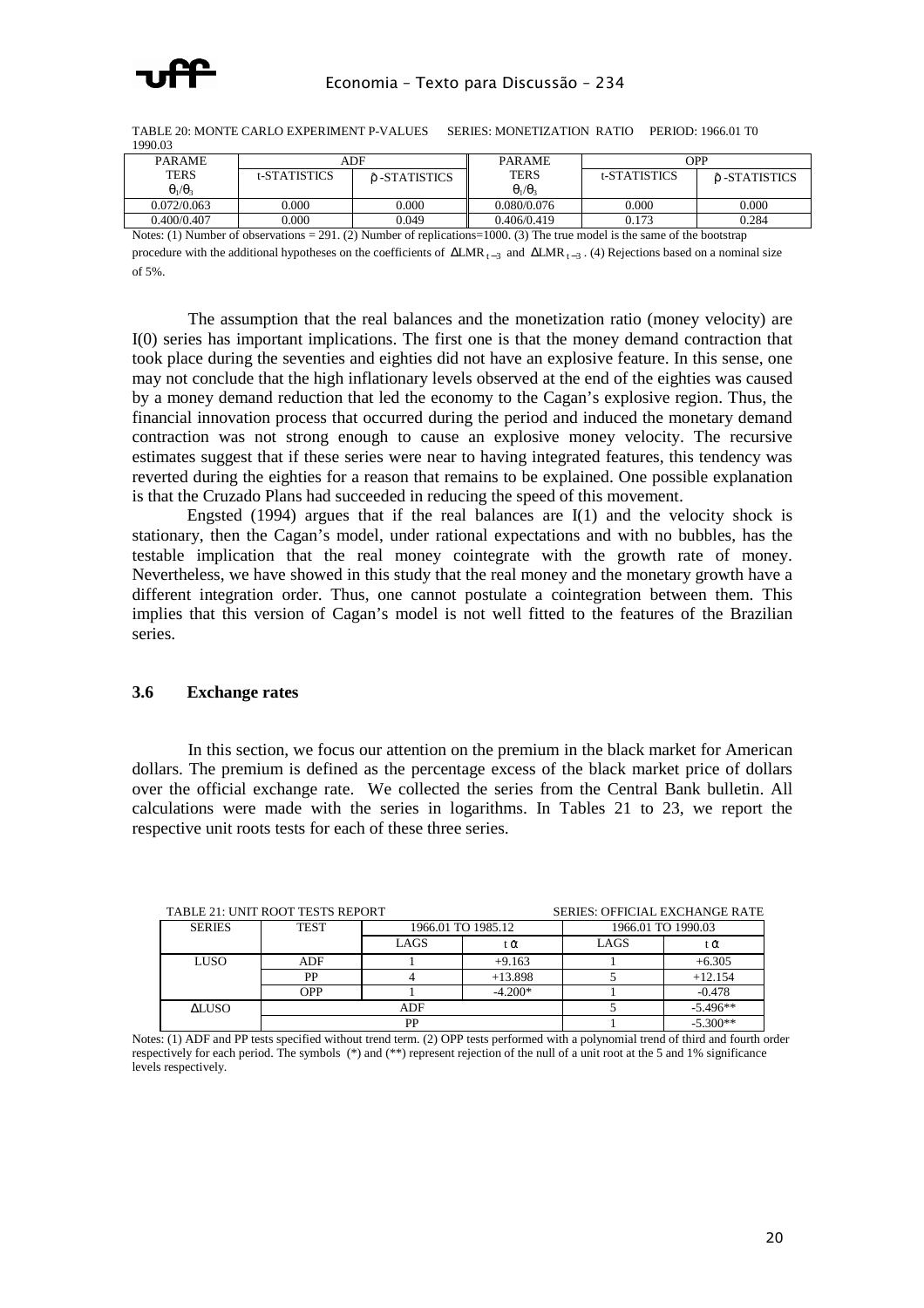

ł

|               | TABLE 22: UNIT ROOT TESTS REPORT | <b>SERIES: BLACK MARKET RATE</b> |                    |                    |             |  |
|---------------|----------------------------------|----------------------------------|--------------------|--------------------|-------------|--|
| <b>SERIES</b> | <b>TEST</b>                      |                                  | 1966.01 TO 1985.12 | 1966.01 TO 1990.03 |             |  |
|               |                                  | LAGS                             | tα                 | LAGS               | ŀα          |  |
| <b>LUSB</b>   | <b>ADF</b>                       |                                  | $+7.277$           |                    | $+7.429$    |  |
|               | PP                               |                                  | $+4.930$           |                    | $+12.320$   |  |
|               | OPP                              |                                  | $-4.630*$          |                    | $-1.052$    |  |
| ALUSB.        |                                  | ADF                              |                    | $-4.720**$         |             |  |
|               |                                  | <b>DP</b>                        |                    |                    | $-10.325**$ |  |

Notes: (1) ADF and PP tests specified without trend term. (2) OPP tests performed with a polynomial trend of third and fifth order respectively for each period. The symbols (\*) and (\*\*) represent rejection of the null of a unit root at the 5 and 1% significance levels respectively.

|               | TABLE 23: UNIT ROOT TESTS REPORT | <b>SERIES: DOLLAR PREMIUM</b> |                    |                    |            |  |
|---------------|----------------------------------|-------------------------------|--------------------|--------------------|------------|--|
| <b>SERIES</b> | <b>TEST</b>                      |                               | 1966.01 TO 1985.12 | 1966.01 TO 1990.03 |            |  |
|               |                                  | LAGS                          | tκλ                | LAGS               | ιoν        |  |
| LAG           | ADF                              |                               | $-3.611*$          |                    | $-3.455*$  |  |
|               | PP                               |                               | $-4.044**$         |                    | $-4.153**$ |  |
|               | OPP                              |                               | $-3.707\dagger$    |                    | $-3.966*$  |  |

Notes: 1) ADF and PP tests specified with trend term. 2) OPP tests performed with a polynomial trend of second order for both periods. The symbols (†), (\*) and (\*\*) represent rejection of the null of a unit root at the 10, 5 and 1% significance levels respectively.

 Regarding the dollar price series of both markets, one striking issue is the rejection of the null by the OPP test during the period 1966/85. This is a distortion held by the test when it handles ever-increasing nominal series (see figure B.17), that in general has a nearly exponential shape (when expressed in logarithms). This feature, in most of the cases, led the test to wrongly reject the unit root hypothesis. Therefore, we do not take into account these results and conclude that the official and the black market rate were difference stationary series between 1966 and 1985, as during 1966 to 1990.

 On the other hand, the dollar premium is, by the three tests, a trend stationary series. The results are soundly confirmed by the bootstrap tests (table 24). We have enough evidence to assume that the dollar premium is an AR(4) stationary process around a second order polynomial trend.

| TABLE 24: MONTE CARLO P-VALUES |             |              | <b>SERIES: DOLLAR PREMIUM</b> |         |              | PERIOD: 1966.01 TO |               |                |
|--------------------------------|-------------|--------------|-------------------------------|---------|--------------|--------------------|---------------|----------------|
| 1990.03                        |             |              |                               |         |              |                    |               |                |
| <b>REPLICA</b>                 | ADF         |              |                               |         | <b>OPP</b>   |                    |               |                |
| <b>TIONS</b>                   |             |              |                               |         |              |                    |               |                |
|                                |             | t-STATISTICS | ô -STATISTICS                 |         | t-STATISTICS |                    | ô -STATISTICS |                |
|                                |             |              |                               |         |              |                    |               |                |
|                                | <b>RANK</b> | P-VALUE      | <b>RANK</b>                   | P-VALUE | <b>RANK</b>  | <b>P-VALUE</b>     | <b>RANK</b>   | <b>P-VALUE</b> |
| 100                            |             | 0.000        |                               | 0.001   |              | 0.000              |               | 0.000          |
| 500                            |             | 0.000        |                               | 0.002   |              | 0.000              |               | 0.000          |
| 1000                           |             | 0.000        |                               | 0.007   |              | 0.000              |               | 0.000          |

The dollar premium stationarity implies the cointegration between the official rate and black dollar price with a known cointegrating vector of (1,-1). This means that even being a price from a speculative market the black dollar had a stable, long run relationship with the official market price. Moreover, this relationship implied that one price could be used to help forecast the other. At the same time, there might be Granger causality in at least one direction (a matter for further research) $32$ . Therefore, from this point of view, the policy makers' apprehension of an explosion in the parallel market that occurred in the eighties did not have clear empirical support. Figure B.18 illustrates that the dollar premium was too distant from a non-stationary process.

 $32$  Preliminary experiments pointed out the series were cointegrated with vector (1,-1). The black dollar price is weakly exogenous for the parameters of the official rate but the inverse does not seem to be true. The causal relation is bi-directional in the Granger sense. However, all tests were performed with the violation of the Gaussian hypothesis.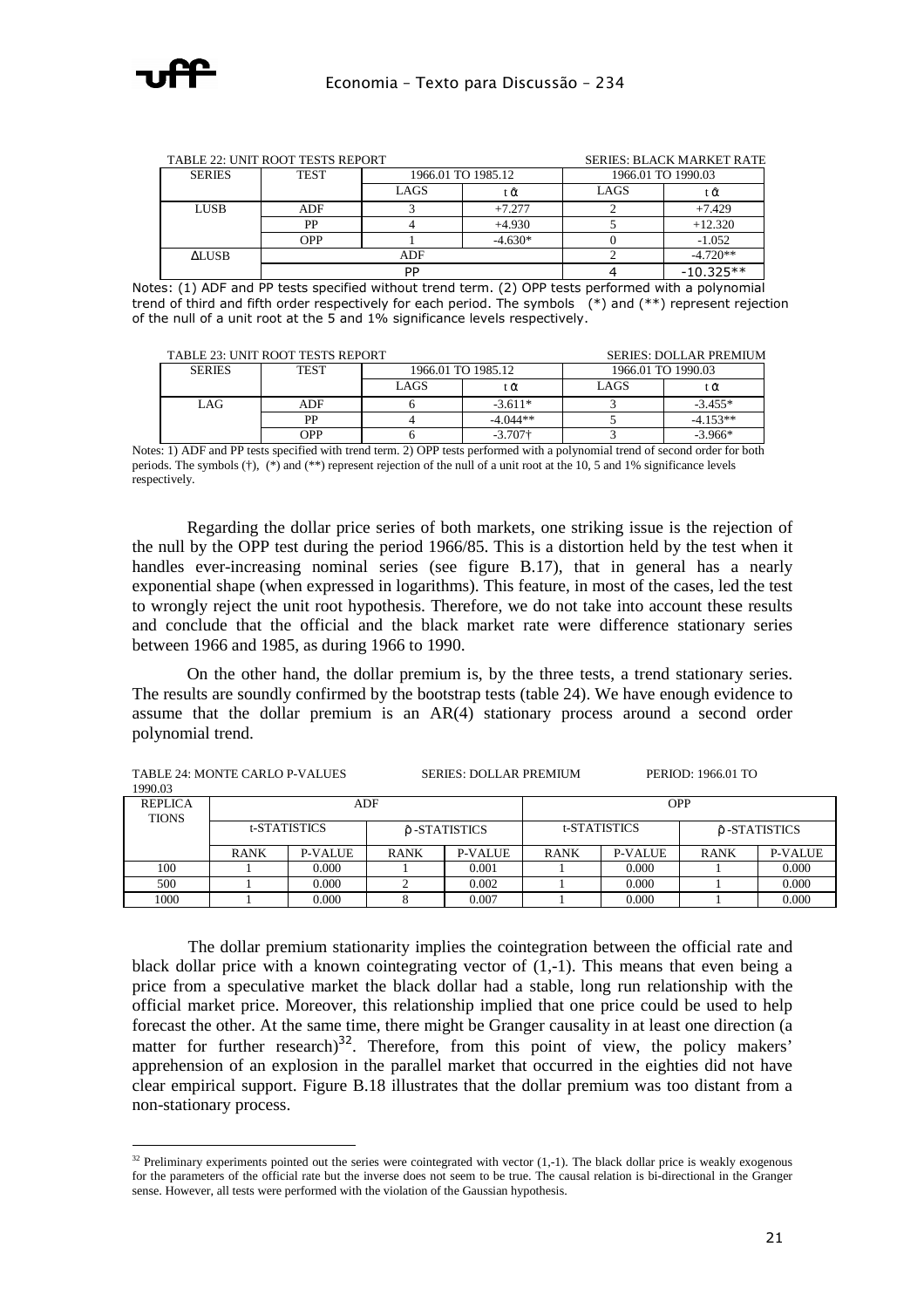

 One possible reason that may justify why both prices move closely in the long run was the way in which the crawling peg policy was conducted during the seventies and eighties. This policy prevented any speculative run in the black market even if it was not able to forestall an overvaluation throughout the entire period.

#### **4. Monte Carlo Main Results**

In section 3, we applied our procedure to some Brazilian macroeconomic time series. Then using the unit root test specification as start point we found the series representation. The approximations to the series true processes are shown in the table below.

| <b>SERIES</b>          | <b>INTEGRATION</b> | DGP           | DETERMINISTIC TERMS          |                                   |  |
|------------------------|--------------------|---------------|------------------------------|-----------------------------------|--|
|                        | <b>ORDER</b>       |               | <b>TREND</b>                 | <b>SEASONALS</b>                  |  |
| <b>GDP</b>             | I(0)               | ARIMA(5,0,0)  | drift                        | S <sub>2</sub>                    |  |
| <b>INFLATION</b>       | I(1)               | ARIMA(20,1,0) | drift, t                     | S <sub>2</sub>                    |  |
| <b>MONEY GROWTH</b>    | I(1)               | ARIMA(16,1,0) | drift                        | S <sub>2</sub> TO S <sub>12</sub> |  |
| <b>NOMIN. INTEREST</b> | I(1)               | ARIMA(10,1,0) | drift, t                     | S <sub>3</sub>                    |  |
| <b>REAL INTEREST</b>   | I(0)               | ARIMA(2,0,0)  | drift                        | $- -$                             |  |
| <b>REAL DEBT</b>       | I(1)               | ARIMA(4,1,0)  | drift                        | --                                |  |
| DEBT-GDP               | I(1)               | ARIMA(0,1,0)  | drift                        | S4                                |  |
| <b>REAL MONEY</b>      | I(0)               | ARIMA(14,0,0) | drift, $t^2$ , $t^3$ , $t^4$ | S <sub>2</sub> TO S <sub>12</sub> |  |
| <b>MONETIZ, RATIO</b>  | I(0)               | ARIMA(4,0,0)  | drift, $t^2$                 | S <sub>2</sub> TO S <sub>12</sub> |  |
| OFFICIAL DOLLAR        | I(1)               | ARIMA(2,1,0)  | drift                        | --                                |  |
| <b>BLACK DOLLAR</b>    | I(1)               | ARIMA(3,1,0)  | drift                        | $-\,-$                            |  |
| <b>DOLLAR PREMIUM</b>  | I(0)               | ARIMA(4.0.0)  | drift. $t^2$                 | --                                |  |

TABLE 25: DATA GENERATION PROCESSES

In the empirical applications we obtained two types of results. The first type comprise the set of tests, which the bootstrap approach led to the rejection of the unit root hypothesis, by at least one of the bootstrapped tests.

For this type of result, when we bootstrapped the ADF test, the bootstrap coefficient and the t-test had similar behaviors. In three cases, the bootstrap approach changed the sample test results, suggesting that both statistics possess substantial power distortion. In one case (money velocity), the sample coefficient statistics rejected the null while the t-test marginally rejected it. The bootstrap approach strongly rejected the null. In general, the bootstrap tests proved to have more power than the ADF tests, especially concerning the t-test, suggesting the sample  $\rho$ statistics have better performance than the t-test. The results demonstrated that both bootstrap statistics had similar performances and they did not present any material size distortion.

The bootstrap statistics corresponding to the OPP test had a different pattern from the ADF test. In the case (the GDP series) in which the deterministic regressors were misspecified, the bootstrap approach corrected the size distortion presented in the sample test statistics and ratified the  $H_0$  acceptation. In one case (real balances) the lengthy polynomial of lagged first difference caused the degeneration of the bootstrap ρˆ -statistics distribution and induced the null acceptation. Meanwhile, the null was rejected by the t-test. In the cases where the sample tests had a small number of lags, the bootstrap- $\rho$  did not degenerate and both bootstrap statistics rejected the null. The bootstrap-t performed better than the coefficient test regarding the distribution behavior and the power test. The bootstrap procedure helped in setting the accurate significance level for both statistics (when the distribution did not degenerate), without presenting important size distortion.

With the exception of the coefficient test associated with the OPP tests, the remaining three bootstrap statistics revealed great ability in detecting an "evident" false unit root hypothesis. It is interesting to note that when  $H_0$  was rejected by the bootstrap-t OPP, it was simultaneously rejected by both bootstrap unit root type tests. Bearing in mind that we are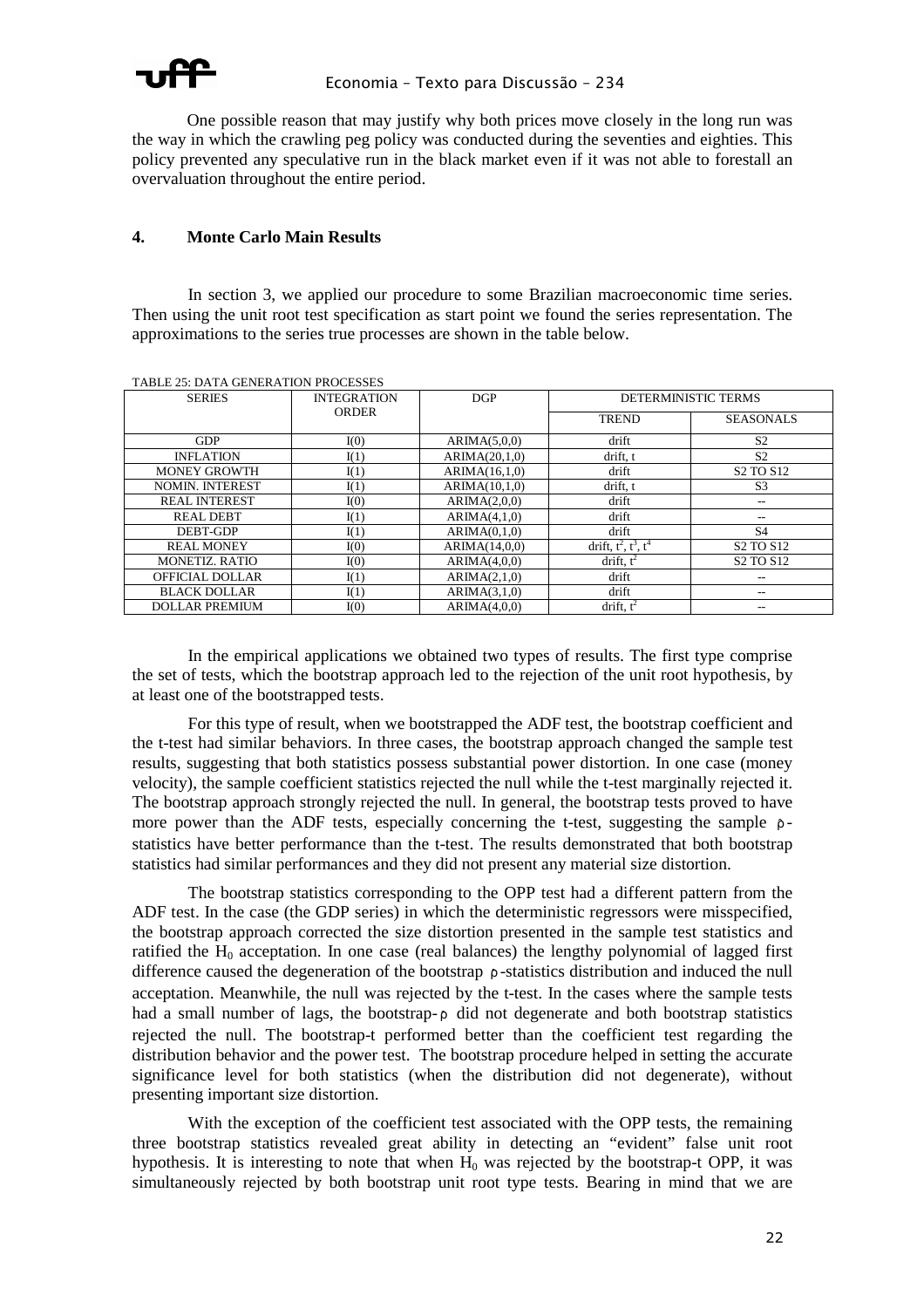

handling a set of particular sample data, this may suggest the OPP test is just giving information about the deterministic trend terms the series process may have. Thus, it is playing no role in determining the series integration order. Therefore, for unit root testing we should only perform the ADF test.

 The second type of results includes the cases in which the four bootstrap statistics accepted the null hypothesis. For the series in which the sample OPP tests rejected the null, the bootstrap gave opposite results and got the same conclusion as the sample ADF tests<sup>33</sup>. This demonstrated that the OPP tests have, in our context, significant size distortions. As mentioned above, in one case (monetary expansion) the bootstrap coefficient statistics degenerated due to a large number of lagged difference, which suggests that the bootstrap-t OPP had better performance, when dealing with series with strong persistence.

In the typical case of a random walk (debt-GDP ratio) the ADF statistics failed to give a correct real size test. Their values were not too far from the rejection region, as should be expected if we take as benchmark the bootstrap p-values. This shows that one must be careful in working with this test as it may have significant size distortions and may lead to the null rejection even if it is a true hypothesis. In our experiments both bootstrap test statistics had similar performances regarding the size tests.

In the cases of the null acceptation, a likelihood sequential procedure was performed in order to verify the significance of the high order trend terms. In all cases their non-significance was accepted. This is in accordance with the above remark about the usefulness of employing the OPP tests. Moreover, in our particular context the sample ADF tests presented lower size distortion than the OPP type tests.

Broadly speaking, the bootstrap technique performed better when applied to the ADF tests than when applied to the OPP tests. This conclusion came forth the non-degeneration of the bootstrap- ρ ADF statistics, when a large number of lags were necessary to control residual serial correlation, and from the absence of any striking size distortion.

 Furthermore, the bootstrap approach performed quite better than the ADF and the OPP tests regarding the size accuracy and the higher power in hypothesis testing unit root against the alternative of stationarity. *Thus, it seems to be wise to perform the sample unit root tests and proceed the analysis by bootstrapping them.*

From the reported testing is not completely clear the OPP test usefulness, since if for some cases it showed greater power than the ADF test, for others it disclosed meaningful size distortions. Thus, its performance is not unequivocal when compared to the traditional and easier applying ADF. Anyway, we believe it remains as an ADF complementary test since it is useful in specifying the deterministic trend terms to be included in a series (trend stationary) process. However, it has not a clear function if one only wants to determine a series integration order.

One last striking feature that came about from our trials, concerns the number of replications to be used in the Monte Carlo test. As can be deduced from the reported p-values in the previous section, the increasing number of simulations only increased the p-values precision and had no effect on the final decision. Thus, if not too costly, one may simulate with 1000 replications, otherwise 500 replications will be sufficient.

#### **5. Conclusion**

This paper has developed a procedure for bootstrapping the Dickey-Fuller and Ouliaris, Park and, Phillips unit root tests. The procedure allows explicitly for polynomial trends, drift, seasonal dummies and an ARMA error term. Our aim was to develop a procedure with the

ł <sup>33</sup> These cases are all concentrated in the period from 1966 to 1985.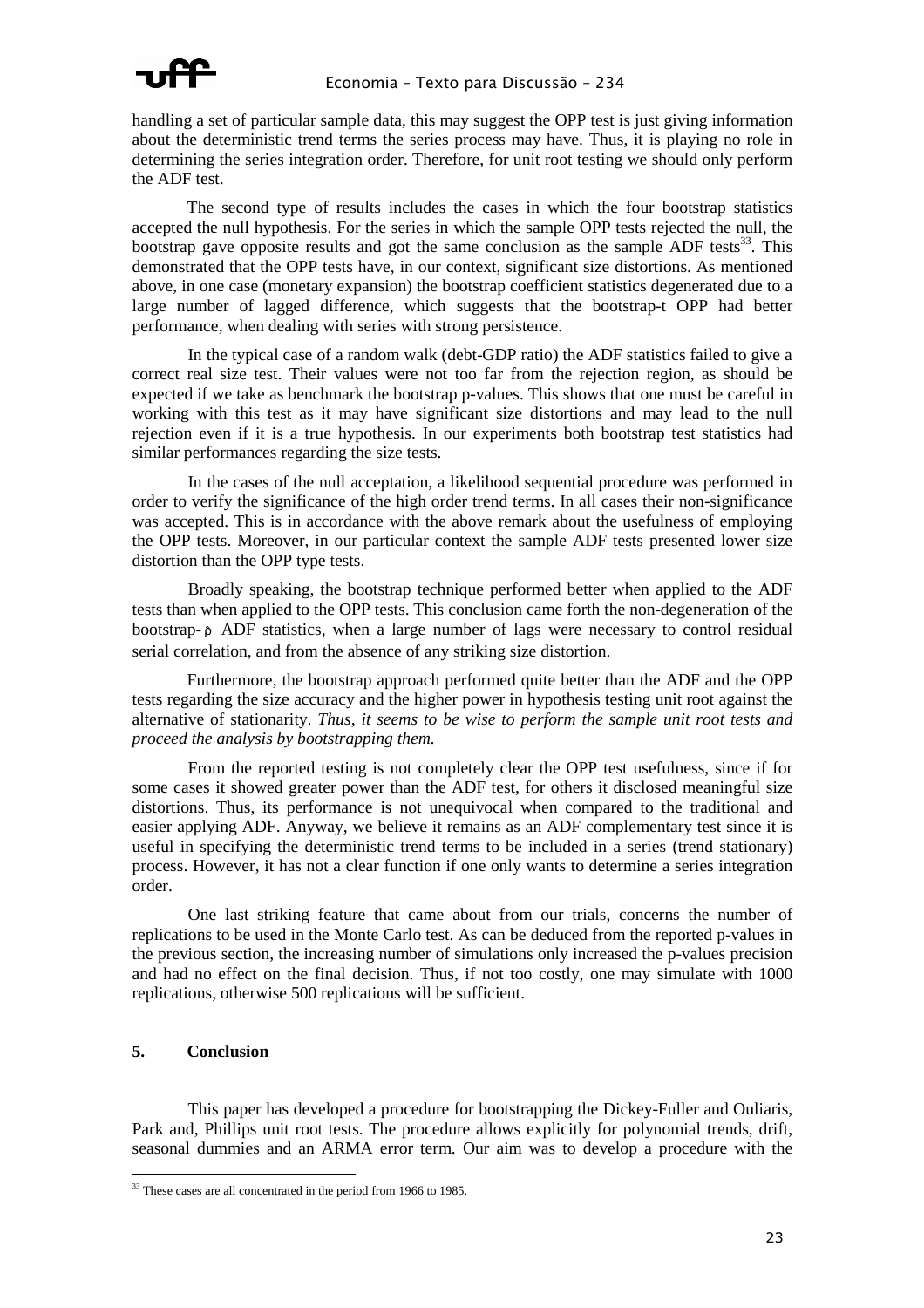practical objective of studying the Brazilian economy. We illustrated the procedure using several macroeconomic time series. Because they were designed to be applied in a particular empirical context, the accomplished bootstrap tests provided accurate p-values for the sample tests. In this case, the bootstrap afforded a way of improving on the approximations of asymptotic theory.

The empirical results may also be interpreted as a set of Monte Carlo experiments, because the bootstrap simulations mimicked artificial series designed to access the size and power properties of the ADF and OPP test statistics. Thus, the reported results constitute a study on the size and power distortions of these tests, when applied to the Brazilian series. Our results showed the bootstrap approach performed a lot better than the ADF and the OPP tests regarding the size accuracy. As also has higher power in hypothesis testing unit root against the alternative of stationarity. The results also showed the bootstrap approach performed better when applied to the ADF tests than when applied to the OPP tests, because of its reduced size distortion. Moreover, the Monte Carlo results showed the ADF sample tests have lower size distortion compared to the OPP tests, while the OPP-t has better power properties (than the ADF tests) when a polynomial trend is presented in a series (stationary) DGPs.

From the Monte Carlo results we concluded that the OPP test is not very useful for unit root testing, but it may be used complementarily for the purpose of specifying the deterministic trend terms to be included in a series process.

Our main finding was to evidence that one optimal way for unit root testing is to perform the ADF traditional tests combined with the bootstrap technique.

#### **REFERENCES**

Basawa, I.V., Malik, A.K., McCormick, W.P. & Taylor, R.L. 1991a. "Bootstrapping Explosive Autoregressive Processes". Annals of Statistics 19: 1098-1101.

Basawa, I.V., Malik, A.K., McCormick, W.P. & Taylor, R.L. 1991b. "Bootstrapping Test of Significance and Sequential Bootstrap Estimation for Unstable First Order Autoregressive Processes". Common Statistics – Theory Methods 20: 1015-1026.

Campbell,J.Y. & Perron,P. 1991. "Pitfalls and Opportunities: What Macroeconomists Should Know About Unit Roots". Cambridge: NBER Macroeconomics Annual.

Carneiro, D. D. 1997. "Capital flows and Brazilian Economic Performance". Working Paper 369: Departamento de Economia, PUC, RJ.

Carneiro, D. D. & Werneck, R.L.F. 1992. "Public Savings and Private Investment: Requirements for Growth Resumption in the Brazilian Economy". Working Paper 283: Departamento de Economia, PUC, RJ.

Cerqueira, L.F. 1993. "Demanda por Moeda, Regressoes Espurias e Niveis de Instabilidade Hiperinflacionarias". Departamento de Economia, PUC, RJ.

Cerqueira, L.F. 1998. "Money Supply Exogeneity: The Brazilian Experience from 1966 to 1985". Département d'économique, Université Laval, unpliblished.

Davidson, R & Mackinnon, J. G. 1993. "Estimation and Inference in Econometrics". New York: Oxford University Press.

Davidson, R. & MacKinnon, J.G. 1996. "The Size Distortion of Bootstrap Tests". GREQAM and Department of Economics, Queen's University, unpublished.

Davidson, R. & MacKinnon, J.G. 1996. "The Power of Bootstrap Tests". GREQAM and Department of Economics, Queen's University, unpublished.

Diba, B.T. & Grossman, H.I. 1988. "Rational Inflationary Bubbles?" Journal of Monetary Economics 21:35-46.

Efron, B. 1979. "Bootstrap Methods: Another look at the Jackknife". The Annals of Statistics, 7: 1-26.

Ensgsted, T. 1994. "The Classic European Hyperinflations Revisited: Testing the Cagan Model Using a Cointegrated VAR Approach". Economica 61:331-343.\*

Ferreti, N & Romo, J. 1994. "Unit Root Bootstrap Tests for AR(1) Models". Working Paper, Division of Economics, University Carlos III de Madrid.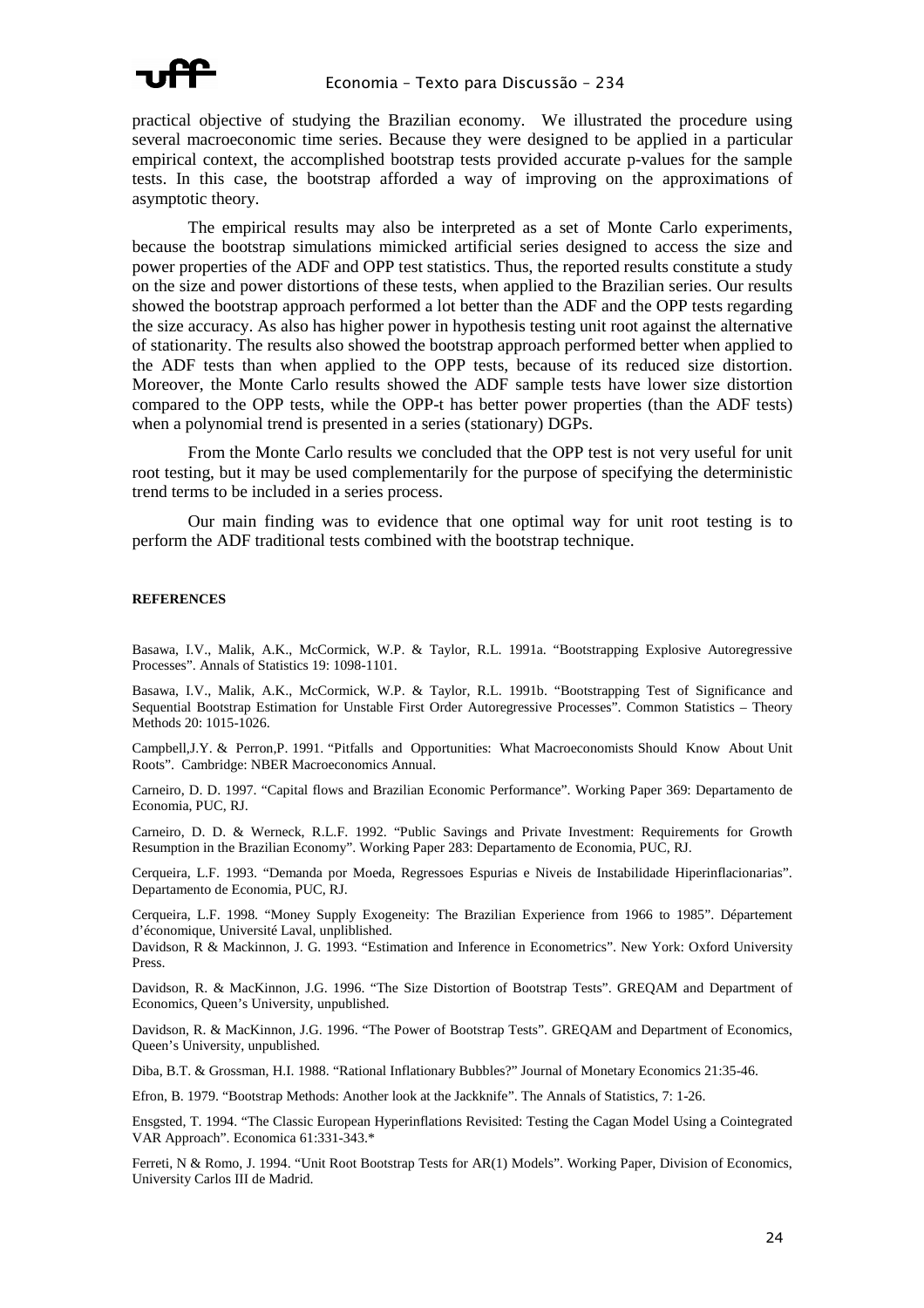

Garcia, M.G.P. 1991. "A Formacao de Expectativas Inflacionarias no Brasil: um Estudo do Efeito Fisher em um Mecanismo de Extracao de Sinal". Pesquisa e Planejamento Economico 21(3): 471-510.

Giambiagi, F. & Pereira, P.L.V. 1990. "Déficit Público e Inflação: O Caso Brasileiro". PPE Vol.20, No. 1, abril.

Granger, C.W.J. 1986. "Developments in the Study of Cointegrated Economic Variables". In Engle, R. & Granger, C. (eds.), Long-Run Economic Relationships: Readings in Cointegration. New York: Oxford Univ. Press, 1991. Granger, C.W.J. & Newbold, P. 1986. "Forecasting Economic Time Series". 2nd edition, San Diego: Academic Press.

Hamilton, J.D. 1994. "Time Series Analysis". Princeton: Princeton University Press.

Harvey, A.C. 1990a. "The Econometric Analysis of Time Series". Exeter: Philip Alan.

Harvey, A.C. 1990b. "Forecasting, Structural Time Series and the Kalman Filter". Cambridge: Cambridge University Press.

Hendry, D. 1995. "Dynamics Econometrics". Oxford: Oxford University Press.

Hylleberg, S., Engle, R.F.,Granger, C.W.J. & Yoo, B.S. 1990 "Seazonal Integration and Cointegrtion". Journal of Econometrics 44: 159-238.

Issler, J.V. & Lima, L.R. 1997. "Public Debt Sustainability and Endogenous Seigniorage in Brazil: Time-Series Evidence from 1947-92". Working Paper: Graduate School of Economics – EPGE, Fundacao Getulio Vargas.

Jacques, K. 1995. "Unit Roots, Interest Rate Spreads, and Inflation Forecasts", Applied Economics, 27:605-608.

Jeong, J. & Maddala, G.S. 1993. "A Perspective on Application of Bootstrap Methods in Econometrics". In Maddala, G.S., Rao, C.R., Vinod, H.D. (Eds.) «Handbook of Statistics», vol. 11, Elsevier Science Publishers.

Li, H. & Maddala, G.S. 1996. "Bootstrapping Time Series Models". Econometric Review 15: 115-158.

MacKinnon, J. 1991. "Critical Values for Cointegration Tests". In Engle e Granger op. cit..

Nakane, M. 1993. "The Demand for Narrow Money in Brazil". Departamento de Economia, USP, SP, unpublished.

Ng, S. e Perron, P. 1993. "Unit Root Tests in ARMA Models With Data Dependent Methods For The Selection Of The Truncation Lag". Discussion Paper, C.R.D.E.,Université de Montréal.

Nankervis, J.C. & Savin, N.E. 1994. "The Level and Power of the Bootstrap t-test in the AR(1) Model with trend". Manuscript, Department of Economics, University of Surrey and University of Iowa.

Novaes, A.D. 1991. "Um Teste da Hipotese da Inflacao Inercial no Brasil". Pesquisa e Planejamento Economico 21(2): 377-396.

Ouliaris, S. Park, J.Y. e Phillips, P. 1989. "Testing for a Unit Root in the Presence of a Maintained Trend". In Raj,B.(ed.), Ch. 1, in Advances in Econometrics and Modellig", Boston: Kluwer Academic Publishers.

Pastore, A.C. 1995. "Deficit Publico, a Sustentabilidade do Crescimento das Dividas Interna e Externa, Senhoriagem e Inflacao: Uma Analise do Regime Monetario Brasileiro". R. de Econometria 14(2): 177-234.

Pastore, A.C. 1997. "Passividade Monetaria e Inercia". Revista Brasilleira de Economia 51: 1-51. Perron, P. 1993. "Trend, Unit Root and Structural Change in Macroeconomics Time Series". C.R.D.E, Université de Montréal, unpublished.

QMS. 1994-1997. "Eviews User's Guide". Irvine, CA: Quantitative Micro Software.

Rayner, R.K. 1990. "Bootstrapping p values and Power in the First Order Autoregression: a Monte Carlo Investigation". Journal of Business and Economic Statistics, 8: 251-263.

Rossi, J.M. 1994. "Modelando a Demanda por Moeda no Brasil". Pesquisa e Planejamento Economico 24(1).

Rossana, R.J. & Seater, J.J. 1995. "Temporal Aggregation and Economic Time Series". Journal of Business and Economic and Statistics 13(4): 441-451.

Valls Pereira, P.L.1988. "Co-integração: uma Resenha com Aplicação a Séries Brasileiras". Rev. de Econometria V. 8, jul/dez.

Vinod, H.D. 1993. "Bootstrap Methods: Applications in Econometrics". In Maddala, G.S., Rao, C.R., Vinod, H.D., (eds.) op. cit..

Welsh, J.H., 1991. "Rational Inflation and Real Internal Debt Bubbles in Argentina and Brasil?". L.A.M. of the Econometric Society, unpblished.

Working, H. 1960. "Note on the Correlation of Differences of Average in a Random Chain". Econometrica 28: 916- 918.

Zivot, E. & Andrews, D.W.K. 1992. "Further Evidence on Great Crash, the Oil-Price Shock, and the Unit-Root Hypothesis". Journal of Business and Economic and Statistics 10(3): 251-270.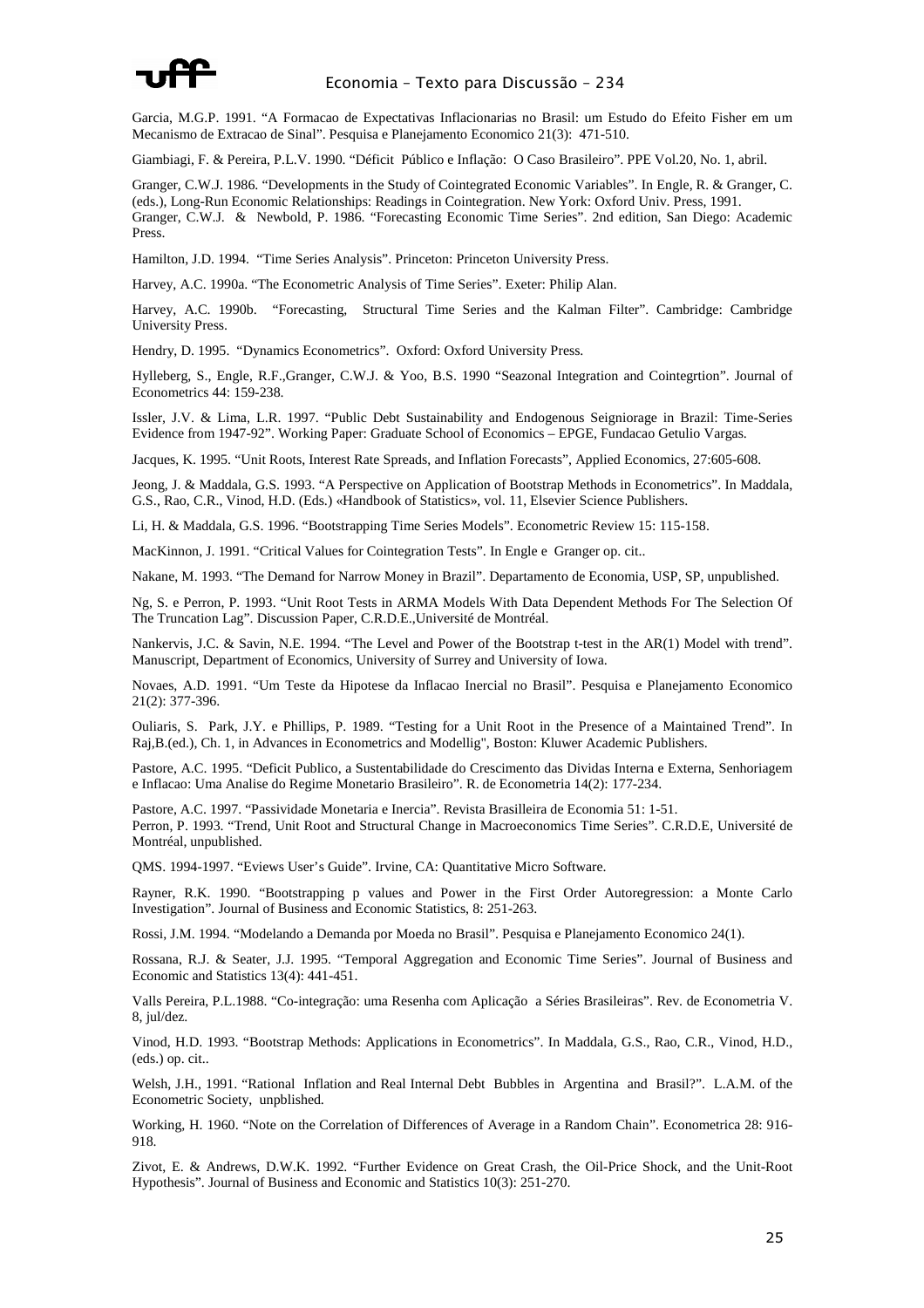

#### **Appendix A: Guidelines used for performing the unit root tests to the sample data**

Regarding the ADF and the OPP tests, for all series we chose the truncation lag of the polynomial of lagged first difference by combining the kmax criterion proposed by Campbell and Perron (1991), with the information based selection rules (such as the Akaike and Schwartz criteria) suggested by Ng and Perron (1993). For the quarterly series we took the kmax=8 and to the monthly series we chose kmax=18. To the PP test, the lag truncation is chosen by the Bartlett kernel.

As a rule, we looked for specifications that maximized the p-values of the hypotheses of nonexistence of serial correlation of any order.

 As diagnostics tests we employed three different type tests for checking the presence of serial correlation in the residuals: the first is the traditional Durbin-Watson test. The second is the portmanteau Ljung-Box Q-statistics based on the estimated auto and crosscorrelations of the first 24 and 36 lags. For the monthly data, we made use of the Q-statistics with the two lags and for the quarterly data, we used only  $O(24)$ . The third is the LM-version of the Breusch-Godfrey autocorrelation test of order p,  $p=1$  to 4 for quarterly data, and  $p=1$ , 3, 6, 9 and 12 for monthly data.

 We also looked into the residual normality property with the Bera-Jarque test and investigated the choice criteria like the Akaike and Schwarz statistics and the equation standard error regression (SER).

For most of the series we got for the unit root tests independent residuals. Nevertheless, in the cases where some serial correlation was marginally present we followed Harvey (1990b) suggestion and complemented the analysis by computing the Kolmogorov-Smirnov statistic (this is a frequency domain test that compares the residuals cumulative periodogram with the theoretical spectral distribution for a white noise). The tests for the dollar premium series (for the period 1966/85) were the only striking exceptions which presented serial correlation (of  $12<sup>th</sup>$ order) pointed by the LM test (p-values around 2%). The tests for the real balances (ADF for 1966/90) and the monetization ratio (ADF and OPP for 1966/90) series had the hypotheses of no serial correlation of  $12<sup>th</sup>$  order, marginally accepted with p-values a little bit superior to 5%. In all mentioned cases the Kolmogorov-Smirnov statistic accepted the residuals independence with p-values superior to 10%.

 In the table below, we tabulated the critical values for the different specifications of the ADF/PP and OPP t-tests.

| CRITICAL      | $ADF/PP*$             |          | <b>OPP</b> |          |          |          |  |
|---------------|-----------------------|----------|------------|----------|----------|----------|--|
| <b>VALUES</b> | $\iota$ <sub>ct</sub> | $l_{tt}$ | $t_{t2}$   | $t_{t3}$ | $t_{t4}$ | $t_{t5}$ |  |
| 0.10          | $-2.574$              | $-3.139$ | $-3.560$   | $-3.923$ | $-4.252$ | $-4.553$ |  |
| 0.05          | $-2.874$              | $-3.431$ | $-3.828$   | $-4.207$ | $-4.513$ | $-4.825$ |  |
| 0.01          | $-3.461$              | $-4.000$ | $-4.377$   | $-4.740$ | $-5.063$ | $-5.389$ |  |

CRITICAL VALUES\* FOR THE DICKEY-FULLER, PHLLIPS-PERRON AND OULIARIS, PARK, AND PHILLIPS UNIT ROOT t-TESTS

SOURCE: MACKINNON (1991) AND OULIARIS, PARK, AND PHILLIPS (1989). \* CRITICAL VALUES FOR A SAMPLE OF SIZE N≈230.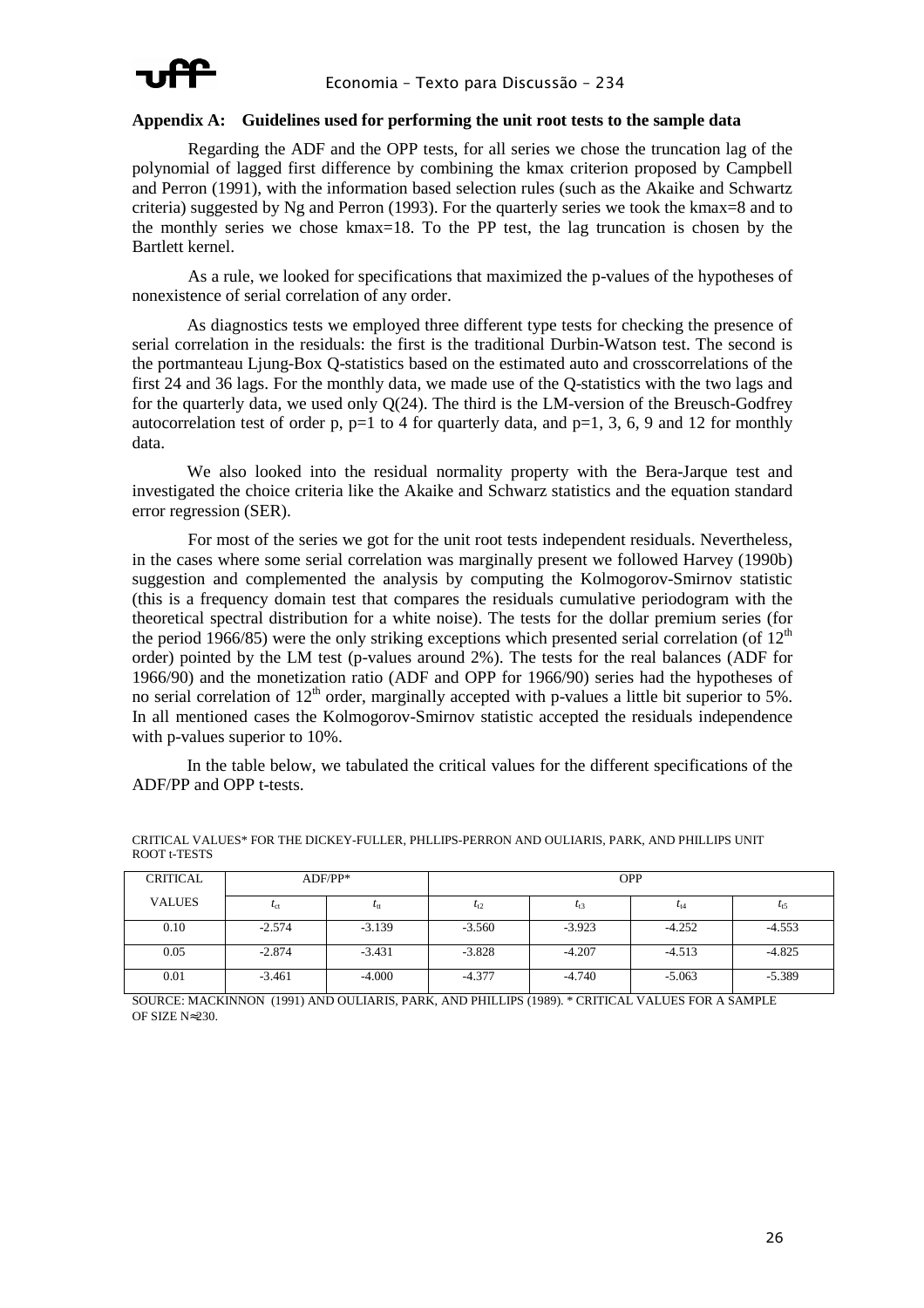

#### **Appendix B: Data and recursive estimates**

For all series we depicted the data set used in the paper. Aside each series we plotted the recursive estimates of the lagged dependent variable corresponding to the ADF test equation, in order to verify either the mentioned coefficient was stable during the whole period and if its values were near the bounds of a unit root. For the real balances series we also show the recursive coefficient estimates associated with the OPP test. To the dollar series only the premium dollar recursive estimates are presented.

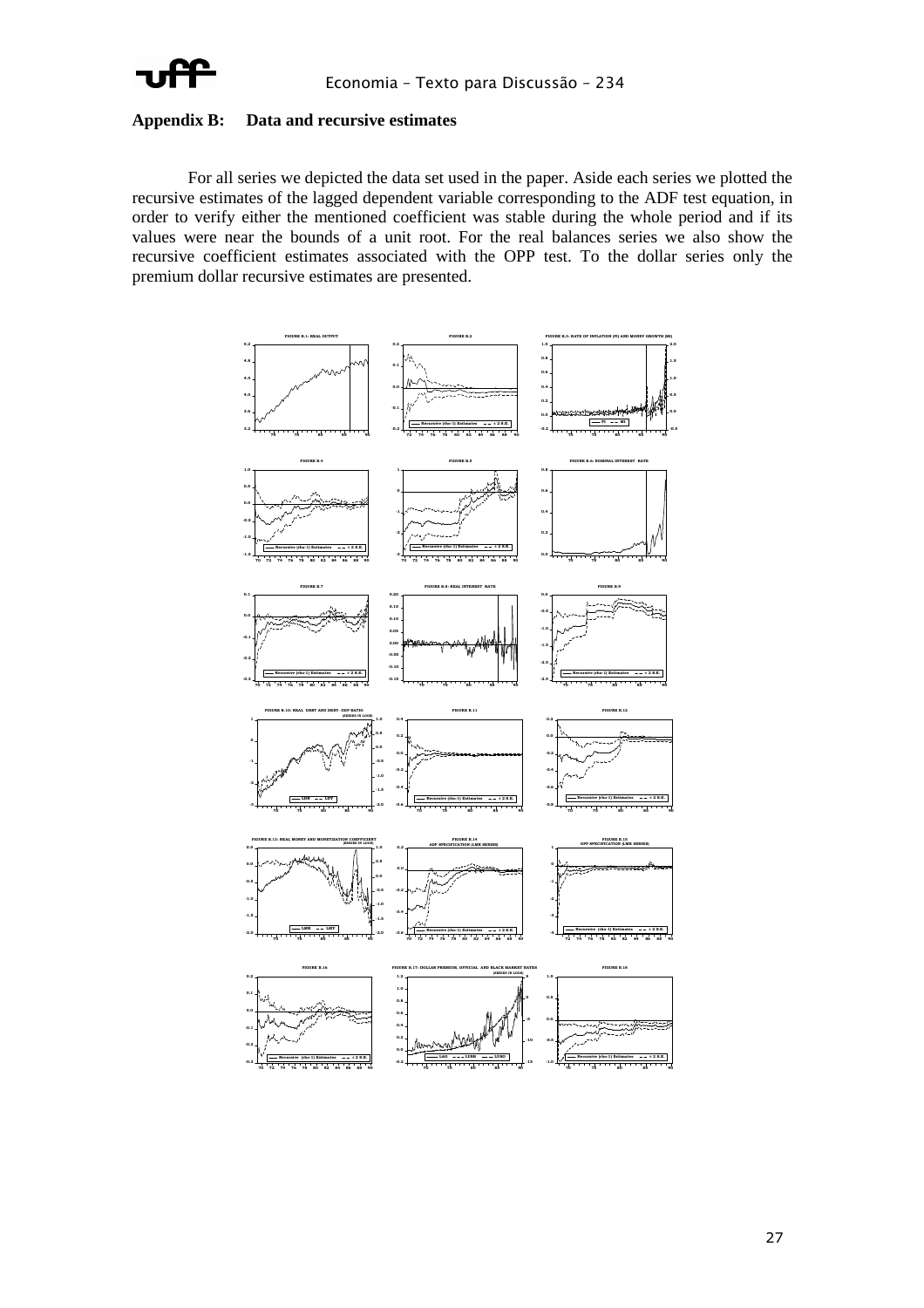

#### **Appendix C: Bootstrap statistics frequency distributions**

The table below shows the first fourth moments of all simulated bootstrap statistics and the Bera-Jarque statistic. In the statistics name, the first letter designates the estimated statistics (t or  $\rho$ -statistics) and the next three represent the test name (ADF or OPP).

| Series | Period | Statist.    | Mean      | S.E.   | Skew.    | Kurt.  | $_{\rm BJ*}$ |
|--------|--------|-------------|-----------|--------|----------|--------|--------------|
| GDP    | 66-90  | t-ADF       | $-2.243$  | 0.221  | $-0.200$ | 3.030  | 33.511       |
|        | 66-90  | $\rho$ -ADF | -1.391    | 0.101  | $-0.174$ | 3.178  | 31.810       |
|        | 66-90  | t-OPP       | $-3.518$  | 0.355  | $-0.181$ | 3.185  | 34.351       |
|        | 66-90  | $\rho$ -OPP | -50.368   | 20.618 | $-2.462$ | 15.164 | 35880.9      |
| π      | 66-85  | t-ADF       | -3.332    | 0.264  | 0.050    | 2.963  | 0.462        |
|        | 66-85  | $\rho$ -ADF | -80.166   | 14.674 | $-0.717$ | 3.517  | 17.054       |
|        | 66-85  | t-OPP       | $-5.806$  | 0.405  | $-0.227$ | 2.859  | 9.376        |
|        | 66-85  | $\rho$ -OPP | -80.166   | 14.674 | $-0.717$ | 3.517  | 96.780       |
| $\mu$  | 66-85  | t-OPP       | $-4.844$  | 0.573  | $-0.103$ | 3.140  | 2.592        |
|        | 66-85  | $\rho$ -OPP | -168.16   | 9237.9 | -23.197  | 619.41 | 15.92E6      |
| LDR    | 66-85  | t-OPP       | $-5.204$  | 0.268  | $-0.114$ | 2.997  | 2.168        |
|        |        |             |           |        |          |        |              |
|        | 66-85  | $\rho$ -OPP | -389.42   | 6731.0 | 8.663    | 307.34 | 3.87E6       |
|        | 66-90  | t-OPP       | -4.377    | 0.214  | $-0.147$ | 2.907  | 3.948        |
|        | 66-90  | $\rho$ -OPP | -84.455   | 17.153 | $-0.981$ | 4.817  | 297.96       |
| LDY    | 66-85  | t-ADF       | $-2.342$  | 0.118  | $-0.019$ | 2.675  | 4.460        |
|        | 66-85  | $\rho$ -ADF | $-12.099$ | 1.202  | $-0.179$ | 2.789  | 7.196        |
|        | 66-90  | t-ADF       | $-3.436$  | 0.154  | 0.557    | 8.929  | 1516.3       |
|        | 66-90  | $\rho$ -ADF | -22.817   | 1.923  | 0.176    | 6.074  | 398.78       |
|        | 66-90  | t-OPP       | $-3.741$  | 0.164  | $-0.039$ | 3.126  | 0.914        |
|        | 66-90  | $\rho$ -OPP | $-32.686$ | 3.208  | $-0.241$ | 3.259  | 12.449       |
| LMR    | 66-90  | t-ADF       | $-1.021$  | 0.151  | $-0.074$ | 3.282  | 4.240        |
|        | 66-90  | $\rho$ -ADF | -4.254    | 0.857  | $-0.353$ | 3.217  | 22.692       |
|        | 66-90  | t-OPP       | -3.673    | 0.270  | $-0.135$ | 3.011  | 3.023        |
|        | 66-90  | $\rho$ -OPP | -204.15   | 5194.1 | 2.766    | 120.23 | 57.4E4       |
| LMY    | 66-90  | t-ADF       | $-2.478$  | 0.201  | $-0.081$ | 3.174  | 2.348        |
|        | 66-90  | $\rho$ -ADF | -16.337   | 2.160  | -0.286   | 3.199  | 15.316       |
|        | 66-90  | t-OPP       | -3.538    | 0.206  | -0.067   | 3.023  | 0.775        |
|        | 66-90  | $\rho$ -OPP | -31.266   | 3.624  | $-0.262$ | 3.103  | 11.842       |
| LAG    | 66-90  | t-ADF       | $-2.476$  | 0.281  | $-0.057$ | 3.354  | 5.750        |
|        | 66-90  | $\rho$ -ADF | -19.868   | 3.335  | $-0.356$ | 3.421  | 28.430       |
|        | 66-90  | t-OPP       | -2.509    | 0.284  | -0.140   | 3.761  | 27.415       |
|        | 66-90  | $\rho$ -OPP | -20.307   | 3.420  | $-0.438$ | 3.817  | 59.805       |
|        |        |             |           |        |          |        |              |

TABLE C.1: BOOTSTRAP STATISTICS FREQUENCY DISTRIBUTIONS

\*The Bera-Jarque statistic has  $\chi^2(2)$  distribution, the C.V.(0.05)  $\approx$  5.99.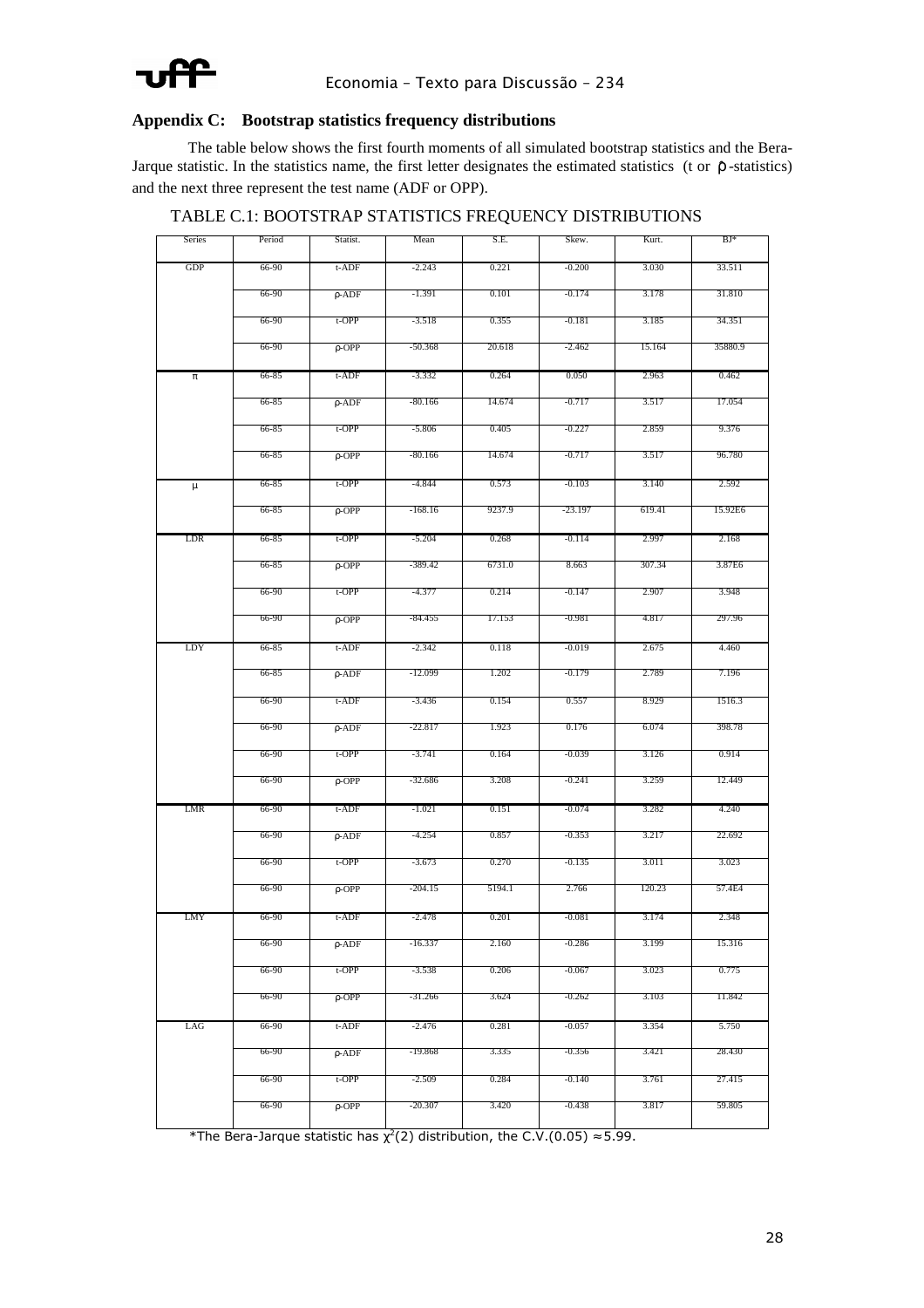

### **Lista de Textos para Discussão da Faculdade de Economia da Universidade Federal Fluminense:**

A partir do número 169 os textos estão disponíveis online (http://www.uff.br/econ/) , no formato PDF.

| <b>TD 117</b> | Deflação, depressão e recuperação econômica: uma abordagem keynesiana.<br>João Sicsú & Helder Ferreira de Mendonça                                                                    |
|---------------|---------------------------------------------------------------------------------------------------------------------------------------------------------------------------------------|
| <b>TD 118</b> | Possibilidades de análise da conjuntura mundial<br>Theotônio dos Santos                                                                                                               |
| <b>TD 119</b> | Globalização e mundialização do capital: o estágio atual do capitalismo contemporâneo<br>nas visões de Chesnais e Minsky<br>Victor Hugo Klagsbrunn                                    |
| <b>TD 120</b> | O Mercado como Teoria da Sociedade: o radicalismo filosófico de Adam Smith<br>Angela Ganem                                                                                            |
| <b>TD 121</b> | Hayek's Social Philosophy: the evolutionary versus the evolutionist<br>célia de Andrade Lessa Kertenetzky                                                                             |
| <b>TD 122</b> | Legitimate inequalities: towards a complex-egalitarianism<br>Célia de Andrade Lessa Kertenetzky                                                                                       |
| <b>TD 123</b> | Déficit Fiscal no Brasil: uma análise do seu comportamento no período Pós-Real<br>Helder Ferreira de Mendonça                                                                         |
| <b>TD 124</b> | A Defesa do mercado no Brasil: o pensamento apologético de Roberto Campos<br>Angela Ganem                                                                                             |
| <b>TD 125</b> | Eficiência, objetivo e coordenação da política macroeconômica no período 1974-79<br>João Sicsú                                                                                        |
| <b>TD 126</b> | A Utilização de mercados de licenças de emissão para o controle do efeito estufa e os<br>custos de transação<br>Maria Bernadete Sarmiento Gutierrez & Mário Jorge Cardoso de Mendonça |
| <b>TD 127</b> | Reforma agrária e globalização da economia: o caso do Brasil<br>Carlos E. Guanziroli                                                                                                  |
| <b>TD 128</b> | Matemática e aplicações<br>Renata R.Del-Vecchio & Rosa Maria Nader D. Rodrigues                                                                                                       |
| <b>TD 129</b> | O Conceito de normalidade econômica Marshalliano e o discricionarismo monetário de<br>Keynes<br>João Sicsú                                                                            |
| <b>TD 130</b> | Qual o valor do Auto-Interesse?<br>Célia de Andrade Lessa Kertenetzky                                                                                                                 |
| <b>TD 131</b> | A Teoria da Independência do Banco Central: uma interpretação crítica<br>Helder Ferreira de Mendonça                                                                                  |
| <b>TD 132</b> | Dilema da Sociedade Salarial: realismo ou ceticismo instrumental<br>Mário Duayer                                                                                                      |
| <b>TD 133</b> | O Desemprego no Feminino<br>Hildete Pereira de Melo                                                                                                                                   |
| <b>TD 134</b> | A Teoria e o Método do Espelho da História<br>Angela Ganem                                                                                                                            |
| <b>TD 135</b> | A Mensuração da Independência do Banco do Brasil<br>Helder Ferreira de Mendonça                                                                                                       |
| <b>TD 136</b> | Economia e Filosofia: tensão e solução na obra de Adam Smith<br>Angela Ganem                                                                                                          |
| <b>TD 137</b> | Inveja Igualitária<br>Célia de Andrade Lessa Kerstenetzky                                                                                                                             |
| <b>TD 138</b> | Dedutivismo e "Teoria Econômica"                                                                                                                                                      |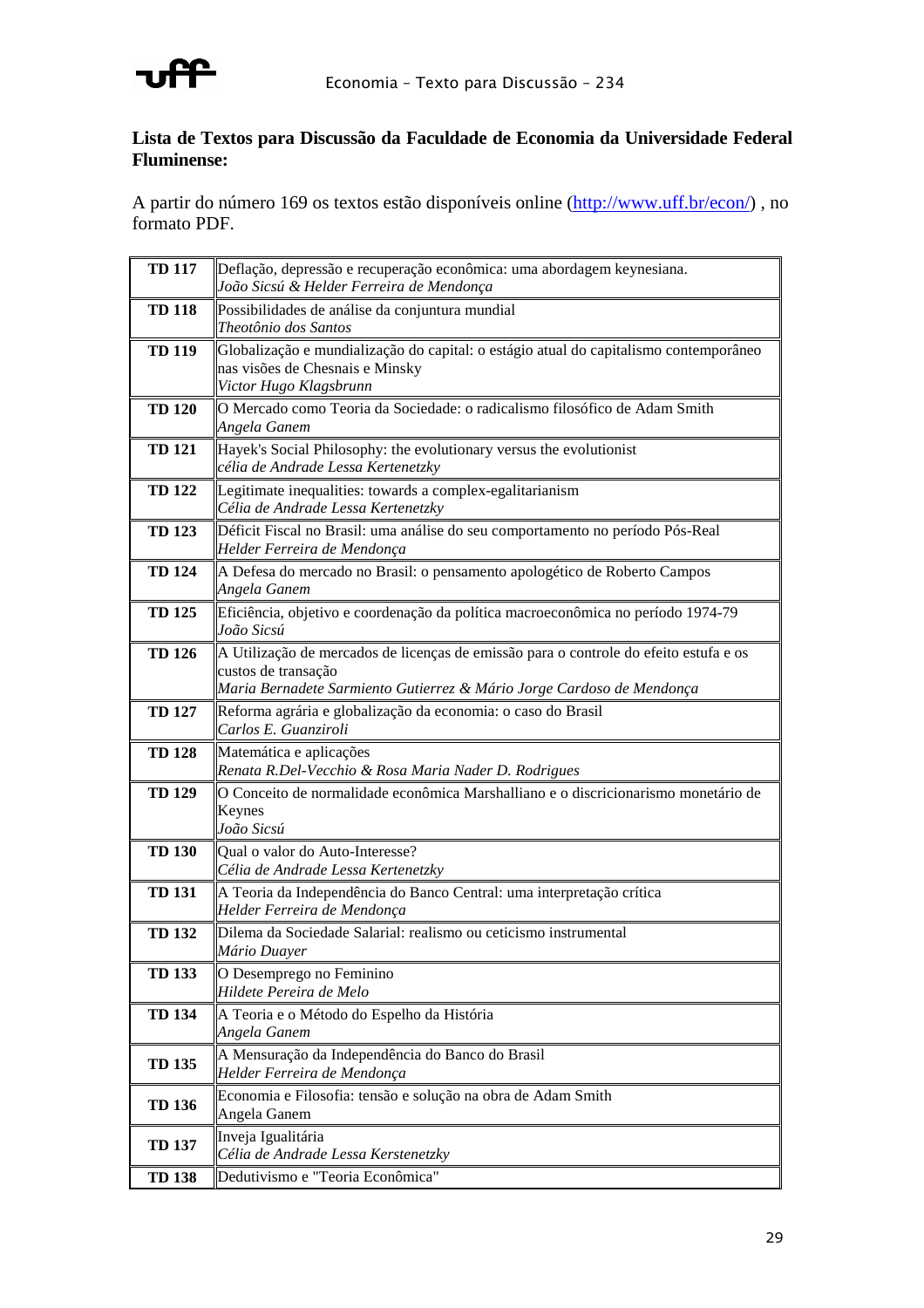# **uff**

## Economia – Texto para Discussão – 234

|               | André Guimarães Augusto                                                                                                                                                                                      |
|---------------|--------------------------------------------------------------------------------------------------------------------------------------------------------------------------------------------------------------|
| <b>TD 139</b> | A Economia Política da Privatização<br>Ruth Helena Dweck                                                                                                                                                     |
| <b>TD 140</b> | O Trabalho Feminino no Mundo Rural<br>Hildete Pereira de Melo                                                                                                                                                |
| <b>TD 141</b> | Marx, Sraffa e a "Nova" Solução para o problema da Transformação<br>Marcelo José Braga Nonnenberg                                                                                                            |
| <b>TD 142</b> | Credible Monetary Policy: A Post Keynesian Approach<br>João Sicsú                                                                                                                                            |
| <b>TD 143</b> | Série de Pagamentos Lineares Convergentes: uma abordagem didática<br>Antônio da Costa Dantas Neto                                                                                                            |
| <b>TD 144</b> | Metas de Inflação: Uma análise preliminar para o caso brasileiro<br>Helder Ferreira de Mendonça                                                                                                              |
| <b>TD 145</b> | Teoria e Evidências do Regime de Metas Inflacionárias: Algumas observações críticas<br>preliminares<br>João Sicsú                                                                                            |
| <b>TD 146</b> | Regimes Monetários e a Busca da Estabilidade de Preços: O uso de metas para a taxa de<br>câmbio, agrgados monetários e inflação<br>Helder Ferreira de Mendonça                                               |
| <b>TD 147</b> | As Atividades de P&D e o Sistema Financeiro: o papel de uma Agência Especial de<br>Seguros de empréstimos no Brasil<br>João Sicsú & Eduardo da Motta Albuquerque                                             |
| <b>TD 148</b> | Equilíbrio em Contratos Indexados: uma abordagem didática<br>Antônio da Costa Dantas Neto                                                                                                                    |
| <b>TD 149</b> | Adam Smith e a Questão Distributiva: Uma breve resenha da literatura<br>Rodrigo Mendes Gandra                                                                                                                |
| <b>TD 150</b> | Restrição Externa, Padrões de Especialização e Crescimento Econômico<br>Luiz Daniel Willcox de Souza                                                                                                         |
| <b>TD 151</b> | Do Choque Hetrodoxo à Moeda Indexada: concepções teóricas para se eliminar alta<br>inflação crônica brasileira.<br>Rodrigo Mendes Gandra                                                                     |
| <b>TD 152</b> | A Inconsistência Temporal, o Viés Inflacionário e a Tese da Independência do Banco<br>Central<br>André de Melo Modenesi                                                                                      |
| <b>TD 153</b> | Breve História do Juro: Uma abordagem dissertativa Instrumental de Finanças<br>Antônio da Costa Dantas Neto                                                                                                  |
| <b>TD 154</b> | O Dinheiro e as Formas Monetárias<br>André Guimarães Augusto                                                                                                                                                 |
| <b>TD 155</b> | A Teoria da credibilidade da política monetária: desdobramento do debate regras versus<br>discrição<br>Helder Ferreira de Mendonça                                                                           |
| <b>TD 156</b> | Accumulation Regimes, Macroeconomic Structure and Capacity Utilization: a<br>reconsideration of the relation between income distribution and economic growth in post<br>keynesian models<br>José Luís Oreiro |
| <b>TD 157</b> | O Seguro Desemprego é ainda uma Boa Idéia: o caso brasileiro<br>Hildete Pereira de Melo & Lena Lavinas                                                                                                       |
| <b>TD 158</b> | A teoria do Capital Humano, as Teorias da Segmentação e a Literatura Institucionalista:<br>proposições de políticas públicas e implicações sobre a distribuição de renda<br>Leonardo M. Muls                 |
| <b>TD 159</b> | Bolhas Racionais, Ciclo de Preços de Ativos e Racionalidade Limitada: uma avaliação<br>crítica dos modelos neoclássicos de bolhas especulativas                                                              |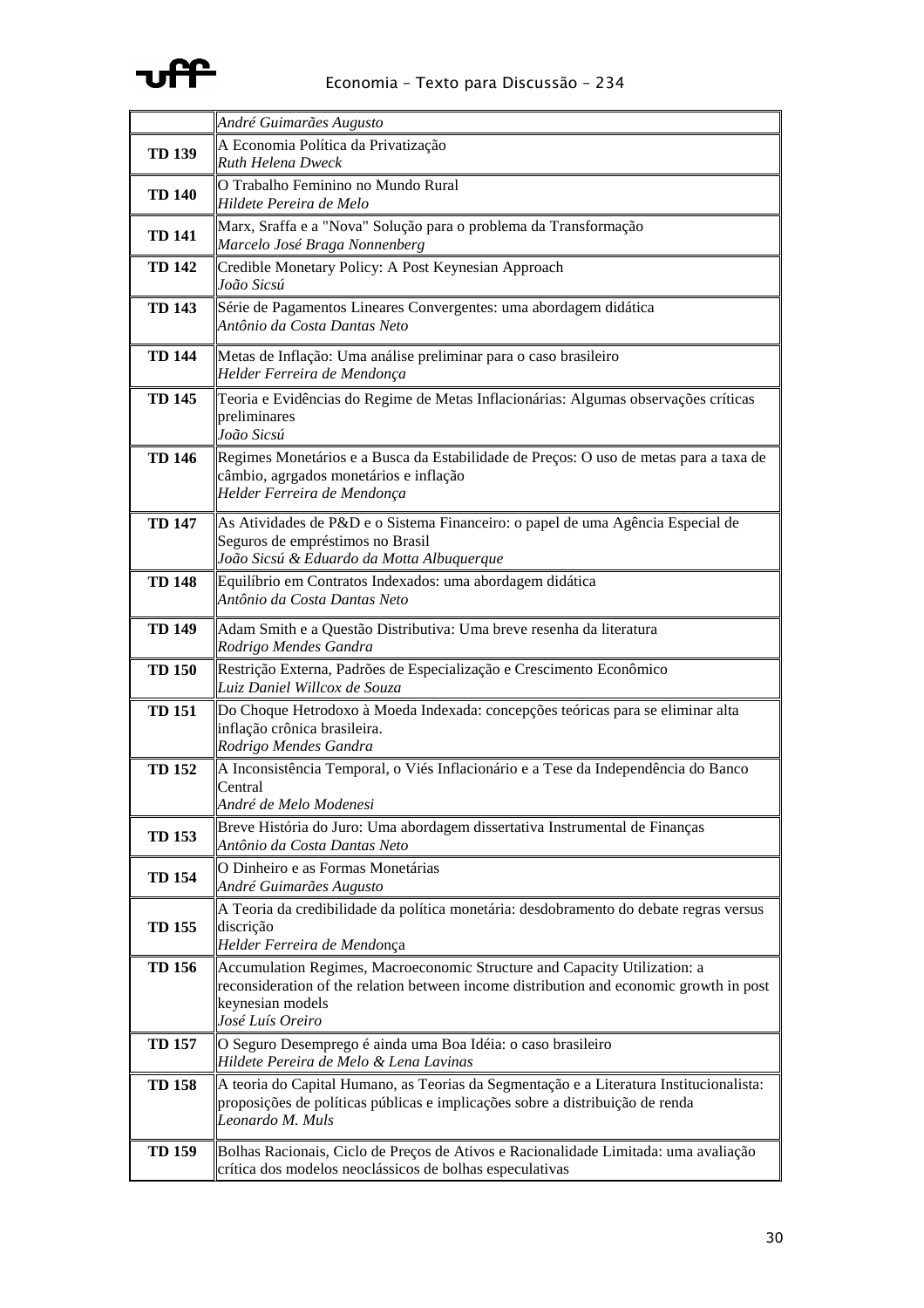# **uff**

|               | José Luís Oreiro                                                                                                                                                                                                                     |
|---------------|--------------------------------------------------------------------------------------------------------------------------------------------------------------------------------------------------------------------------------------|
| <b>TD 160</b> | A Independência do Banco Central e Coordenação de Políticas<br>Hélder Ferreira de Mendonça                                                                                                                                           |
| <b>TD 161</b> | O Federalismo Norte-Americano: a "Era Reagan" e suas consequências<br><b>Ruth Helena Dweck</b>                                                                                                                                       |
| <b>TD 162</b> | Moeda Única: teoria e reflexão para o caso do Mercosul<br>Helder Ferreira de Mendonça & Anabel da Silva                                                                                                                              |
| <b>TD 163</b> | Plano Real: da âncora monetária à âncora cambial<br>André de Melo Modenesi                                                                                                                                                           |
| <b>TD 164</b> | Micronegócios Urbanos Numa Perspectiva de Gênero<br>Hildete Pereira de Melo & Alberto Di Sabbato                                                                                                                                     |
| <b>TD 165</b> | Acumulação de Capital, Utilização da Capacidade Produtiva e Inflação: Uma análise a<br>partir de um modelo pós-keynesiano não-linear<br>José Luís Oreiro & Victor Leonardo de Araújo                                                 |
| <b>TD 166</b> | Testing for Adverse Selection in the Brazilian Health Plan Market<br>Alexey T.S. Wanick & Marcelo Resende                                                                                                                            |
| <b>TD 167</b> | Teoria fiscal da determinação do nível de preços: uma resenha<br>Helder Ferreira de Mendonça                                                                                                                                         |
| <b>TD 168</b> | Faculdade da Economia da UFF - 60 anos de história<br>Hildete Pereira de Melo                                                                                                                                                        |
| <b>TD 169</b> | Linha de pobreza: um olhar feminino<br>Hildete Pereira de Mello                                                                                                                                                                      |
| <b>TD 170</b> | Interactive Individualism: an essay on Hayek's methodological individualism<br>Celia Lessa Kerstenetzky                                                                                                                              |
| <b>TD 171</b> | Globalização tecnológica das EMN: efeitos sobre a especialização e convergência de<br>países catch-up na América Latina<br>Ana Urraca Ruiz                                                                                           |
| <b>TD 172</b> | O PROER no centro de reestruturação bancária brasileira dos anos noventa<br>Carlos Augusto Vidotto                                                                                                                                   |
| <b>TD 173</b> | Metodologia para a recuperação do PIB trimestral utilizando modelos univariados e<br>multivariados em espaço de estado com valores omissos, benchmarking, variáveis<br>explicativas e heterocedasticidade<br>Luiz Fernando Cerqueira |
| <b>TD 174</b> | Estoque e Produtividade de Capital Fixo - Brasil, 1940-2004<br>Lucilene Morandi                                                                                                                                                      |
| <b>TD 175</b> | Desigualdade intra-grupos educacionais e crescimento:um tema emergente<br>Ana Czeresnia Costa e Celia Lessa Kerstenetzky                                                                                                             |
| <b>TD 176</b> | Intra-industry trade with emergent countries: What we can learn from Spanish data?<br>Juliette M. Baleix e Ana I. Moro-Egido                                                                                                         |
| <b>TD 177</b> | Os afazeres domésticos contam<br>Hildete Pereira de Melo, Claudio Monteiro Considera e Alberto Di Sabatto                                                                                                                            |
| <b>TD 178</b> | Uma breve história da defesa da concorrência<br>Claudio Monteiro Considera                                                                                                                                                           |
| <b>TD 179</b> | Em Direção as Metas de Desenvolvimento do Milênio: uma análise regional<br>Rosane Mendonça                                                                                                                                           |
| <b>TD 180</b> | Políticas Sociais: focalização ou universalização?<br>Celia Lessa Kerstenetzky                                                                                                                                                       |
| <b>TD 181</b> | A Importância de Evidências Econômicas para a Investigação de Cartéis - A Experiência<br><b>Brasileira</b><br>Claudio Monteiro Considera e Gustavo F. de Seixas Duarte                                                               |
| <b>TD 182</b> | Federalismo Fiscal - Experiências Distintas: Estados Unidos e Brasil<br>Ruth Helena Dweck                                                                                                                                            |
| <b>TD 183</b> | Uma avaliação dos custos e benefícios da educação pré-escolar no Brasil                                                                                                                                                              |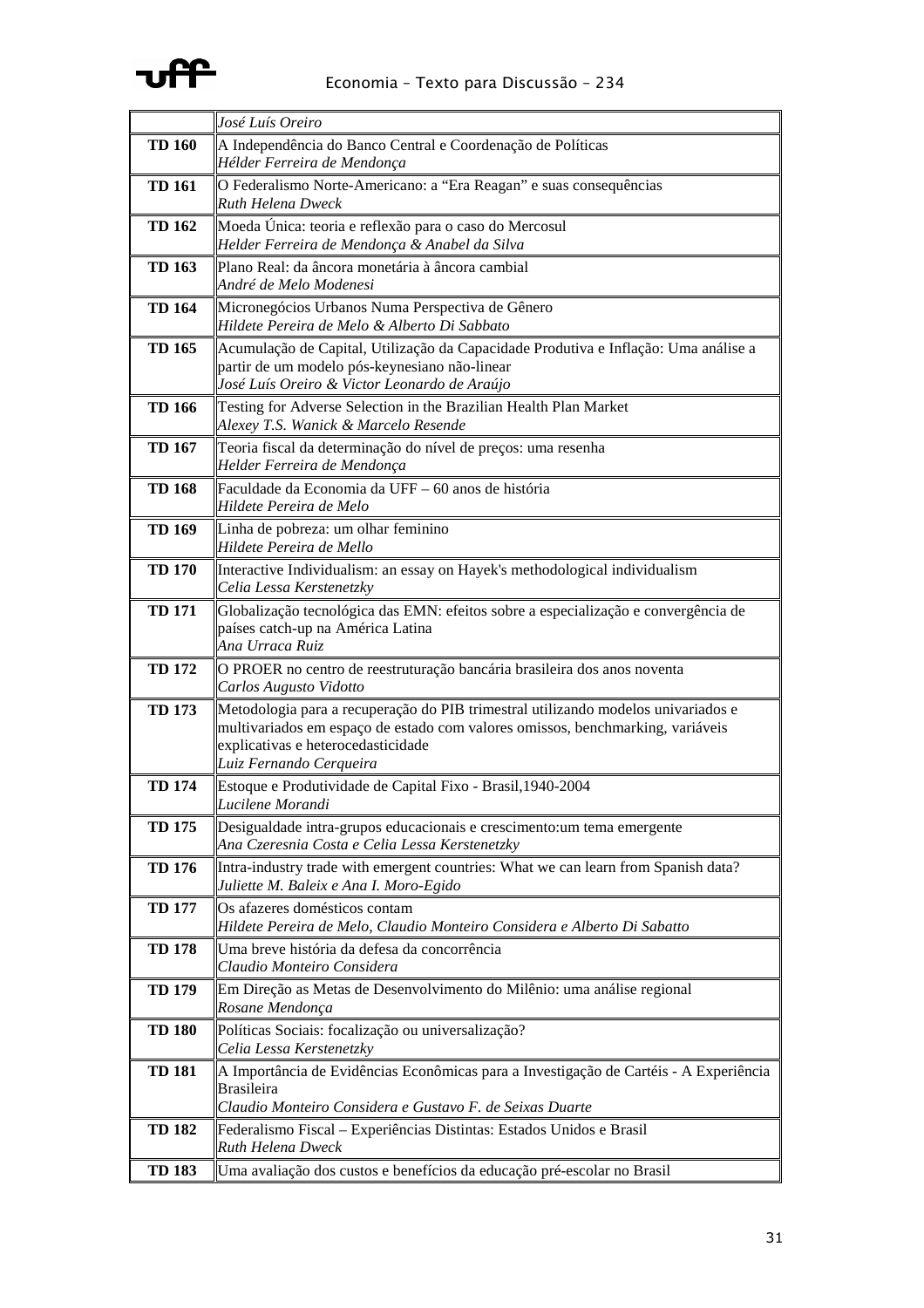

|               | Ricardo Barros e Rosane Mendonça                                                                                                                                                                                 |
|---------------|------------------------------------------------------------------------------------------------------------------------------------------------------------------------------------------------------------------|
| <b>TD 184</b> | Progresso e pobreza na Economia Política Clássica<br>Celia Lessa Kerstenetzky                                                                                                                                    |
| <b>TD 185</b> | Padrões de consumo, energia e meio ambiente<br>Claude Cohen                                                                                                                                                      |
| <b>TD 186</b> | Agronegócio no Brasil: perspectivas e limitações<br>Carlos Enrique Guanziroli                                                                                                                                    |
| <b>TD 187</b> | The Monetary Transmission Mechanism in Brazil: Evidence from a VAR Analysis<br>Viviane Luporini                                                                                                                  |
| <b>TD 188</b> | Experiências de desenvolvimento territorial rural no Brasil<br>Carlos Enrique Guanziroli                                                                                                                         |
| <b>TD 189</b> | Conceitos de sustentabilidade fiscal<br>Viviane Luporini                                                                                                                                                         |
| <b>TD 190</b> | Regulation school and contemporary heterodoxies<br>André Guimarães Augusto                                                                                                                                       |
| <b>TD 191</b> | Micro and macro relations in a monetary production economy<br>Carmem Feijó                                                                                                                                       |
| <b>TD 192</b> | Education and equality: a post-Rawlsian note<br>Celia Lessa Kesrtenetsky                                                                                                                                         |
| <b>TD 193</b> | Potential growth and structural changes: An analysis of the European case<br>Mario Amendola, Bernhard Böhm, Jean-Luc Gaffard, Lionel Nesta, Lionello F. Punzo,<br>Francesco Saraceno                             |
| <b>TD 194</b> | Uma análise das principais causas da queda recente na desigualdade de renda brasileira<br>Ricardo Barros, Mirela de Carvalho, Samuel Franco e Rosane Mendonça                                                    |
| <b>TD 195</b> | Fiscal federalism as a political instrument - distinct experiences: United States of<br>America and Brazil<br><b>Ruth Helena Dweck</b>                                                                           |
| <b>TD 196</b> | Atividade Monetária entre 1964 e o Início de 1986<br>Luiz Fernando Cerqueira                                                                                                                                     |
| <b>TD 197</b> | Expectativas, Déficit, Senhoriagem e Inflação<br>Luiz Fernando Cerqueira                                                                                                                                         |
| <b>TD 198</b> | La inversión directa de España en Brasil y América Latina<br>Ángeles Sánchez Díez                                                                                                                                |
| <b>TD 199</b> | Exogeneity of Money Supply in Brazil from 1966 to 1985: Full Version<br>Luiz Fernando Cerqueira                                                                                                                  |
| <b>TD 200</b> | Dinâmica da Inflação no Brasil, 1960-2005.<br>Luiz Fernando Cerqueira                                                                                                                                            |
| <b>TD 201</b> | Demanda por Moeda, Senhoriagem e Megainflação.<br>Luiz Fernando Cerqueira                                                                                                                                        |
| <b>TD 202</b> | Metodologia para a periodização endógena da taxa de inflação no Brasil e aproximação<br>de seus modelos ARIMA, 1960 a 2005.<br>Luiz Fernando Cerqueira                                                           |
| <b>TD 203</b> | La libertà di scelta nella sfera produttiva: l'impresa capitalistica e l'impresa autogestita.<br>Ernesto Screpanti                                                                                               |
| <b>TD 204</b> | Notas Sobre a Produtividade Industrial<br>Carmem Aparecida Feijó e Paulo Gonzaga M. de Carvalho                                                                                                                  |
| <b>TD 205</b> | Influência dos Processos Interativos no Desempenho Inovativo de Empresas Inseridas em<br>Aglomerações Produtivas Intensivas em Conhecimento<br>Fabio Stallivieri, Marcelo Matos e Gustavo José Guimarães e Souza |
| <b>TD 206</b> | Da Estruturação ao Equilíbrio Fiscal: uma análise das finanças públicas estaduais no<br>governo FHC<br>Ana Paula Mawad e Viviane Luporini                                                                        |
| <b>TD 207</b> | Desenvolvimento Financeiro e Desigualdade de Renda: evidências para o caso brasileiro                                                                                                                            |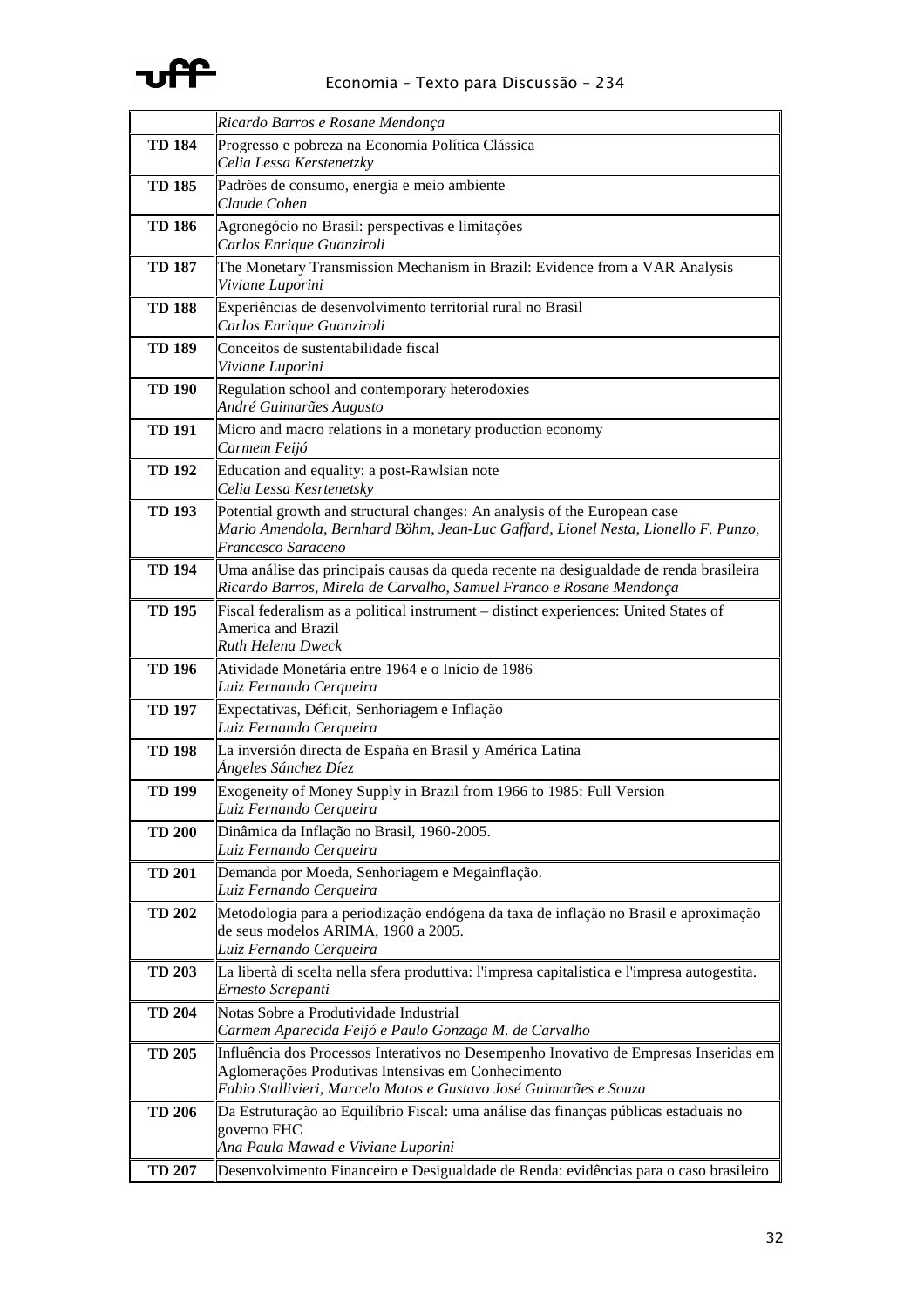

|               | Camille Bendahan Bemerguy e Viviane Luporini                                                                                                        |
|---------------|-----------------------------------------------------------------------------------------------------------------------------------------------------|
| <b>TD 208</b> | Instabilidade Internacional e Hegemonia: notas sobre a evolução do Sistema Monetário                                                                |
|               | Internacional<br>Mario Rubens de Mello Neto e Victor Leonardo de Araújo                                                                             |
| <b>TD 209</b> | Apontamentos para uma Teoria da Corrupção: uma visão a partir da Sociologia                                                                         |
|               | Econômica                                                                                                                                           |
|               | Ralph Miguel Zerkowski                                                                                                                              |
| <b>TD 210</b> | Filosofia da ciência e metodologia econômica: do positivismo lógico ao realismo crítico                                                             |
|               | Carolina Miranda Cavalcante                                                                                                                         |
| <b>TD 211</b> | Imigrantes portugueses no Brasil a partir dos recenseamentos populacionais do século<br>XX: um estudo exploratório                                  |
|               | Hildete Pereira de Melo e Teresa Cristina Novaes Marques                                                                                            |
| <b>TD 212</b> | Conteúdo de trabalho feminino no comércio exterior brasileiro                                                                                       |
|               | Marta dos Reis Castilho                                                                                                                             |
| <b>TD 213</b> | Regulação ou Cooptação? A Ação do Ministério da Agricultura e Pecuária (MAPA)                                                                       |
|               | através das Câmaras Setoriais e Temáticas da Agricultura entre 2002 e 2006<br>Carlos E. Guanziroli, Marco B. Ortega e Carlos Américo Basco          |
| <b>TD 214</b> | Reputação e Transparência da Autoridade Monetária e Comportamento da Firma                                                                          |
|               | Bancária                                                                                                                                            |
|               | Gabriel Caldas Montes                                                                                                                               |
| <b>TD 215</b> | Trabalho reprodutivo no Brasil: quem faz?                                                                                                           |
|               | Hildete Pereira de Melo e Marta dos Reis Castilho                                                                                                   |
| <b>TD 216</b> | Metodologia de estimação do PIB trimestral utilizando procedimentos de cointegração e<br>filtros de Kalman                                          |
|               | Luis Fernando Cerqueira                                                                                                                             |
| <b>TD 217</b> | An Approach for Testing Money Supply Exogeneity in Brazil Mixing Kalman Filter and                                                                  |
|               | <b>Cointegration Procedures</b>                                                                                                                     |
| <b>TD 218</b> | Luis Fernando Cerqueira<br>Avaliação do Impacto da Alfabetização de Adultos sobre o Desenvolvimento Humano:                                         |
|               | Uma análise com dados secundários                                                                                                                   |
|               | João Pedro Azevedo, Gabriel Ulyssea, Rosane Mendonça e Samuel Franco                                                                                |
| <b>TD 219</b> | Impacto da Discriminação e segmentação do mercado de trabalho e desigualdade de                                                                     |
|               | renda no Brasil<br>Ricardo Barros, Samuel Franco e Rosane Mendonça                                                                                  |
| <b>TD 220</b> | A recente queda na desigualdade de renda e o acelerado progresso educacional brasileiro                                                             |
|               | na última década                                                                                                                                    |
|               | Ricardo Barros, Samuel Franco e Rosane Mendonça                                                                                                     |
| <b>TD 221</b> | Efeitos da saúde na idade de entrada à escola                                                                                                       |
|               | Danielle Carusi Machado                                                                                                                             |
| <b>TD 222</b> | O papel do instituto da patente no desempenho da indústria farmacêutica<br>Samuel de Abreu Pessôa, Claudio Monteiro Considera e Mário Ramos Ribeiro |
| <b>TD 223</b> | Pobreza como privação de liberdade: o caso da favela do Vidigal no Rio de Janeiro                                                                   |
|               | Larissa Santos e Celia Lessa Kerstenetzky                                                                                                           |
| <b>TD 224</b> | Confusões em torno da noção de público: o caso da educação superior (provida por quem,                                                              |
|               | para quem?)                                                                                                                                         |
| <b>TD 225</b> | Ricardo Barros et al.<br>Gastos públicos: investimentos em infra-estrutura no período pós-privatização                                              |
|               | Artur Faria dos Reis                                                                                                                                |
| <b>TD 226</b> | Legislação trabalhista agrícola e pobreza no Brasil: uma abordagem de custos de                                                                     |
|               | transação                                                                                                                                           |
|               | Gervásio Castro de Rezende e Ana Cecília Kreter                                                                                                     |